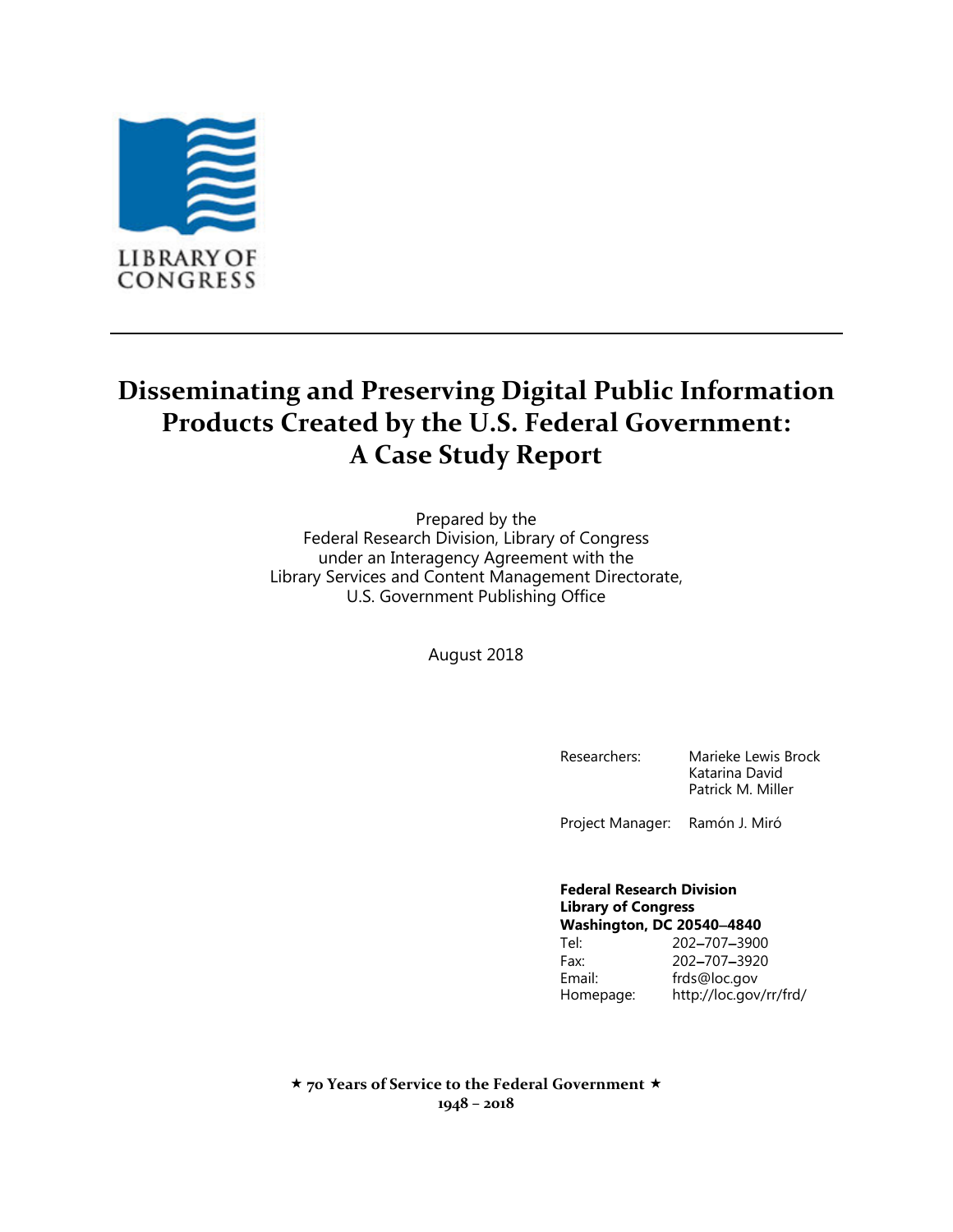### <span id="page-1-0"></span>**PREFACE**

As the agency charged with "*Keeping America Informed*," the U.S. Government Publishing Office (GPO) seeks to gain a better understanding of how Federal organizations disseminate, catalog, and preserve their digital public information products.<sup>1</sup> To advance this goal, GPO entered into an interagency agreement with the Federal Research Division (FRD) within the Library of Congress to conduct a study on these agencies' dissemination and preservation policies.

The information for this study was gathered primarily through structured interviews with senior managers in agency communications roles. Respondents were asked about a range of topics, including how born-digital information products are published, released, and distributed; the content types, formats, and dissemination channels used; agency practices for preserving digital information products; external partnerships and public access to federally funded research publications; and awareness of GPO's statutory information programs. The findings presented within this report provide insights to Federal publishing strategies in light of the central role played by websites, social media, and other internet-based dissemination channels.

FRD provides customized research and analytical services on domestic and international topics to agencies of the U.S. Government, the government of the District of Columbia, and authorized federal contractors on a cost-recovery basis. The division has a well-established reputation for utilizing a full range of primary materials, data, scholarly works, and other resources to provide impartial and comprehensive analysis to its partners.

 $\overline{\phantom{a}}$ <sup>1</sup> U.S. Government Publishing Office (GPO), "Mission, Vision, and Goals," accessed April 11, 2018, https://www.gpo. gov/who-we-are/our-agency/mission-vision-and-goals.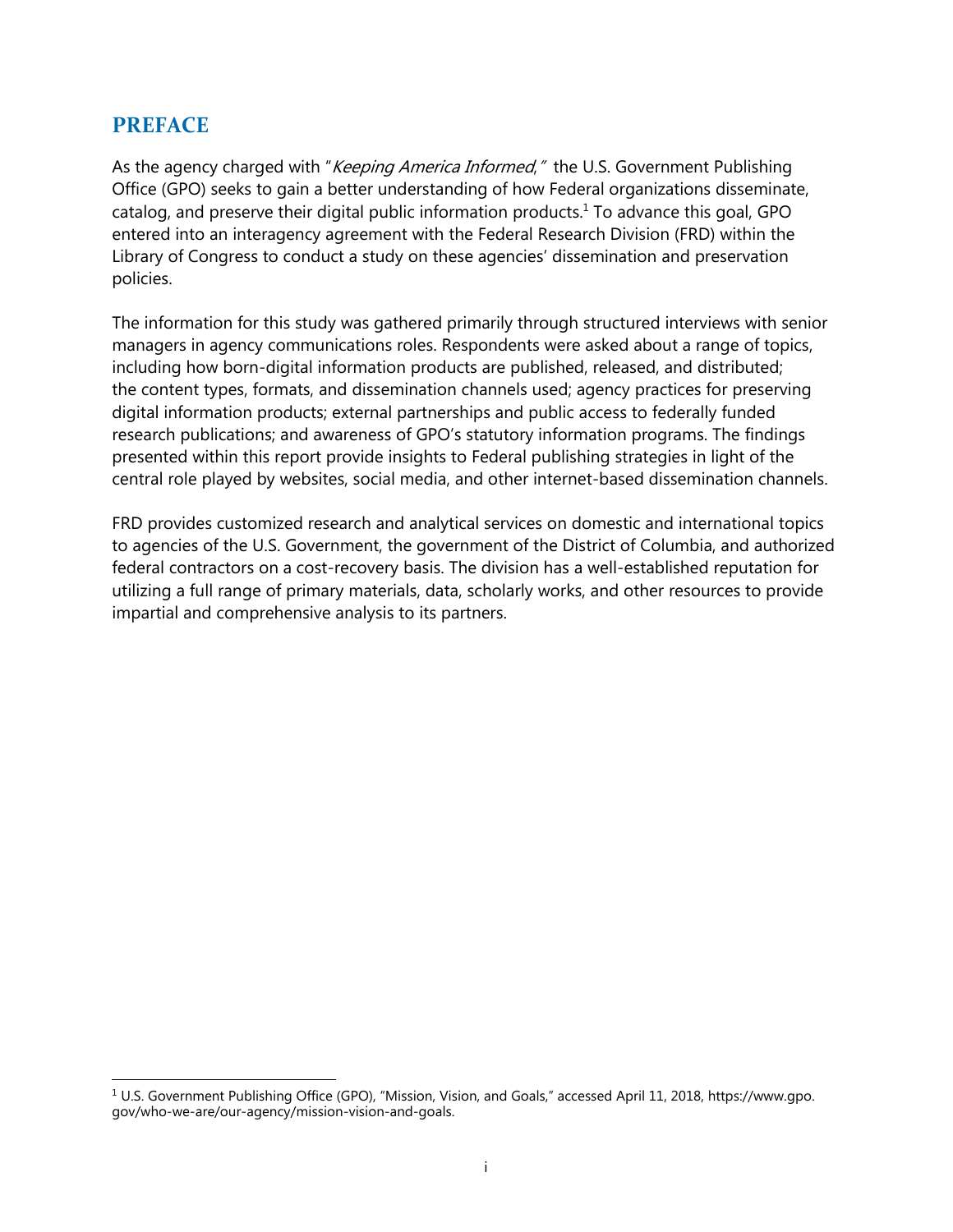# **Table of Contents**

| 2. Content Types, Formats, and Dissemination Channels of Public Information Products 13<br>4. External Partnerships Focused on Disseminating and Preserving Public Information<br>2. Content Types, Formats, and Dissemination Channels of Public Information Products 34<br>4. External Partnerships Focused on Disseminating and Preserving Public Information |  |
|------------------------------------------------------------------------------------------------------------------------------------------------------------------------------------------------------------------------------------------------------------------------------------------------------------------------------------------------------------------|--|
|                                                                                                                                                                                                                                                                                                                                                                  |  |
|                                                                                                                                                                                                                                                                                                                                                                  |  |
|                                                                                                                                                                                                                                                                                                                                                                  |  |
|                                                                                                                                                                                                                                                                                                                                                                  |  |
|                                                                                                                                                                                                                                                                                                                                                                  |  |
|                                                                                                                                                                                                                                                                                                                                                                  |  |
|                                                                                                                                                                                                                                                                                                                                                                  |  |
|                                                                                                                                                                                                                                                                                                                                                                  |  |
|                                                                                                                                                                                                                                                                                                                                                                  |  |
|                                                                                                                                                                                                                                                                                                                                                                  |  |
|                                                                                                                                                                                                                                                                                                                                                                  |  |
|                                                                                                                                                                                                                                                                                                                                                                  |  |
|                                                                                                                                                                                                                                                                                                                                                                  |  |
|                                                                                                                                                                                                                                                                                                                                                                  |  |
|                                                                                                                                                                                                                                                                                                                                                                  |  |
|                                                                                                                                                                                                                                                                                                                                                                  |  |
|                                                                                                                                                                                                                                                                                                                                                                  |  |
|                                                                                                                                                                                                                                                                                                                                                                  |  |
|                                                                                                                                                                                                                                                                                                                                                                  |  |
|                                                                                                                                                                                                                                                                                                                                                                  |  |
|                                                                                                                                                                                                                                                                                                                                                                  |  |
|                                                                                                                                                                                                                                                                                                                                                                  |  |
|                                                                                                                                                                                                                                                                                                                                                                  |  |
|                                                                                                                                                                                                                                                                                                                                                                  |  |
|                                                                                                                                                                                                                                                                                                                                                                  |  |
|                                                                                                                                                                                                                                                                                                                                                                  |  |
|                                                                                                                                                                                                                                                                                                                                                                  |  |
|                                                                                                                                                                                                                                                                                                                                                                  |  |
|                                                                                                                                                                                                                                                                                                                                                                  |  |
|                                                                                                                                                                                                                                                                                                                                                                  |  |
|                                                                                                                                                                                                                                                                                                                                                                  |  |
|                                                                                                                                                                                                                                                                                                                                                                  |  |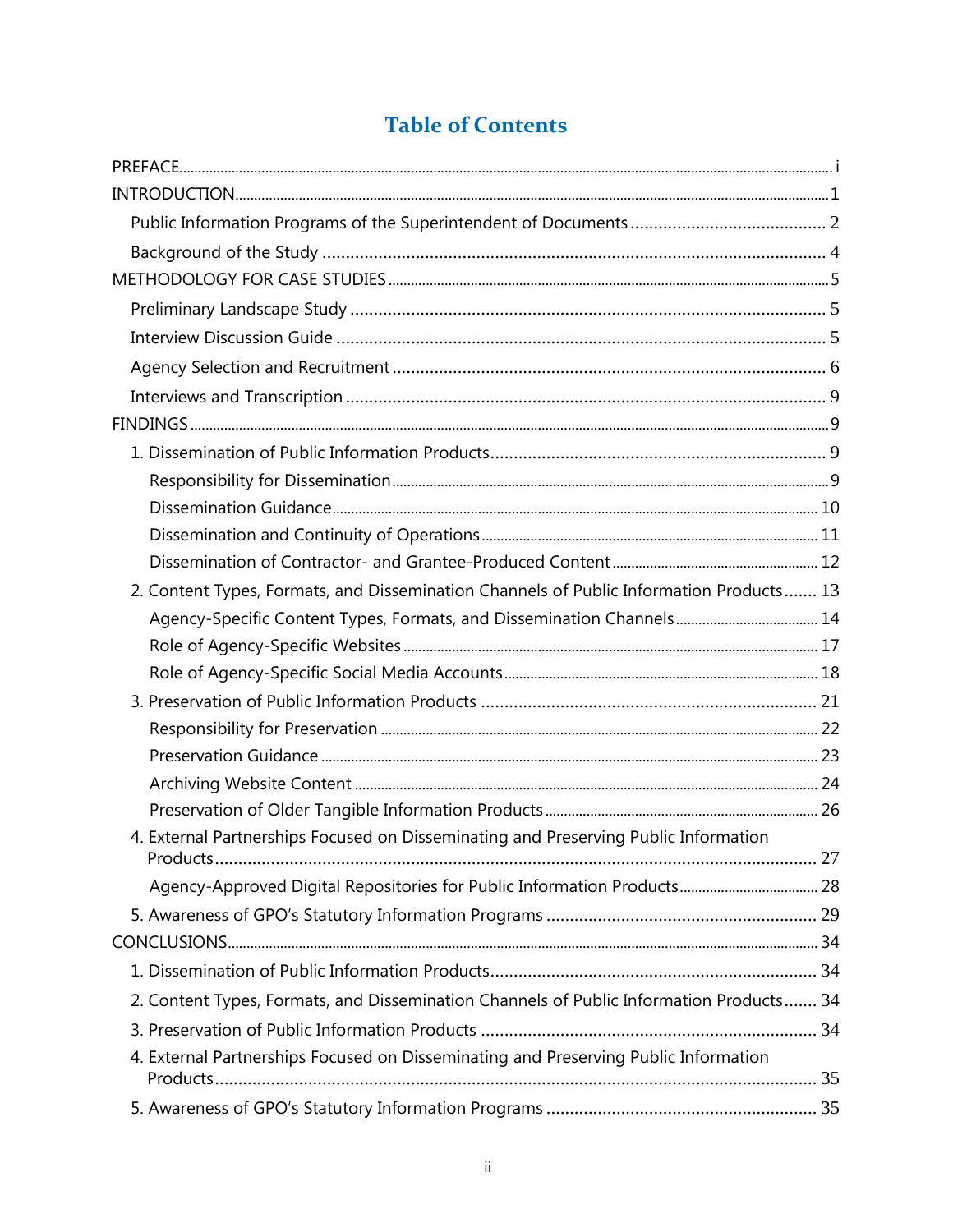| APPENDIX I. FRD Preliminary Landscape Study of Federal Digital Publishing  40 |  |
|-------------------------------------------------------------------------------|--|
|                                                                               |  |
|                                                                               |  |
|                                                                               |  |
|                                                                               |  |

# **Table of Figures**

| Figure 1. Tangible-Only vs. Tangible and Web-Based Dissemination of Public Information |  |
|----------------------------------------------------------------------------------------|--|
|                                                                                        |  |
|                                                                                        |  |

# **Table of Tables**

| Table 3. Responses to Question: "Which Office(s) Within Your Agency is (are) Responsible    |    |
|---------------------------------------------------------------------------------------------|----|
| Table 4. Responses to Question: "Where/How is (are) Your Agency's Information               |    |
| Table 5. Responses to Question: "Are These Policies Communicated as Part of Employee        |    |
| Table 6. Responses to the Question: "Is Information Dissemination Included in Your Agency's | 11 |
| Table 7. Responses to the Question: "Does Your Agency Disseminate Contractor- or            |    |
| Table 8. Responses to the Question: "What are the Main Types of Public Information          |    |
|                                                                                             |    |
|                                                                                             |    |
| Table 11. Responses to Question: "What Percentage of Your Agency's Public Information       |    |
| Table 12. Responses to Question: "How Does Your Agency Use Social Media as an               | 20 |
|                                                                                             |    |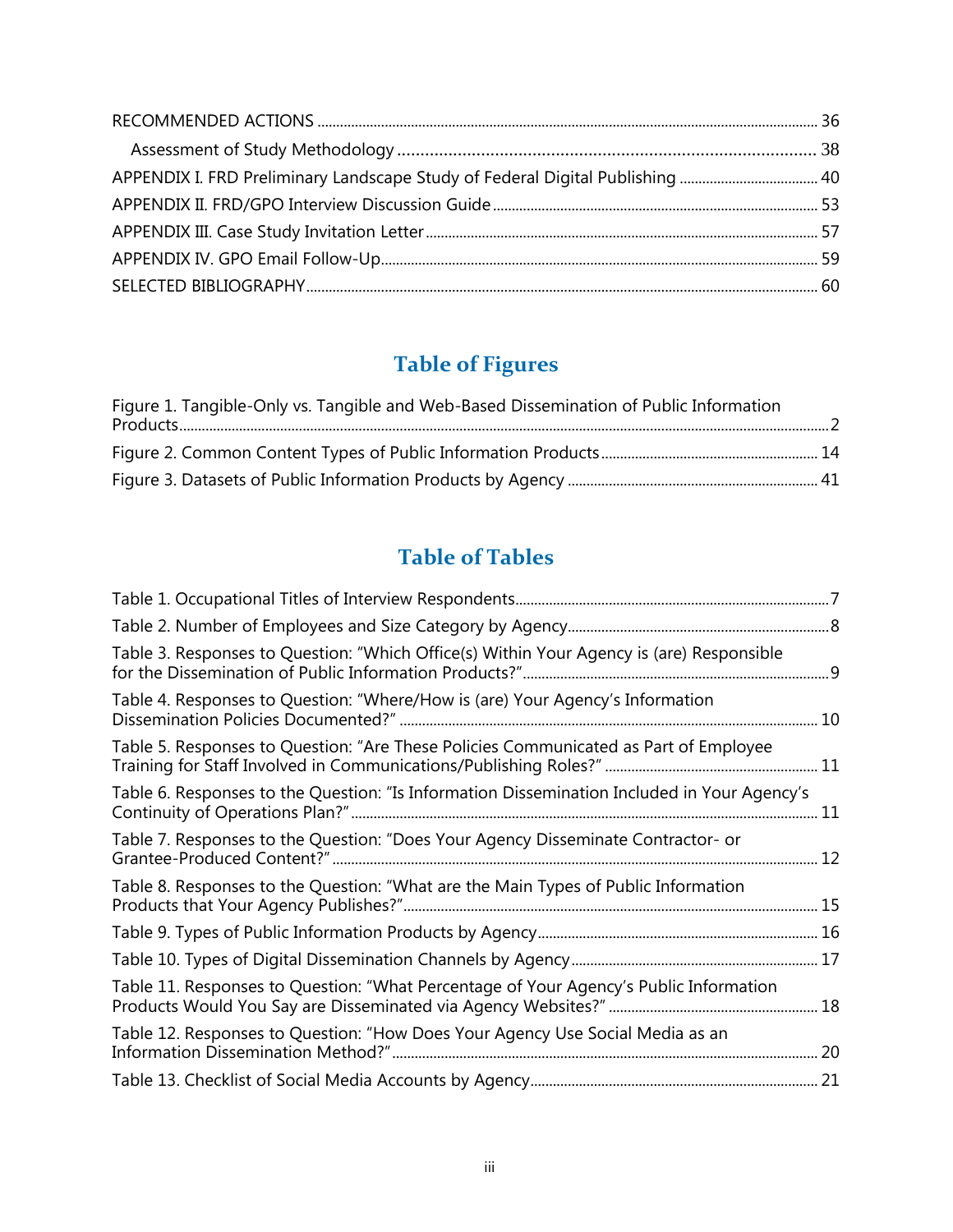| Table 14. Responses to Question: "Which Organization(s) Within Your Agency is (are)                                                                                           |  |
|-------------------------------------------------------------------------------------------------------------------------------------------------------------------------------|--|
| Table 15. Responses to Question: "Does Your Agency Follow FADGI Guidance for Creating                                                                                         |  |
| Table 16. Responses to Question: "Does Your Agency Archive Digital Content Once It is No                                                                                      |  |
|                                                                                                                                                                               |  |
| Table 18. Responses to Question: "Does Your Agency Have Plans to Make Its Older Historical                                                                                    |  |
| Table 19. Responses to Question: "Does Your Agency Have a Partnership with an External                                                                                        |  |
|                                                                                                                                                                               |  |
| Table 21. Responses to Question: "Would You Say Staff at Your Agency are Aware of the                                                                                         |  |
| Table 22. Responses to Question: "Does Your Agency Provide Guidance or Regulations                                                                                            |  |
| Table 23. Responses to Question: "Are Communications/Publishing Staff at Your Agency<br>Familiar with How GPO Can Assist Them in Making Content More Accessible to the Public |  |
| Table 24. Responses to Question: "Would Your Communications/Publishing Staff Be Interested                                                                                    |  |
| Table 25. Responses to Question: "Does Your Communications/Publishing Office, Library, or<br>Other Component Have a Schedule for Notifying GPO of New Agency Content?"  31    |  |
| Table 26. Responses to Question: "Do Web/Publishing Content Managers at Your Agency<br>Use GPO's Document Discovery Webpage or Email Address to Notify GPO of New Web         |  |
| Table 27. Responses to Question: "Would Having Additional Methods of Providing                                                                                                |  |
| Table 28. Responses to Question: "What Other Steps Would You Advise GPO Take to Make<br>It Easier for Agencies to Notify GPO of New/Older Content That Has Been Digitized and |  |
| Table 29. Responses to Question: "Are Communications/Publishing Staff at Your Agency                                                                                          |  |
|                                                                                                                                                                               |  |
| Table 31. Digital Repositories for Federally Funded Research Publications by Agency 51                                                                                        |  |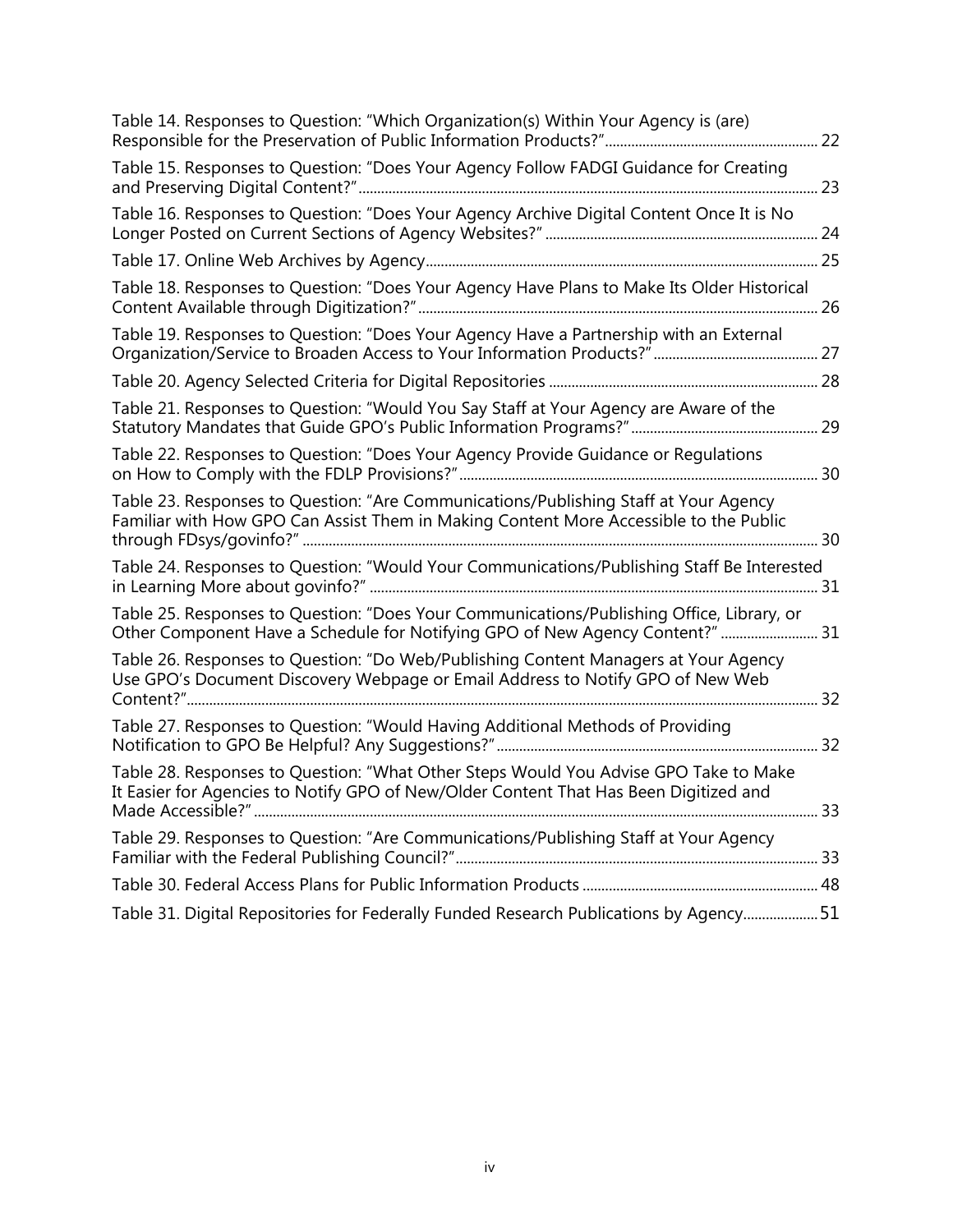## <span id="page-5-0"></span>**INTRODUCTION**

The statutory authority for the public information programs managed by the U.S. Government Publishing Office (GPO) obligates the Superintendent of Documents (SOD) to provide no-fee permanent public access to and comprehensive indexing of tangible and digital information products created by U.S. Government agencies, and to maintain an online system of access for digital content.<sup>2</sup> Federal agencies' shift from tangible to digital products has drastically impacted these programs.

The U.S. Government produces tens of thousands of unique information products each year to meet the informational needs of the American people. As Federal agencies have transitioned to mostly digital information dissemination, websites have become the primary channels for publishing U.S. Government information. In addition to websites, agencies use other digital information channels, such as RSS feeds and social media, to share public information.

In the digital era, direct-to-web publishing expands opportunities for smaller units within agencies to become content originators, disseminating information to the public directly. Off-the-shelf commercial web content management systems allow agency program offices to develop and disseminate digital information products with minimal support from other agency components or from GPO, the traditional Federal publication distribution service. Headquarters communications/public affairs offices, meanwhile, continue to provide strategic guidance, editorial and information quality assurance support, and agency-wide content.

Understanding how Federal agencies have adapted and applied their information policies and strategies, as well as their public information products and practices, is critical to the SOD's mission to:

- Ensure all in-scope content is acquired for the Federal Depository Library Program (FDLP), the Cataloging & Indexing Program, and GPO's System of Online Access.
- Develop strategies to improve and transform its operations and services to facilitate increased discovery and access to Government information in the digital age.
- Foster productive, collaborative relationships with agencies.

While GPO has been proactive in identifying and acquiring agency content within scope of the SOD's programs, the identification and acquisition of content are substantially more complex undertakings in the digital age as compared to the ink-on-paper era. Before the onset of Federal web publishing, agencies' procurement of printing services through the GPO ensured that a large proportion of Federal publications would be reported to SOD and made available to the FDLP and Cataloging and Indexing (C&I). The onset of direct-to-web publishing, together with the diminishing share of publications in print, weakened the link between Federal publishing and the deposit of documents for FDLP distribution, as is shown in Figure 1.

 $\overline{\phantom{a}}$ <sup>2</sup> These public information programs include the Federal Depository Library Program, the Cataloging and Indexing Program, and GPO's System of Online Access; their statutory authority can be found in 44 U.S.C. §§ 1710-11, 1901-16, and 4101–4 (2016). GPO's International Exchange and By-Law Distribution services are also part of the Superintendent of Documents' (SOD's) purview but they were not included in, nor will they be affected by, this study.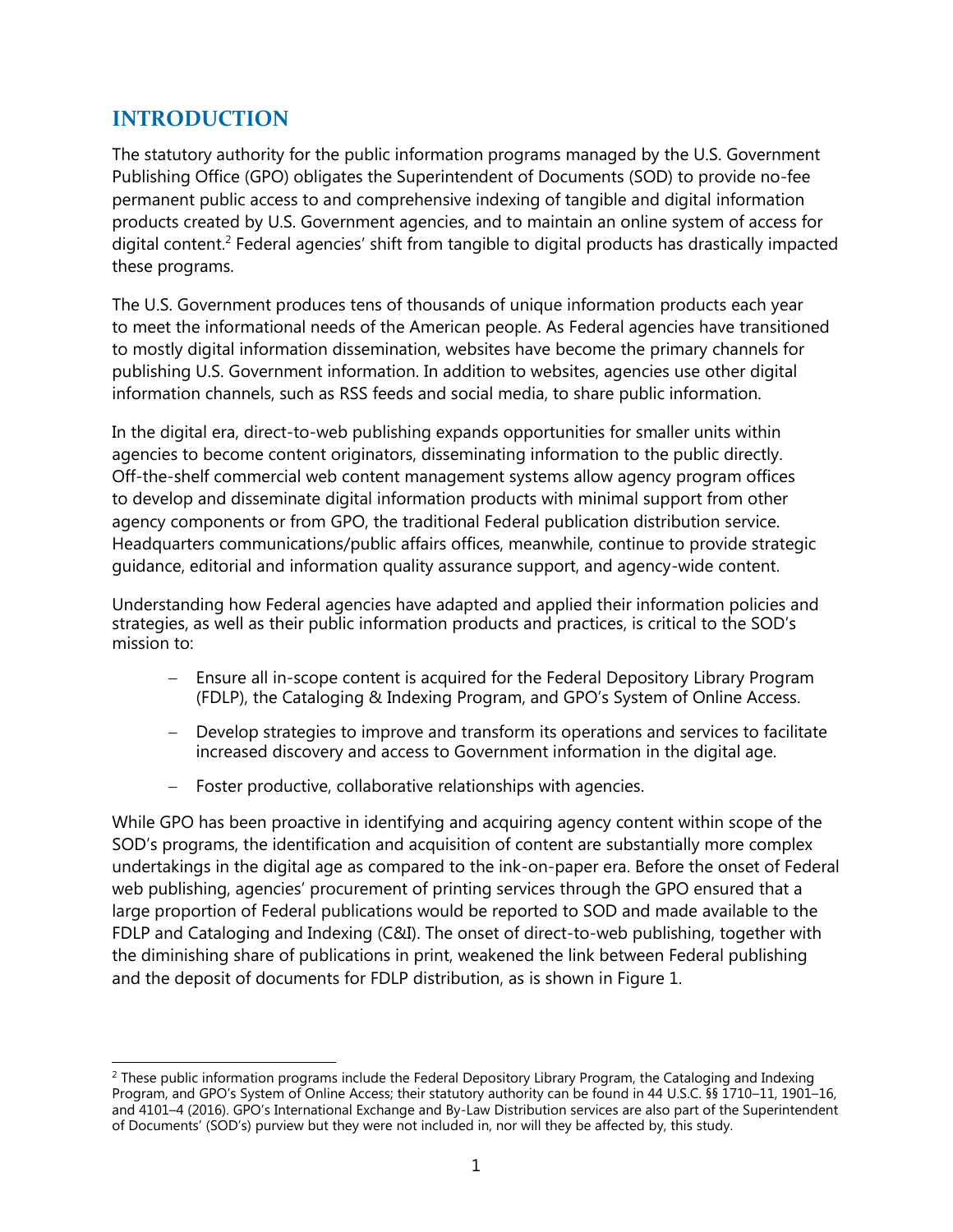#### <span id="page-6-1"></span>**Figure 1. Tangible-Only vs. Tangible and Web-Based Dissemination of Public Information Products**



GPO's mission of "Keeping America Informed" and the FDLP's mission to provide readily discoverable and free public access to Federal Government information, now and for future generations, guide these organizations' efforts to strategically and thoughtfully create and use tools of the digital age to enhance that mandate.

## <span id="page-6-0"></span>**Public Information Programs of the Superintendent of Documents**

The Founding Fathers thought it essential that the citizenry be informed about its government and its workings so as to allow for effective participation in the democratic process. They also viewed information dissemination as pivotal to the success of a new nation. Established by Congress, the FDLP traces its roots to 1813 and continues to serve the public by ensuring no-fee localized access to Federal Government information.<sup>3</sup>

The Printing Act of 1895 centralized printing for all three branches of Government within GPO; provided authorization for distribution to designated libraries; transferred the responsibilities of the SOD to GPO from the U.S Department of the Interior; and established a program of cataloging and indexing Federal Government publications.<sup>4</sup>

l <sup>3</sup> Federal Depository Library Program (FDLP), "A Brief History of the FDLP," last updated January 26 2018, https://www. fdlp.gov/about-fdlp/mission-history/a-brief-history-of-the-fdlp.

<sup>4</sup> An Act Providing for the Public Printing and Binding and the Distribution of Public Documents, 53rd Cong., 3rd sess., Chap. 23, 28 Stat. 593, 601-24 (1895).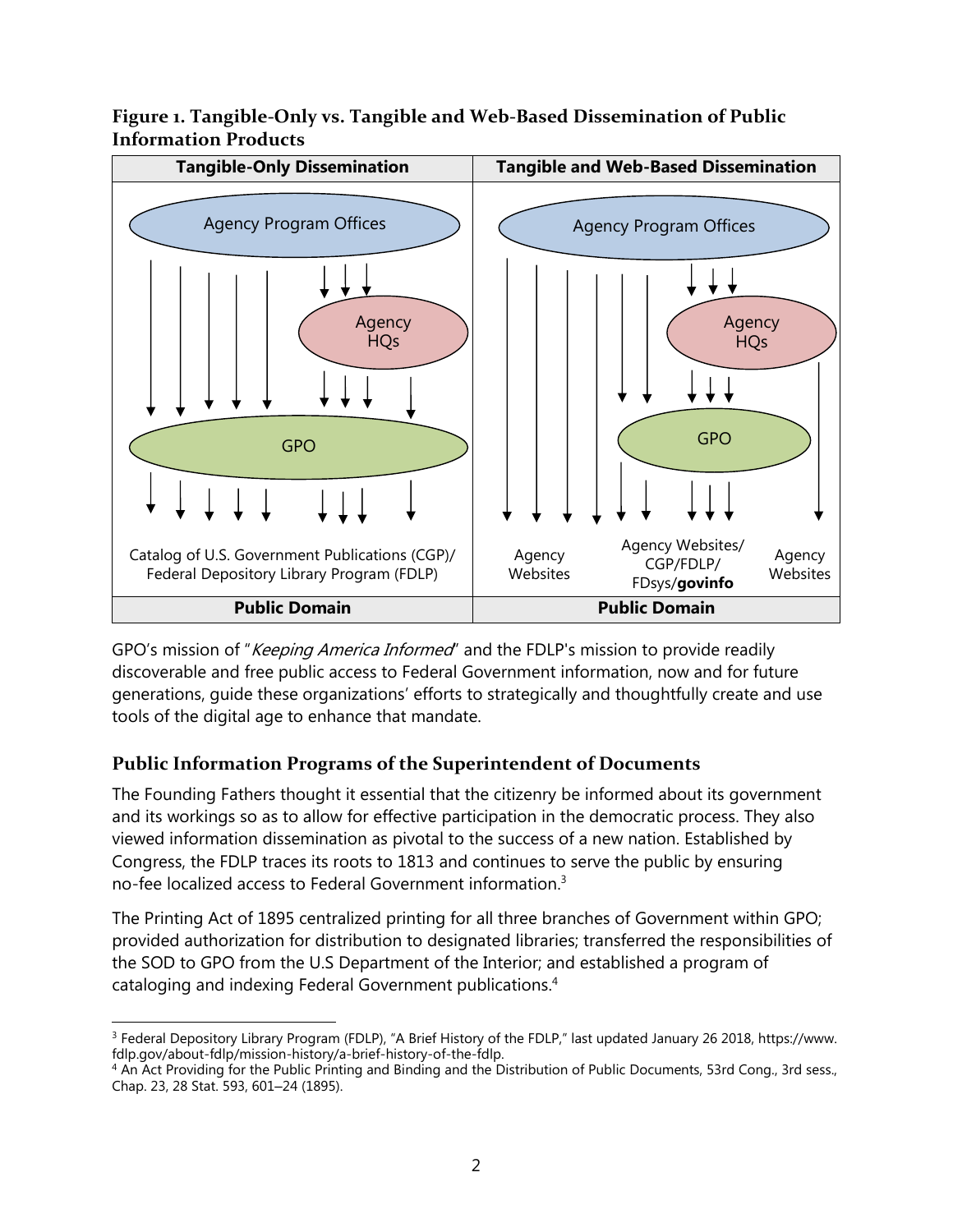The need for a catalog from which direct access to every publication from the executive, legislative, and judicial branches of Government could be provided was discussed as early as 1845. It was advocated that a catalog would greatly facilitate inquiry into the proceedings of the Government and its numerous agents. $5$  GPO is mandated, through statute dating back to the 1895 act, to publish such a comprehensive catalog. A monthly printed catalog was published through December 2004, at which time it was replaced by a web-based catalog, the Catalog of U.S. Government Publications (CGP).<sup>6</sup>

GPO's role as the provider of printed U.S. Government information products historically has been leveraged to collect, catalog, distribute, and preserve Federal Government information. With an increasing share of Federal publications and other information products being released exclusively online, GPO has diversified its operations to capture digital information from agency websites. However, the rapid growth of this information, combined with the sprawling nature of Federal Government websites, make GPO's information-capture goals increasingly challenging and difficult to achieve at the desired level of comprehensiveness.

Under Title 44 of the U.S. Code, Sections 1710–11 and 1901–3, and Office of Management and Budget (OMB) Circular A-130, "Managing Federal Information as a Strategic Resource," Federal agencies should make all of their publications, in all produced formats, available to the SOD for distribution to Federal depository libraries, and for cataloging and inclusion in the CGP.<sup>7</sup>

Despite these statutory mandates and Federal information policies, fugitive documents—Federal public information products within scope of the FDLP that have not been identified, cataloged, or disseminated to Federal depository libraries—abound.<sup>8</sup> It is impossible to know how many fugitive documents exist, but over the years they have been estimated to represent as much as 50 percent of the universe of Federal printing. Some observers, however, believe this estimate is conservative<sup>9</sup>

The problem of fugitive documents affects both print and digital publishing. In the case of print publications, the most common sources of fugitive documents are agencies that do not procure GPO's printing services. Digital fugitives, on the other hand, result from the tremendous volume of digital content being produced, the diversity of formats being used to

 $\overline{a}$ 

<sup>5</sup> Ben; Perley Poore, *Descriptive Catalogue of the Government Publications of the United States, September 5, 1774- March 4, 1881* (Washington, DC: Government Printing Office, 1885), III.

<sup>6</sup> GPO, SOD, "Catalog of U.S. Government Publications (CGP)," accessed May 22, 2018, https://catalog.gpo.gov/.

<sup>&</sup>lt;sup>7</sup> White House, Office of Management and Budget (OMB), "Circular No. A-130: Managing Federal Information as a Strategic Resource," 14–15, accessed May 22, 2018, https://www.whitehouse.gov/sites/whitehouse.gov/files/omb/ circulars/A130/a130revised.pdf.

<sup>8</sup> These publications include tangible or digital products such as ink-on-paper printouts, microforms, websites, CD-ROMs, and DVDs. Authors' Note: This definition is updated from the one listed in the glossary of GPO's "Federal Digital System (FDsys) Requirements Document (RD), Public Release Version 3.2" (December 4, 2007, 125, https:// www.govinfo.gov/media/FDsys\_RD\_v3.2.pdf).

<sup>&</sup>lt;sup>9</sup> Gil Baldwin, "Fugitive Documents—On the Loose or On the Run" (Presentation, American Association of Law Libraries Conference, Seattle, WA, July 15, 2003), Administrative Notes 24, no. 10 (August 15, 2003): 4–8, https:// www.fdlp.gov/file-repository/historical-publications/administrative-notes/2003-adnotes/904-administrative-notesvol-24-no-10.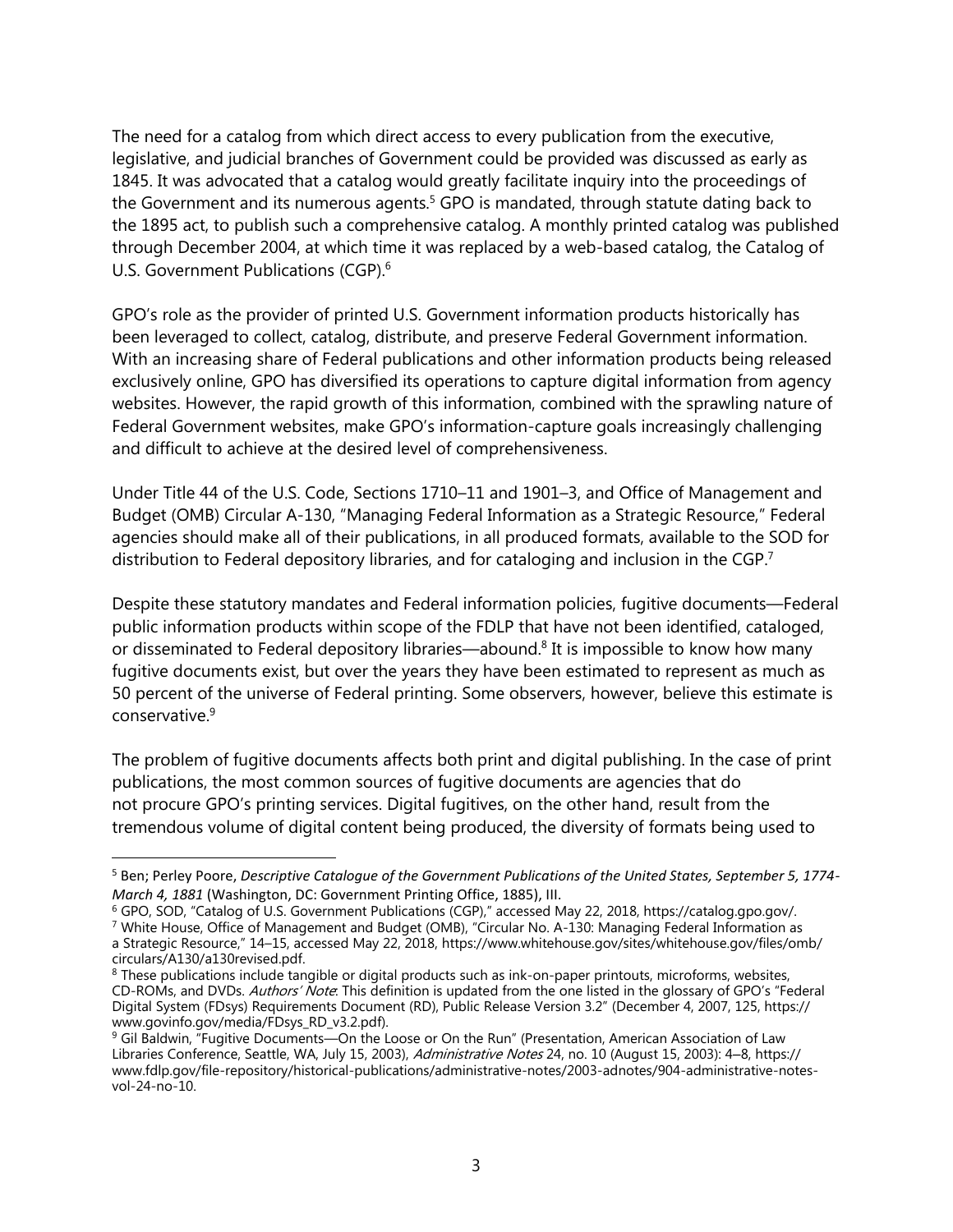create information products, the inconsistency of website designs across the Government, and Federal agencies' failure to notify the SOD of newly released information products.<sup>10</sup>

Given the numerous challenges to comprehensively cataloging Federal information products, GPO's public information program staff have developed improved processes and workflows that allow for proactive identification and acquisition of fugitive documents. This activity takes place in tandem with outreach efforts to educate Federal communications and publishing staff about agencies' statutory obligations to facilitate content acquisition for FDLP dissemination, and cataloging and indexing.

### <span id="page-8-0"></span>**Background of the Study**

GPO entered into an interagency agreement with the Federal Research Division (FRD) of the Library of Congress to conduct research on the Federal digital publishing landscape and to develop and pilot a methodology for identifying Government publishing workflows and participants as a first step in evaluating the scope, volume, and diversity of digital content within Federal agencies.

The transition toward the web-based dissemination of Federal public information products and the diversification of the content originator role within agencies pose challenges to GPO's ability to capture Government information.<sup>11</sup> As the agency charged with ensuring timely and equitable public access to such information, in accordance with its statutory obligations, GPO and the SOD seek to gain a better understanding of how Federal agencies disseminate and preserve their digital publications.

As a result of this study:

- The SOD will have a better understanding of the information dissemination policies, strategies, and practices of Federal agencies.
- A baseline information and discussion guide will support the development of a proactive agency liaison program.
- Federal agencies will be more aware of and contribute their content to the SOD's public information programs.
- <span id="page-8-1"></span> Outcomes will inform the planning and implementation of action items found in GPO's National Plan for Access to U.S Government Information.<sup>12</sup>

l <sup>10</sup> A 2017 blog post by the U.S. General Services Administration (GSA) observes that while it is able to count the number of top-level Federal domains, "as far as we can tell, no Federal agency has a complete government-wide list of subdomains, and most individual agencies of any significant size do not have a complete central inventory of their own subdomains" (Eric Mill, "Tracking the U.S. Government's Progress on Moving to HTTPS," 18F, January 4, 2017, https://18f.gsa.gov/2017/01/04/tracking-the-us-governments-progress-on-moving-https/).

<sup>&</sup>lt;sup>11</sup> A 2017 report by GPO's Office of Inspector General notes that "the transition to digital information raises a number of issues resulting in more diverse responsibilities for GPO" (Additional Information Needed for Ensuring Availability of Government Information Through the Federal Depository Library Program, Audit Report 18–01, October 12, 2017, 1, https://www.gpo.gov/docs/default-source/inspector-general/audits/2018/18-01.pdf).

<sup>&</sup>lt;sup>12</sup> GPO, SOD, National Plan for Access to U.S. Government Information: A Framework for a User-Centric Service Approach to Permanent Public Access (Washington, DC: GPO, February 2016), https://www.fdlp.gov/file-repository/ about-the-fdlp/gpo-projects/national-plan-for-access-to-u-s-government-information/2700-national-plan-for-ac cess-to-u-s-government-information-a-framework-for-a-user-centric-service-approach-to-permanent-public-access.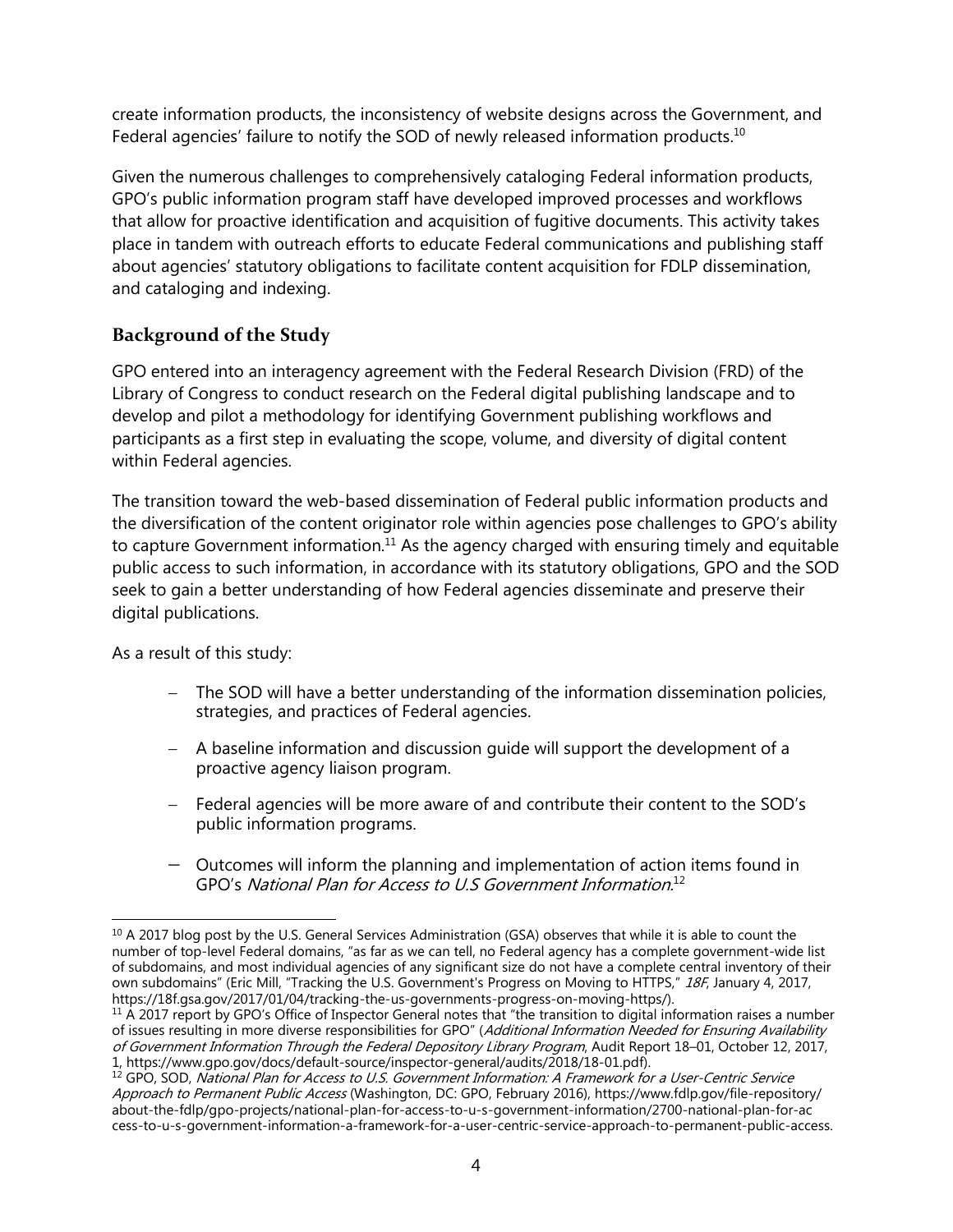# **METHODOLOGY FOR CASE STUDIES**

To gain greater knowledge about how Federal agencies currently disseminate and preserve their public information products, structured interviews were conducted with senior managers in areas typically involved in web publishing and agency communications roles. The interagency agreement stipulated that the FRD research study would obtain information about:

- Top-level stakeholders in agency publishing.
- Agency communication principles and strategies for sharing information with the public.
- Top-level workflows for publishing agency content.
- Strategies and operational goals governing web publishing initiatives.
- Preservation policies for publications, especially born-digital materials.
- Agency awareness of GPO's Title 44 requirements; OMB's Circular No. A-130, "Managing Information as a Strategic Resource"; and other governing compliance requirements.

It was agreed that using the case study approach on Federal agencies of varying sizes would provide a good baseline for this information.

## <span id="page-9-0"></span>**Preliminary Landscape Study**

As a first step toward developing an interview discussion guide and identifying candidate agencies, FRD conducted a brief landscape study of Federal digital publishing (see Appendix I). The research team reviewed statistics on web-based publishing across the U.S. Government, which were provided through Federal web metrics services and periodic domain surveys.<sup>13</sup> Next, FRD consulted key publishing statutes and directives to develop an understanding of the mandates that govern Federal information dissemination and open government policies. The research team also obtained examples of internal agency guidance on how to comply with GPO's Title 44 requirements and other statutory and non-statutory guidance on the dissemination of public information. Finally, FRD reviewed several web archives to document examples of agency-led digital preservation efforts.

#### <span id="page-9-1"></span>**Interview Discussion Guide**

Following the completion of the landscape scan, FRD and GPO jointly developed an interview discussion guide (see Appendix II). The topics of interest were developed based on the initial findings of the landscape scan, as well as in discussions with GPO project managers. Staff from GPO's Library Services and Content Management Business Unit also provided question topics. The interview questions covered five areas:

– Agency information dissemination activities and policies,

 $\overline{\phantom{a}}$  $<sup>13</sup>$  In particular, the researchers reviewed metrics from analytics.usa.gov, a Federal web analytics site managed and</sup> hosted by GSA's Technology Transformation Service; the Internet Systems Consortium's January 2017 domain survey; and the End of Term Web Archive to assess the scope and extent of the agencies' web publishing activity.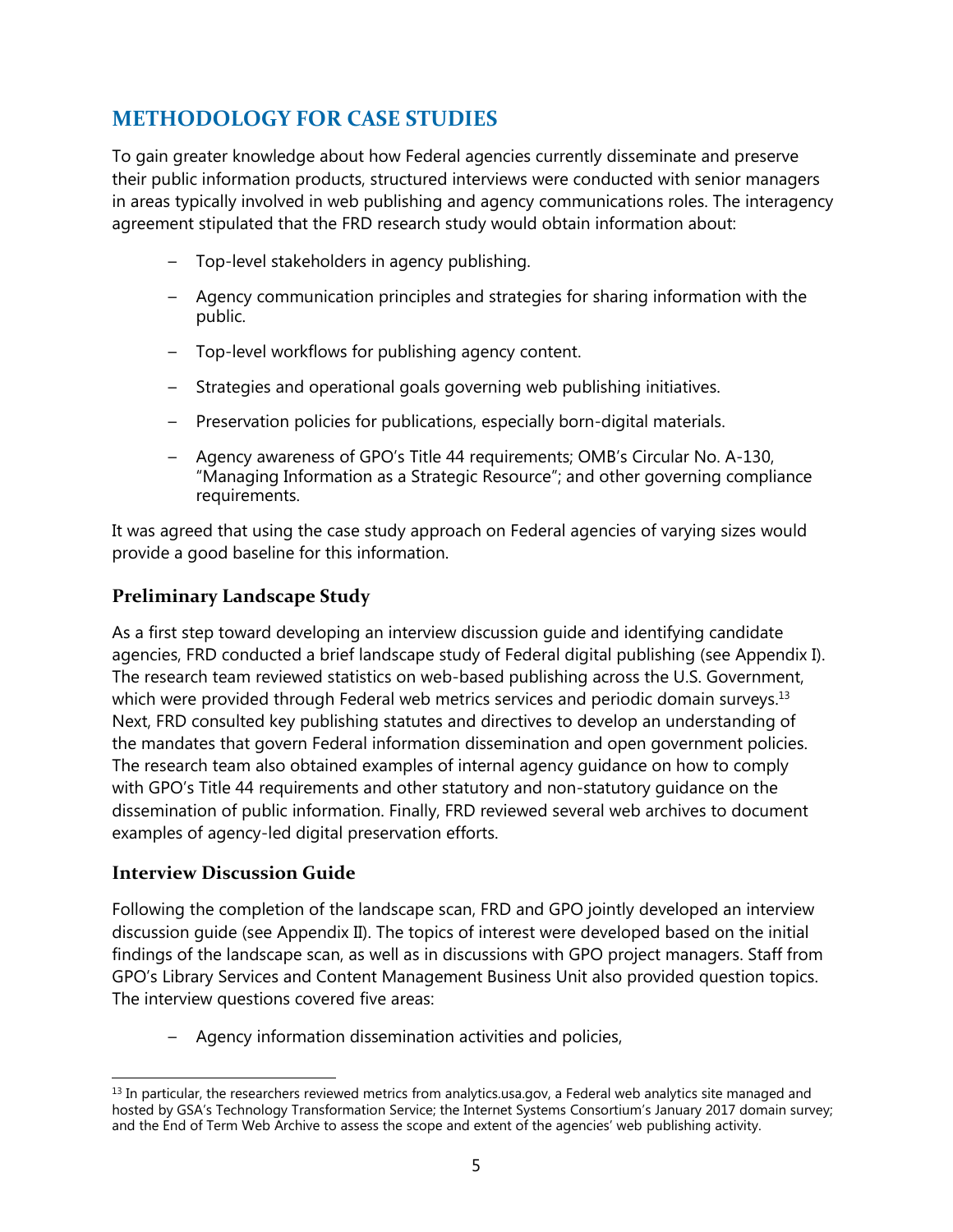- Information product formats and dissemination channels,
- Product preservation activities and policies,
- Use of external information repositories and dissemination partnerships, and
- Awareness of GPO's statutory public information programs.

#### <span id="page-10-0"></span>**Agency Selection and Recruitment**

In March 2017, LSCM staff developed a preliminary list of 27 agencies to be approached for interviews. All three branches of government were represented; agencies with varying levels of technological advancement, agencies of varying sizes, and agencies with regional offices were also included. Per the project plan, "big data" and defense agencies were excluded. To compile this list, the following sources were consulted:

- "Digital Case Studies Candidate List," which was based upon domain popularity data and supplied by FRD.
- "GPO's Cataloged Digital Content for FY [fiscal year] 2016," a spreadsheet summarizing the number of publications cataloged by department and agency.
- "Participating Agencies and Agency Subcomponents," a list of Federal agencies grouped as being very large, large, medium, small, and very small—that participated in the U.S. Office of Personnel Management's (OPM's) 2017 "Federal Employee Viewpoint Survey"; this information was then used to determine the size of the agencies not included as survey participants.

Once these agencies were identified, FRD consulted online Government directories and agency leadership pages to find suitable candidates for interviews. FRD named up to three senior-level officials for each candidate agency, focusing on three defined areas typically involved in web publishing: communications/public affairs, IT/web services, and printing officer/publishing official (i.e., GPO liaison) for print publications.

First contact with interview candidates was established through email. The email, sent by FRD, included an introductory message explaining the purposes of the study, the reasons why the individual was selected for participation, and FRD's role as the data gathering and analysis organization working on behalf of GPO. The email contained an attached invitation letter signed by the Acting Superintendent of Documents and the Federal Research Division Chief (see Appendix III).

FRD's efforts to recruit interviewees met with little initial success. Few candidates responded to the research team's invitation email. Possible reasons for the low response rate include the timing, as the invitations were sent during a transition between presidential administrations and turnover of senior agency personnel. For example, a substantial number of the communications managers listed in agency directories appeared to no longer be in their positions by the spring of 2017. Other factors potentially reducing participation may have included recipients' hesitancy to open the attached letter from GPO because of information security concerns; targeting of the wrong agency personnel (i.e., individuals who did not believe they could address the topics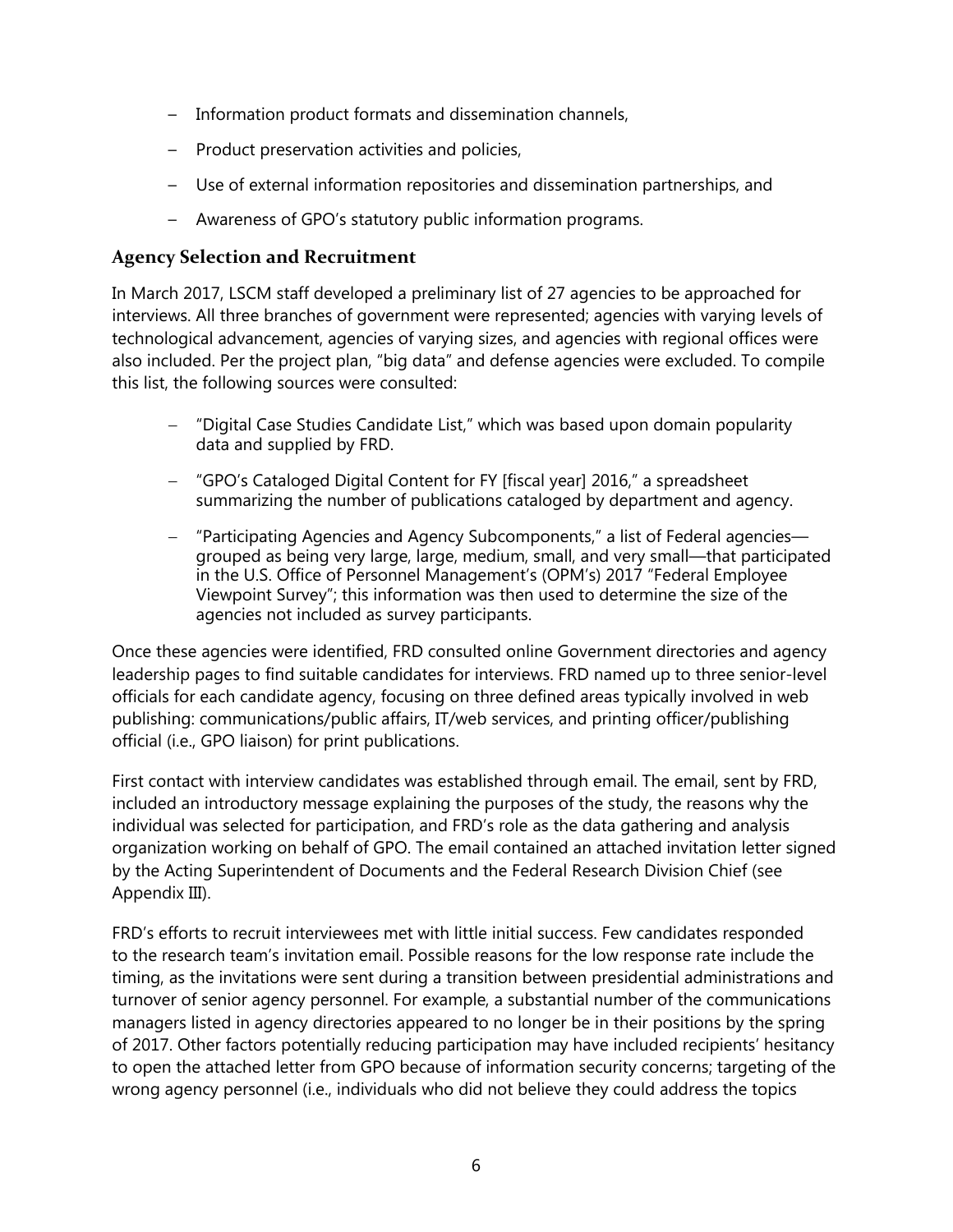covered in the discussion guide); and reluctance among recipients to discuss internal organizational matters during a presidential transition.

In light of the low number of responses to the initial wave of invitations, the research team took two additional steps to encourage participation. First, the Acting Superintendent of Documents sent a follow-up invitation to interview candidates confirming FRD's role as administrator of the study and underscoring the importance to GPO's mission of obtaining agencies' input on their publication practices (see Appendix IV). Second, FRD attached the discussion guide to its email and invited recipients to share it with colleagues who might want to contribute. The purpose of sharing the guide was to allay potential concerns about the content of the interviews, to make it possible for respondents to collect information and develop responses to the questions ahead of the interviews, and to facilitate input from multiple respondents. These steps appeared to improve response rates modestly as additional interview candidates were contacted.

Between May and October 2017, FRD invited more than 100 communications managers to participate in interviews. Twelve interviews were completed during that time with senior leaders (see Table 1) in 11 agencies from the executive branch and one from the legislative branch. Ten interviews, lasting approximately 45 minutes, were conducted by telephone; one was conducted in person; and one respondent opted to provide their answers in writing.

| <b>Title</b>              | <b>Section/Division/Office</b>                                                           |  |
|---------------------------|------------------------------------------------------------------------------------------|--|
| Chief                     | Office of Communications                                                                 |  |
| Director                  | Division of Print and Electronic Publishing, Office of Communications                    |  |
| Director                  | Division of Communication Services,<br>Office of the Associate Director of Communication |  |
| Director                  | Division of Design Services                                                              |  |
| Director                  | <b>External Affairs</b>                                                                  |  |
| Deputy Director           | Office of Communications and Publishing                                                  |  |
| <b>Assistant Director</b> | Communications                                                                           |  |
| Assistant Administrator   | Communications                                                                           |  |
| Manager                   | <b>Editing Section</b>                                                                   |  |
| Manager                   | Office of Public Communications, Office of Public Affairs                                |  |
| Program Manager           | <b>Educational and Outreach Programs</b>                                                 |  |
| Program Manager           | Web Technology                                                                           |  |

#### <span id="page-11-0"></span>**Table 1. Occupational Titles of Interview Respondents**

All but one of the Federal organizations represented during the interviews are subcomponents of a larger agency.<sup>14</sup> However, the respondents frequently referred to their parent agency's policies on information dissemination and preservation in their responses to the interview questions. The agencies and subcomponents represented were:

 $\overline{a}$ <sup>14</sup> The exception is the Federal Reserve System's Board of Governors, which is an independent agency.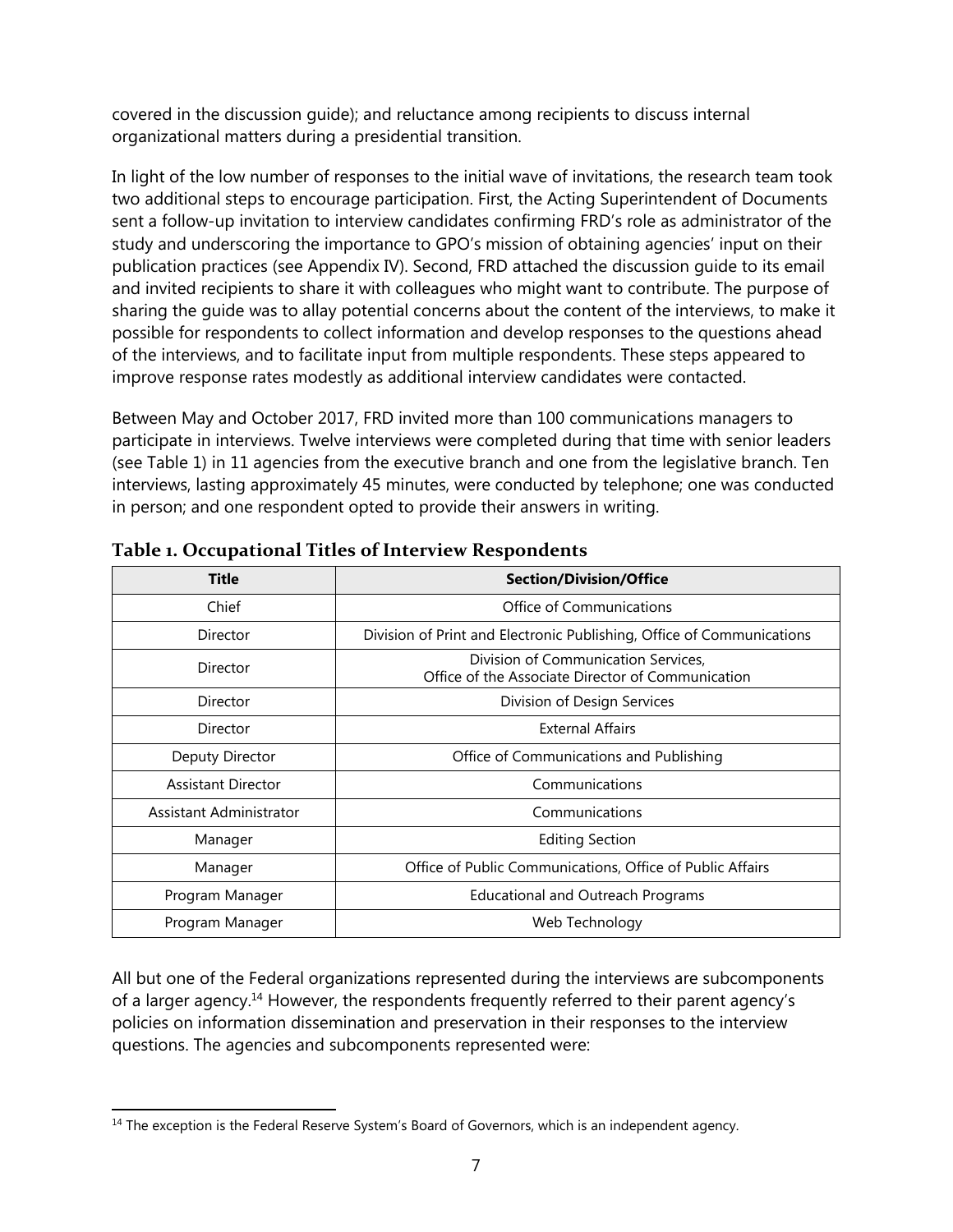| AHRQ        | Agency for Health Research and Quality, U.S. Dept. of Health and Human Services     |
|-------------|-------------------------------------------------------------------------------------|
| <b>CDC</b>  | Centers for Disease Control and Prevention, U.S Dept. of Health and Human Services  |
| CMS         | Centers for Medicare and Medicaid Services, U.S. Dept. of Health and Human Services |
| EIA         | Energy Information Administration, U.S. Dept. of Energy                             |
| ESA         | Economics and Statistics Administration, U.S. Dept. of Commerce                     |
| FHWA        | Federal Highway Administration, U.S. Dept. of Transportation                        |
| <b>FRB</b>  | Board of Governors, Federal Reserve System                                          |
| <b>GSFC</b> | Goddard Space Flight Center, National Aeronautics and Space Administration          |
| <b>NPS</b>  | National Park Service, U.S. Dept. of the Interior                                   |
| <b>USCO</b> | U.S. Copyright Office, Library of Congress                                          |
| <b>USGS</b> | U.S. Geological Survey, U.S. Dept. of the Interior                                  |
| <b>VHA</b>  | Veterans Health Administration, U.S. Dept. of Veterans Affairs                      |

The subcomponents—hereafter referred to as agencies—vary dramatically in size. The smallest has approximately 30 staff members, while the largest has nearly 300,000. Using data from the Partnership for Public Service's 2017 "Best Places to Work in the Federal Government" rankings, along with several agency websites, the research team calculated their respective sizes based on the categories provided by OPM's 2017 "Federal Employee Viewpoint Survey" (see Table 2).<sup>15</sup> A comparison of agency digital publishing practices by agency size was originally intended as part of this study, but the small sample size of responses prevented this type of analysis.

| <b>Agency</b> | No. of Employees (as of 2016)* | <b>OPM Size Category<sup>+</sup></b> |
|---------------|--------------------------------|--------------------------------------|
| AHRQ          | 253                            | Small                                |
| CDC           | 9,137                          | Medium                               |
| <b>CMS</b>    | 6,066                          | Medium                               |
| EIA           | $~10^{4}$                      | Small                                |
| <b>ESA</b>    | $\sim$ 30 <sup>§</sup>         | Very Small                           |
| <b>FHWA</b>   | 2,671                          | Medium                               |
| <b>FRB</b>    | $2,972**$                      | Medium                               |
| <b>GSFC</b>   | 3,141                          | Medium                               |
| <b>NPS</b>    | 12,596                         | Large                                |
| <b>USCO</b>   | $~100^{+}$                     | Small                                |
| <b>USGS</b>   | 6,546                          | Medium                               |
| <b>VHA</b>    | 295,838                        | Very Large                           |

<span id="page-12-0"></span>**Table 2. Number of Employees and Size Category by Agency**

\* Unless otherwise indicated, these numbers come from the information provided in the 2017 "Best Places to Work in the Federal Government" rankings ("Participating Agencies and Agency Subcomponents," accessed April 11, 2018, http://bestplacestowork.org/BPTW/rankings/all\_agencies).

† OPM, 2017 Federal Employee Viewpoint Survey, 1.

‡ EIA, "Mission and Overview," accessed April 11, 2018, https://www.eia.gov/about/mission\_overview.php.

§ ESA, "ESA Offices," accessed April 11, 2018, http://www.esa.doc.gov/content/esa-offices.

\*\* FRB, "Structure of the Federal Reserve System," last updated April 5, 2018,

https://www.federalreserve.gov/aboutthefed/organization-charts-accessible.htm#bog.

†† USCO, "Overview of the Copyright Office," accessed April 11, 2018, https://www.copyright.gov/about/.

 $\overline{\phantom{a}}$ <sup>15</sup> The agency size categories are: very large (>75,000 employees); large (10,000–4,999 employees); medium (1,000–9,999 employees); small (100–999 employees), and very small (<100 employees).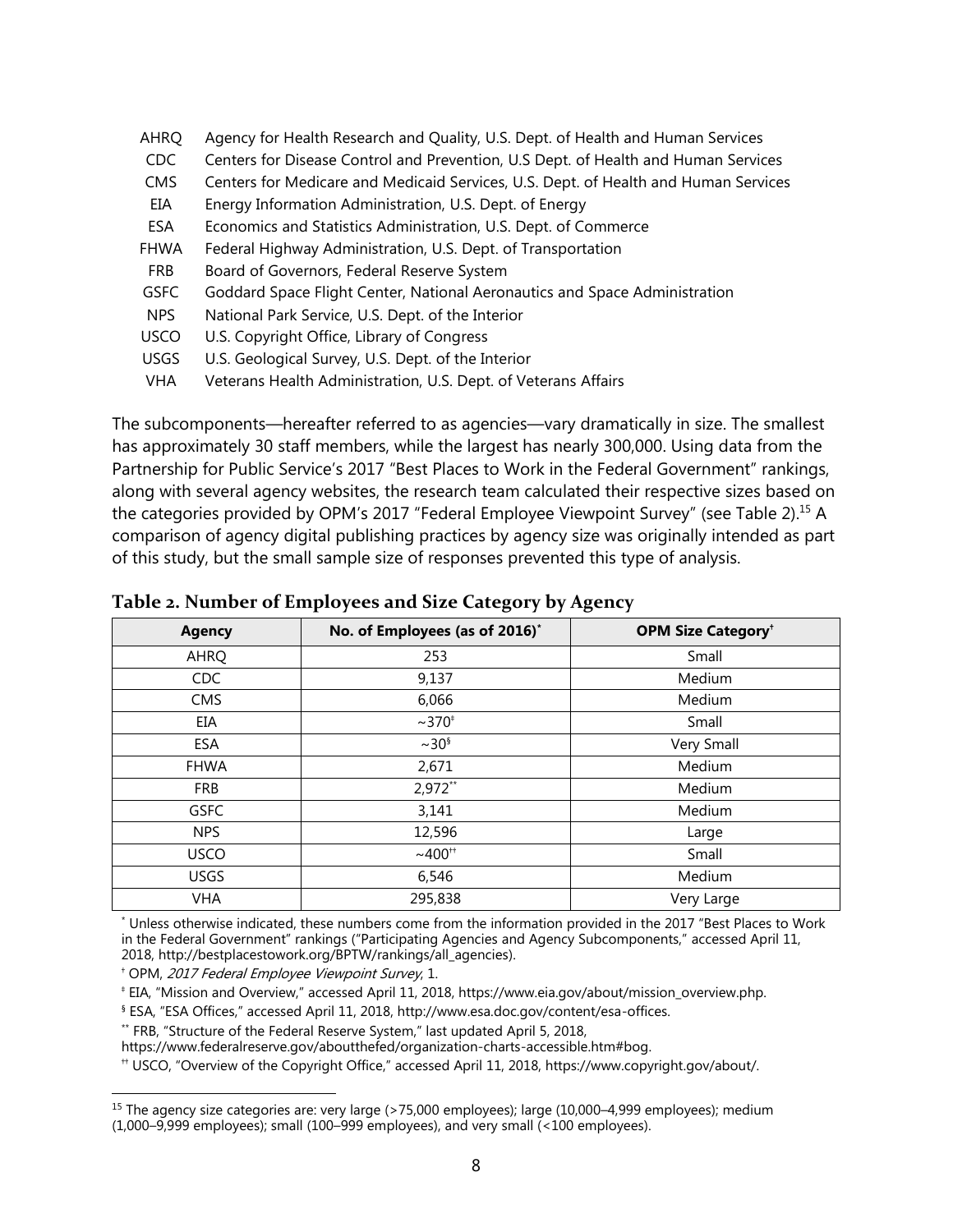#### <span id="page-13-0"></span>**Interviews and Transcription**

Respondents were provided with the discussion guide in advance of the interviews and were told that the discussion would adhere closely to the guide's contents. At least two FRD team members participated in each interview, with one serving as the primary interviewer and the other serving as the primary note-taker.

After each interview, the FRD researchers transcribed their notes for review by the rest of the team. At the conclusion of the interviews, a spreadsheet containing these notes, organized by question topic and agency, was created. FRD shared this spreadsheet with the SOD and used it as the "raw data" in developing this report. In some instances, supplemental information was pulled from the agencies' websites.

## <span id="page-13-1"></span>**FINDINGS**

#### <span id="page-13-2"></span>**1. Dissemination of Public Information Products**

The first set of interview questions focused on the agencies' dissemination policies and practices. Specifically, GPO was interested in learning which agency components are responsible for sharing information with the public, what publishing guidance they provide their staff, how they prioritize information dissemination during a Continuity of Operations (COOP) situation, and how contractor- and grantee-produced content is cleared for release and disseminated.

#### <span id="page-13-3"></span>*Responsibility for Dissemination*

When asked, "Which office(s) within your agency is (are) responsible for the dissemination of public information products?," respondents volunteered information about how their agencies create content, as well as how they produce, obtain approval or clearance to distribute, and disseminate information products.

At eight of the agencies interviewed, respondents stated that the headquarters office of communications/public affairs shares responsibility for disseminating public information with other components (see Table 3). In these cases, responsibility is assigned depending on the type of content and the method of dissemination.

| <b>Agency</b> | <b>Response</b>                                                                                                                     |
|---------------|-------------------------------------------------------------------------------------------------------------------------------------|
| AHRQ          | Office of Communications.                                                                                                           |
| CDC           | Office of the Associate Director for Communication, 12 CDC centers, and the<br>Division of Public Health Information Dissemination. |
| <b>CMS</b>    | Office of Communications, Office of Minority Health, and Center for Medicare.                                                       |
| EIA           | Office of Communications.                                                                                                           |
| ESA           | Office of the Chief Economist.                                                                                                      |
| <b>FHWA</b>   | Office of Public Affairs and individual program offices.                                                                            |

#### <span id="page-13-4"></span>**Table 3. Responses to Question: "Which Office(s) Within Your Agency is (are) Responsible for the Dissemination of Public Information Products?"**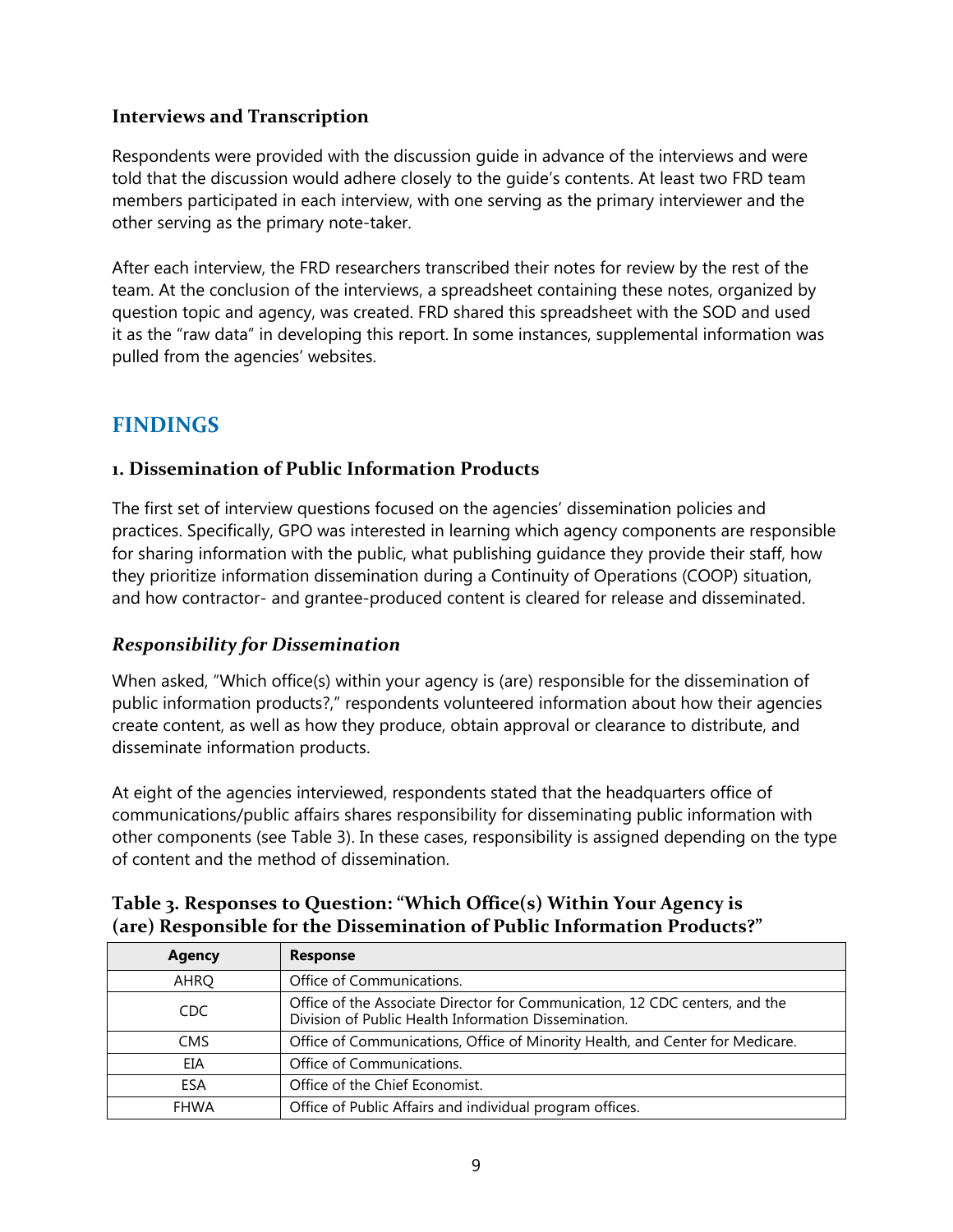| <b>Agency</b> | <b>Response</b>                                                                                                                                                                                                                                                             |  |
|---------------|-----------------------------------------------------------------------------------------------------------------------------------------------------------------------------------------------------------------------------------------------------------------------------|--|
| <b>FRB</b>    | The 12 Federal Reserve banks.                                                                                                                                                                                                                                               |  |
| <b>GSFC</b>   | Office of Communications and program offices.                                                                                                                                                                                                                               |  |
| <b>NPS</b>    | Individual parks, regional offices, and HQ Office of Communications. Additionally,<br>more than 1,000 web authors contribute content to www.nps.gov. Management is<br>distributed among NPS employees in parks, regions, and national offices across the<br>United States.* |  |
| <b>USCO</b>   | Publications Section, Office of Public Information and Education.                                                                                                                                                                                                           |  |
| <b>USGS</b>   | Office of Communications, USGS Publications Warehouse, and the Office of<br>Scientific Quality and Integrity.                                                                                                                                                               |  |
| VHA           | Office of Intergovernmental Affairs.                                                                                                                                                                                                                                        |  |

\* U.S. Department of the Interior, NPS, "NPS.gov: Our Flagship Web Presence," accessed March 25, 2018, https://www.nps. gov/subjects/digital/nps-website.htm.

Most respondents drew a distinction between information products based on program-specific content and agency-wide communications. The former is produced, cleared for distribution, and disseminated directly to the web by the program or regional offices, while the latter is produced and disseminated by headquarters.

#### <span id="page-14-0"></span>*Dissemination Guidance*

When asked, "Where or how is (are) your agency's information dissemination policies documented?," respondents described a combination of formal and informal methods for internally communicating these guidelines. Some used formal documentation in an agency manual or intranet site, while others sent reminders and updates through email (see Table 4).

<span id="page-14-1"></span>

| Table 4. Responses to Question: "Where/How is (are) Your Agency's Information |
|-------------------------------------------------------------------------------|
| Dissemination Policies Documented?"                                           |

| <b>Agency</b> | <b>Response</b>                                                                                                                            |
|---------------|--------------------------------------------------------------------------------------------------------------------------------------------|
| <b>AHRQ</b>   | Publishing and Communications Guidelines are online. Also written into every<br>contract that every product must adhere to the quidelines. |
| <b>CDC</b>    | Not documented. There is a clearance chain for each office.                                                                                |
| <b>CMS</b>    | No hard and fast dissemination rule. Print versus online is case by case.                                                                  |
| EIA           | Agency intranet has a section devoted to communications.                                                                                   |
| <b>ESA</b>    | No documentation because agency is currently very small.                                                                                   |
| <b>FHWA</b>   | Public Affairs Office intranet and memos.                                                                                                  |
| <b>FRB</b>    | There is no global guidance [but] FRB is currently working on a communications<br>policy.                                                  |
| <b>GSFC</b>   | At the HQ level and through agency-wide resources such as an online records<br>management course, and Directorate liaisons.                |
| <b>NPS</b>    | On public website/intranet.                                                                                                                |
| <b>USCO</b>   | Internal email.                                                                                                                            |
| <b>USGS</b>   | Agency policy manual, [which is] available online                                                                                          |
| <b>VHA</b>    | Agency intranet.                                                                                                                           |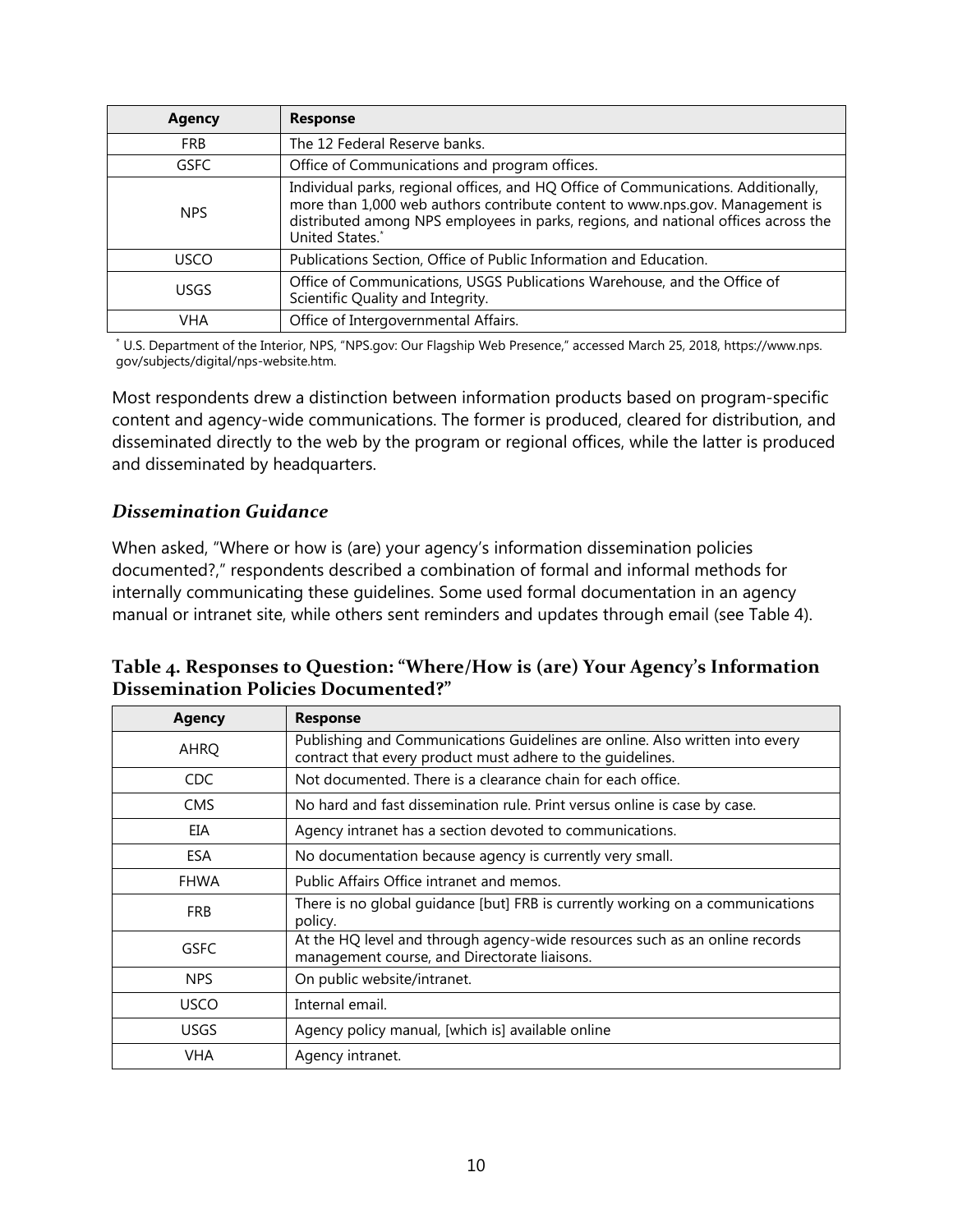Agencies were asked whether employees in communications roles receive training on the publishing guidelines. Respondents described a variety of approaches, ranging from mandatory training to periodic email reminders sent by publishing managers. One agency highlighted the importance of veteran staff in mentoring newer employees involved in publication (see Table 5).

### <span id="page-15-1"></span>**Table 5. Responses to Question: "Are These Policies Communicated as Part of Employee Training for Staff Involved in Communications/Publishing Roles?"**

| <b>Agency</b> | <b>Response</b>                                                                                                                                                 |
|---------------|-----------------------------------------------------------------------------------------------------------------------------------------------------------------|
| AHRQ          | Guidelines are covered in all new employee orientations and [on the] intranet.<br>Monthly newsletter sometimes includes information about the quidelines.       |
| <b>CDC</b>    | Staff training on the products clearance train. Guidelines appear in standard<br>operating procedures.                                                          |
| <b>CMS</b>    | Intranet page explains how to create a new publication; no formal training.                                                                                     |
| EIA           | New employee orientation includes publishing quidance for all employees.                                                                                        |
| ESA           | Not applicable.                                                                                                                                                 |
| <b>FHWA</b>   | Each program office has a liaison with the Public Affairs Office. Staff receive a basic<br>overview as part of training through intranet, emails, memos, etc.   |
| <b>FRB</b>    | Policy guidelines document [is] being developed.                                                                                                                |
| <b>GSFC</b>   | Training primarily by means of HQ resources.                                                                                                                    |
| <b>NPS</b>    | Robust digital content/editing training program. Online course and webinars<br>support new staff becoming writers. Agency intranet and reminders through email. |
| <b>USCO</b>   | Staff receive memos about [the] process.                                                                                                                        |
| <b>USGS</b>   | Staff within the Science Publishing Network are very aware of policies contained in<br>the USGS Public Access Plan.                                             |
| <b>VHA</b>    | Self-paced trainings on records/information management and documentation<br>through the internal talent management system.                                      |

## <span id="page-15-0"></span>*Dissemination and Continuity of Operations*

l

Interviewees were also asked whether information dissemination is included in their agencies' COOP plans.<sup>16</sup> All but one of the respondents were able to identify at least one example of plans for the dissemination of critical information during a COOP scenario. For example, emergency public health information is specifically mentioned in CMS's COOP plan. The FHWA reported having recently completed a COOP exercise that included information dissemination. And GSFC said that its COOP plan mandates special procedures so it can maintain website accessibility and posting capability during an emergency (see Table 6).

## <span id="page-15-2"></span>**Table 6. Responses to the Question: "Is Information Dissemination Included in Your Agency's Continuity of Operations Plan?"**

| <b>Agency</b> | <b>Response</b>                                                                           |
|---------------|-------------------------------------------------------------------------------------------|
| AHRQ          | Yes; internal communication.                                                              |
| CDC           | Yes.                                                                                      |
| CMS           | Emergency public health information is mentioned specifically in the agency COOP<br>plan. |

<sup>&</sup>lt;sup>16</sup> COOP Plans are a Federal Government initiative, required by presidential directive, to ensure that agencies are able to continue performance of essential functions under a broad range of circumstances.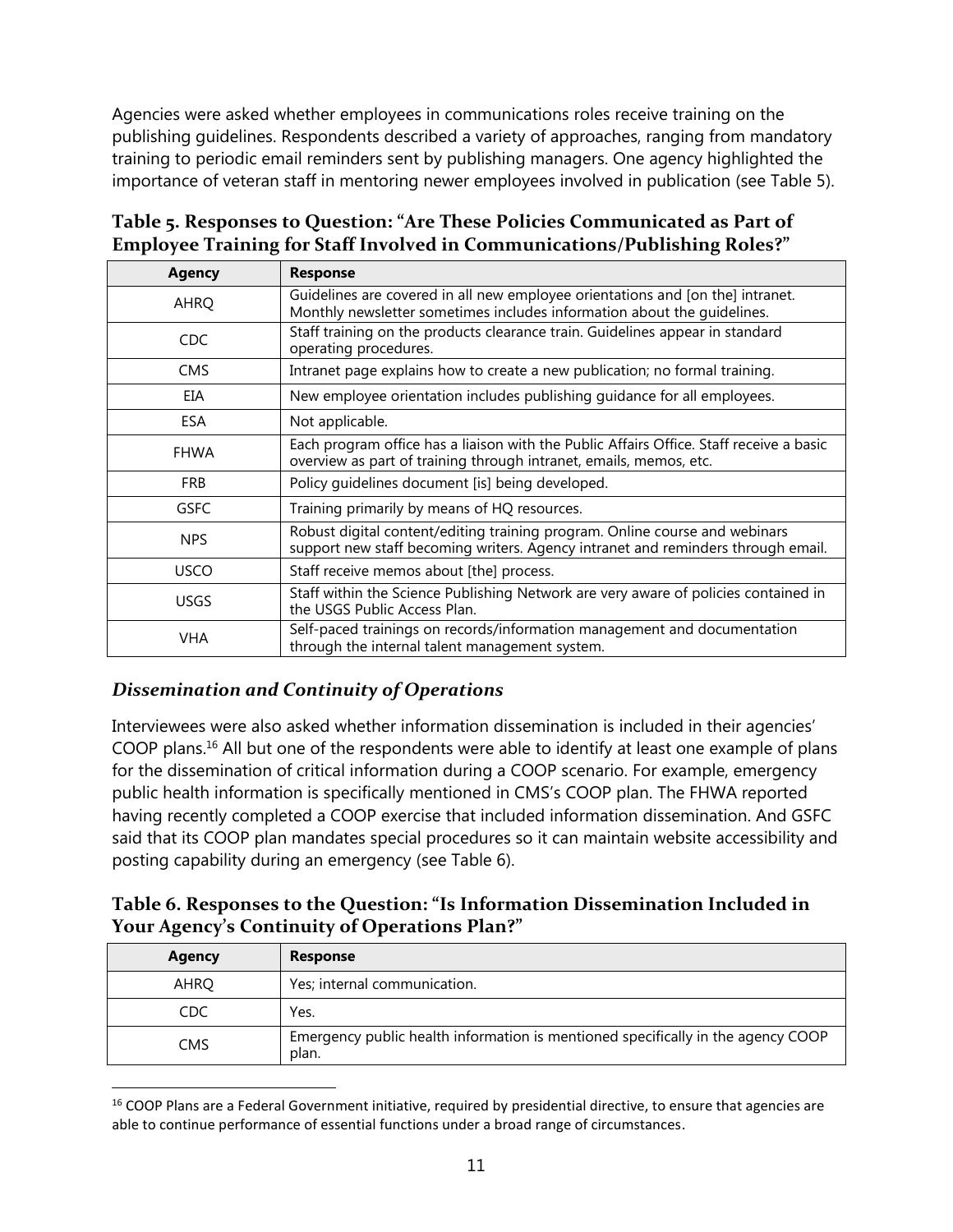| <b>Agency</b> | <b>Response</b>                                                                                                                                                                                                                                                                                                                                   |
|---------------|---------------------------------------------------------------------------------------------------------------------------------------------------------------------------------------------------------------------------------------------------------------------------------------------------------------------------------------------------|
| EIA           | Yes. COOP situation calls for more streamlined dissemination activity.                                                                                                                                                                                                                                                                            |
| <b>ESA</b>    | Don't know. The other larger content creators within Commerce (the Census Bureau<br>and the Bureau of Economic Analysis) do have COOP planning.                                                                                                                                                                                                   |
| <b>FHWA</b>   | Yes. FHWA recently completed a COOP exercise.                                                                                                                                                                                                                                                                                                     |
| <b>FRB</b>    | Don't know.                                                                                                                                                                                                                                                                                                                                       |
| GSFC          | Yes. The COOP plan requires the COOP team to identify vital records that are critical<br>to ongoing missions and alternative storage/work locations so that NASA can<br>maintain website accessibility and posting capability.                                                                                                                    |
| <b>NPS</b>    | Yes. Dispersed workforce. Cloud-based dissemination. [With] national-level and<br>local parks, some parks may need to implement COOP due to local conditions.                                                                                                                                                                                     |
| <b>USCO</b>   | Copyright has a COOP Officer (in Register's Office). Parts of website are classified<br>Tier 1 or Tier 2; copyright registration is Tier 1.                                                                                                                                                                                                       |
| <b>USGS</b>   | Yes. The USGS Publications Warehouse has redundant systems to protect data-<br>backup servers that can be activated by senior OCAP [Office of Communications<br>and Publishing] officials.                                                                                                                                                        |
| <b>VHA</b>    | Information dissemination is included in  the VHA Crisis Communications<br>Planning Toolkit [which] is intended to be used as a guide [for] facilities to adapt<br>and implement. The toolkit is designed to support public affairs officers and other<br>communications specialists in writing and implementing a crisis communications<br>plan. |

#### <span id="page-16-0"></span>*Dissemination of Contractor- and Grantee-Produced Content*

Ten interviewees reported that their agencies disseminate contractor- or grantee-produced content (see Table 7). In general, contractor-produced content must undergo an in-house clearance procedure and is ultimately disseminated through the same channels as agency products.

<span id="page-16-1"></span>

| Table 7. Responses to the Question: "Does Your Agency Disseminate Contractor- |  |
|-------------------------------------------------------------------------------|--|
| or Grantee-Produced Content?"                                                 |  |

| <b>Agency</b> | <b>Response</b>                                                                                                                                                                                                                                                              |
|---------------|------------------------------------------------------------------------------------------------------------------------------------------------------------------------------------------------------------------------------------------------------------------------------|
| <b>AHRQ</b>   | Yes. Grantees might also produce toolkits, which go on the website. Grantees<br>usually publish journal articles, which don't get posted on the website, but on<br>PubMed. After 18 months, the public must have free access to government-funded<br>articles (no firewall). |
| <b>CDC</b>    | Yes. There is no way to differentiate contractor/grantee-produced content. It all<br>looks the same.                                                                                                                                                                         |
| <b>CMS</b>    | Yes, but not out of the respondent's office. Office of Minority Health does but<br>unsure about provider materials.                                                                                                                                                          |
| EIA           | Yes, our agency disseminates contractor-produced content in the form of<br>commissioned reports. Everything that is posted on the website must be reviewed<br>by the Communications Office.                                                                                  |
| ESA           | No.                                                                                                                                                                                                                                                                          |
| <b>FHWA</b>   | Yes. All contractor-produced content goes through program office approval and<br>must be signed off on by Public Affairs.                                                                                                                                                    |
| <b>FRB</b>    | No contractor- or grantee-produced content.                                                                                                                                                                                                                                  |
| GSFC          | Yes. Technical content created by grantees and contractors is published under the<br>STI [Scientific and Technical Information] Program and is posted to the NASA<br>Technical Reports Server (NTRS). Some technical content under STI potentially is                        |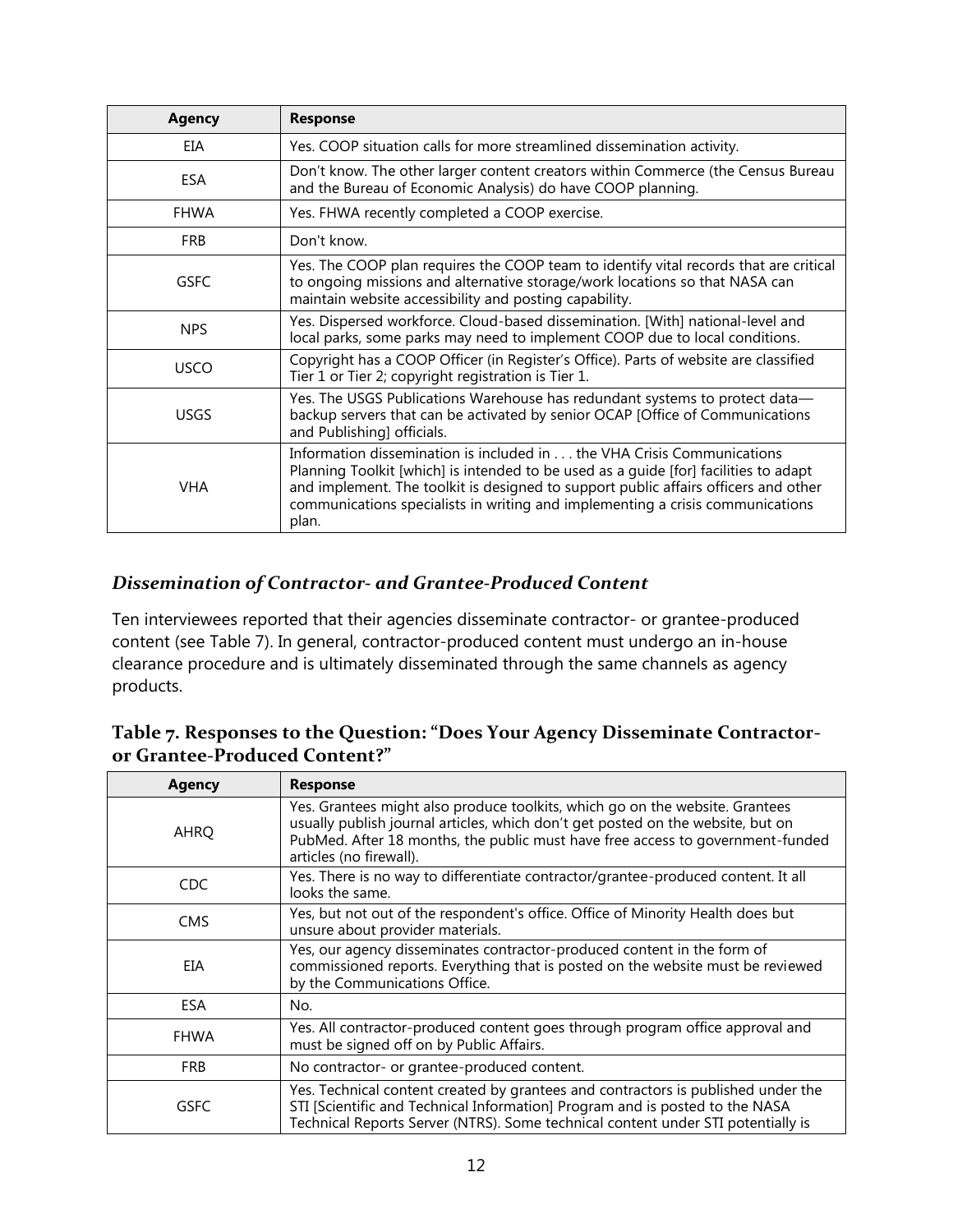| <b>Agency</b> | <b>Response</b>                                                                                                                                                                                                                                                                                                                                                                                                                                                                          |
|---------------|------------------------------------------------------------------------------------------------------------------------------------------------------------------------------------------------------------------------------------------------------------------------------------------------------------------------------------------------------------------------------------------------------------------------------------------------------------------------------------------|
|               | subject to export control and other restrictions which do not apply to general<br>public information.                                                                                                                                                                                                                                                                                                                                                                                    |
| <b>NPS</b>    | NPS does work with contractors. We don't publish grantee materials but do<br>announce and link to those.                                                                                                                                                                                                                                                                                                                                                                                 |
| <b>USCO</b>   | A contractor might help write a report, but the report is handled in the same way as<br>an internally created product.                                                                                                                                                                                                                                                                                                                                                                   |
| USGS          | USGS issues grantee-produced reports but no contractor-produced reports. All<br>products must undergo USGS review and are posted exclusively on USGS servers.                                                                                                                                                                                                                                                                                                                            |
| <b>VHA</b>    | If content is developed for external purposes by a contractor or third party, VA<br>[the U.S. Dept. of Veterans Affairs] formally clears and approves this content prior<br>to release and dissemination. This depends on the size and scope of the project. For<br>example, if VA is developing a booklet or other large-scale publication for national<br>distribution, the agency will most likely contract with GPO for printing/distribution<br>assistance, and as required by law. |

Yet some agencies have developed policies addressing grantee-produced information products. For example, the AHRQ's Publishing and Communications Guidelines state:

Products that grantees develop are not considered AHRQ deliverables. Grantees are encouraged to register copyright for their products, manage their rights, and seek their own distribution channels and dissemination venues. However, the Agency retains a royalty-free, non-exclusive, and irrevocable license to reproduce, publish, or otherwise use these products and authorize others to do so for Federal Government purposes. As a result, the Agency might choose to feature selected web-based resources that grantees develop under their projects. $17$ 

#### <span id="page-17-0"></span>**2. Content Types, Formats, and Dissemination Channels of Public Information Products**

There are many types of U.S. Government information products. From agency reports to budgets, datasets to court decisions, they come in many formats and cover almost every topic. The transition to digital dissemination has made it easier for agencies to generate more content, update existing information with greater frequency, and diversify the formats used for delivering such information to the public. In addition to producing digital editions of traditional products, agencies disseminate large amounts of high-volume, transient information, such as blog and social media posts, audiovisual content, and podcasts (see Figure 2).

<span id="page-17-1"></span> $\overline{\phantom{a}}$ <sup>17</sup> U.S. Department of Health and Human Services (HHS), Agency for Healthcare Research and Quality (AHRQ), "AHRQ Publishing and Communications Guidelines: Appendix 2-B; Web Instructions for Grantees," last reviewed November 2016, https://www.ahrq.gov/research/publications/pubcomguide/pcguide2apb.html.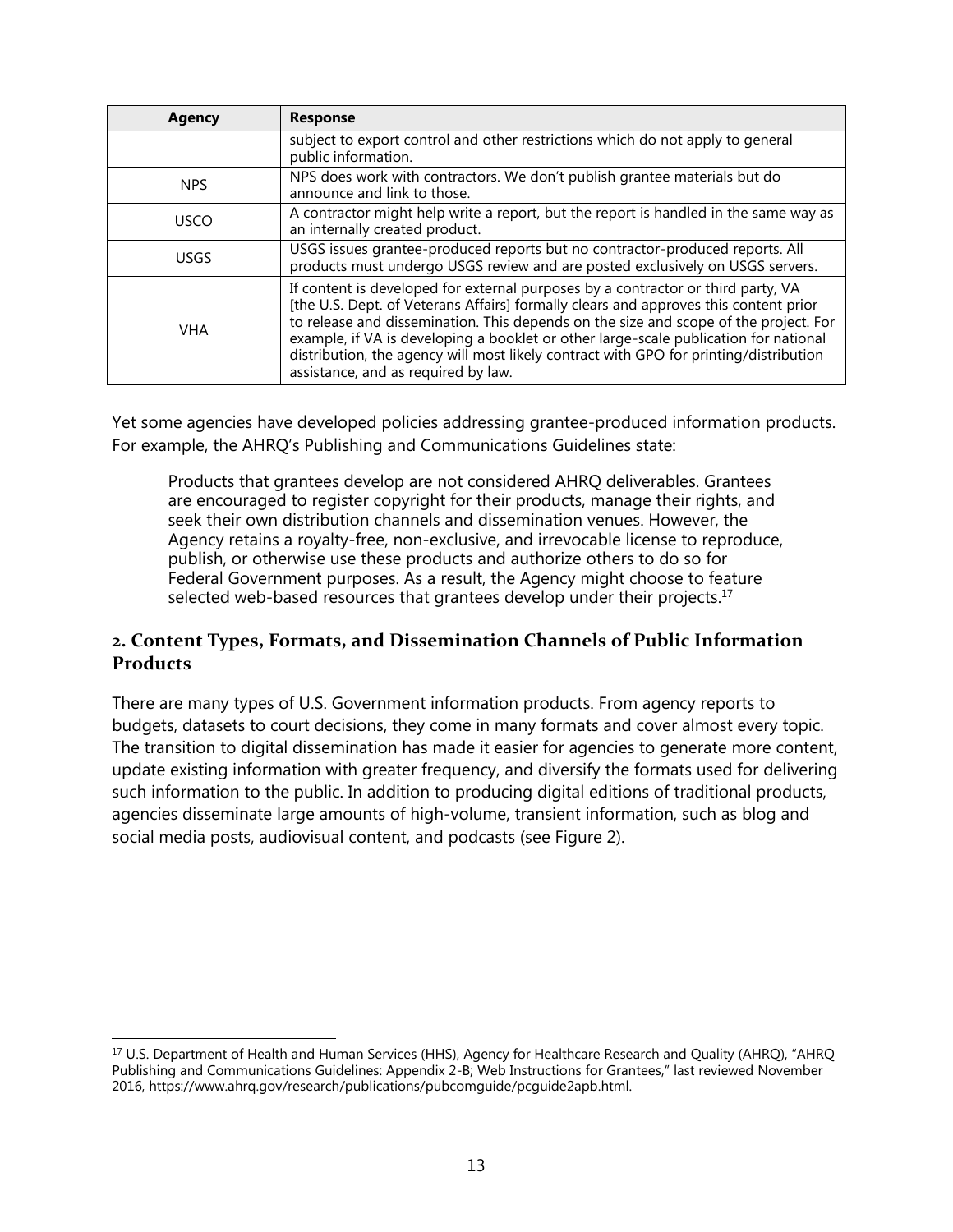

#### **Figure 2. Common Content Types of Public Information Products<sup>18</sup>**

#### <span id="page-18-0"></span>*Agency-Specific Content Types, Formats, and Dissemination Channels*

The agencies profiled as part of this study produce a wide range of publications and electronic information products that are available to users through a variety of channels and formats. The types of information products these agencies disseminate are determined by their missions and external audiences. In general, the agencies disseminate a mix of basic information for the public at-large, as well as technical information directed at specialized audiences. Agencies engage with general audiences across multiple digital platforms, including websites, social media, and mobile applications. They also continue to disseminate information in traditional tangible formats, such as books, maps, glossy brochures, and periodicals.

 $\overline{\phantom{a}}$ 

<sup>18</sup> Source: Based on information from GPO's, *Catalog of U.S. Government Publications*, https://catalog.gpo.gov.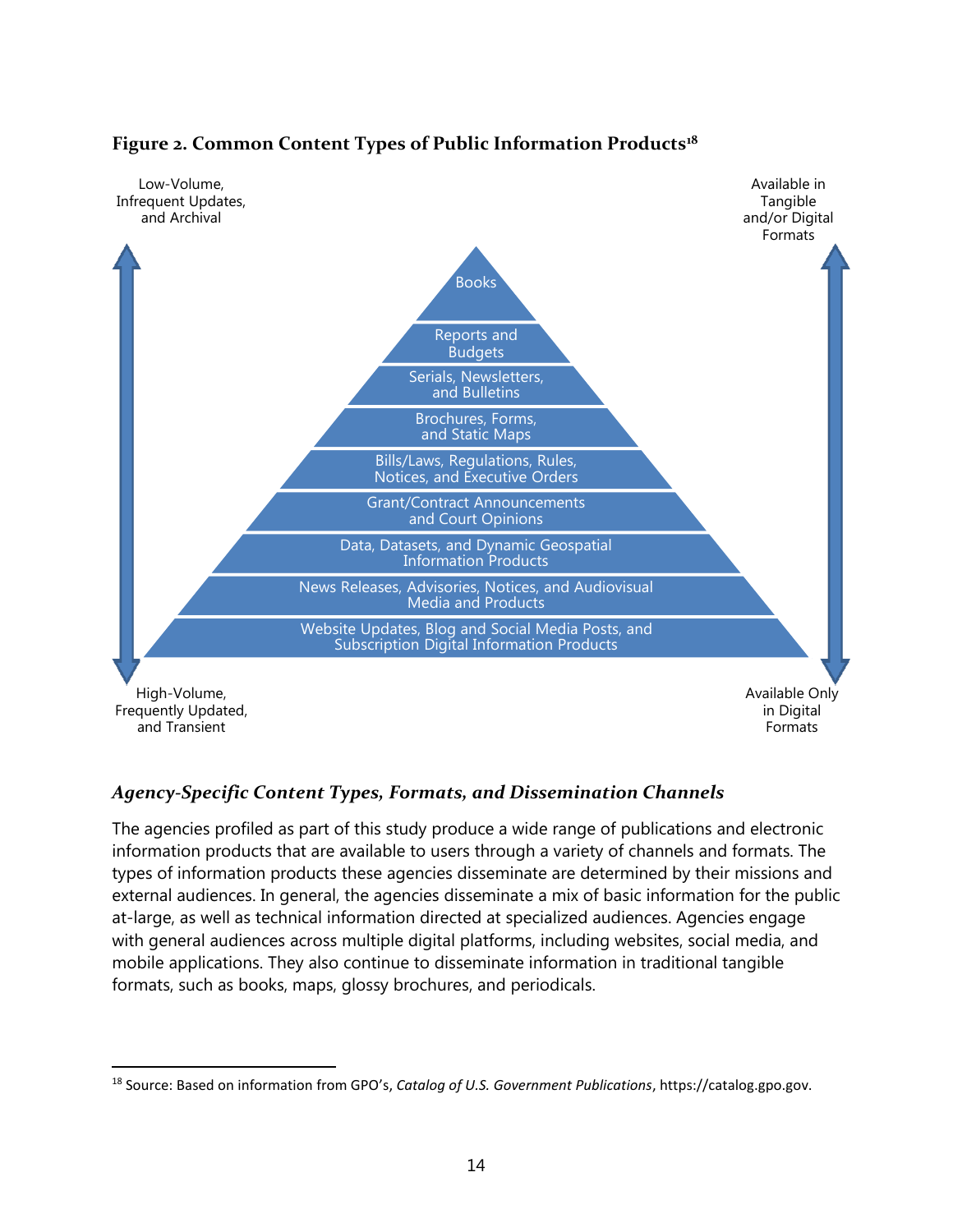Additionally, agencies serve the information needs of specialized audiences who rely on their program offices for high-quality scientific, technical, and regulatory data—mainly in digital formats. For example, the CDC's flagship journal, *Morbidity and Mortality Weekly Report*, is written for health professionals such as physicians, nurses, and public health practitioners, as well as other scientists, researchers, educators, and laboratorians.<sup>19</sup> At NASA, the Scientific and Technical Information Program acquires, processes, announces, disseminates, and archives products from all of the agency's centers for use by engineers and scientists.<sup>20</sup> The VHA, in collaboration with the U.S. Dept. of Defense, publishes its "Clinical Practice Guidelines" series as a narrowly targeted resource to assist healthcare providers in improving and maintaining standards of patient care.<sup>21</sup>

Agencies such as AHRQ, CMS, ESA, FHWA, FRB, USCO, and USGS tailor many of their products to customers in specific fields or sectors of the U.S. economy, including financial and industry analysts; lawyers; medical professionals; scientists; publishers, academic educators and researchers; and natural resources managers. These agencies also provide critical information to community organizations at the state and local levels, such as banks, credit unions, and transportation agencies. Their targeted audiences rely on Federal information products, such as notices/circulars, forms and instructions, maps, statistical products, and datasets, for their dayto-day operations.

As part of this study, the FRD research team asked the interviewees to describe the main types of public information products their agencies publish. Respondents at every agency reported a wide range of product types. In several instances, the respondents suggested FRD consult the agency website to gain a more complete picture of their publications output (see Table 8).

| <b>Agency</b> | <b>Response</b>                                                                                                                                                                                                                                                                                                        |
|---------------|------------------------------------------------------------------------------------------------------------------------------------------------------------------------------------------------------------------------------------------------------------------------------------------------------------------------|
| AHRQ          | Research reports, toolkits, consumer information, and datasets.                                                                                                                                                                                                                                                        |
| CDC           | Annual reports, regulations, rules, and directives; preliminary/draft and final reports;<br>handbooks, manuals, and guides; maps/charts; datasets/statistical compendia;<br>technical reports; monographs, books, and series; journals/periodicals; and<br>quidance.                                                   |
| <b>CMS</b>    | Forms, press releases, datasets, manuals, factsheets, booklets (16-40 pages), and<br>yearly [reports]. CMS does not issue administrative rulings. Most products are<br>digital and some are print as well.                                                                                                             |
| EIA           | Narrative reports, databases, press releases, congressional testimony, API<br>[application programming interfaces], maps, and audiovisual material (radio<br>programming). Daily pubs., weekly and monthly pubs., analysis and forecasts,<br>text, graphs, and tables. Final reports. No regulatory activity (by law). |
| ESA           | Reports, blog posts, and datasets. No rules or regulations.                                                                                                                                                                                                                                                            |

<span id="page-19-0"></span>**Table 8. Responses to the Question: "What are the Main Types of Public Information Products that Your Agency Publishes?"**

l <sup>19</sup> HHS, Centers for Disease Control and Prevention (CDC), "About the Morbidity and Mortality Weekly Report (MMWR) Series," last updated October 24, 2017, https://www.cdc.gov/mmwr/about.html.

<sup>&</sup>lt;sup>20</sup> NASA, Scientific and Technical Information Program, Homepage, last modified March 21, 2018, https://www.sti. nasa.gov/.

<sup>21</sup> U.S. Department of Veterans Affairs (VA), "VA/DoD Clinical Practice Guidelines," last updated October 3, 2017, https://www.healthquality.va.gov/.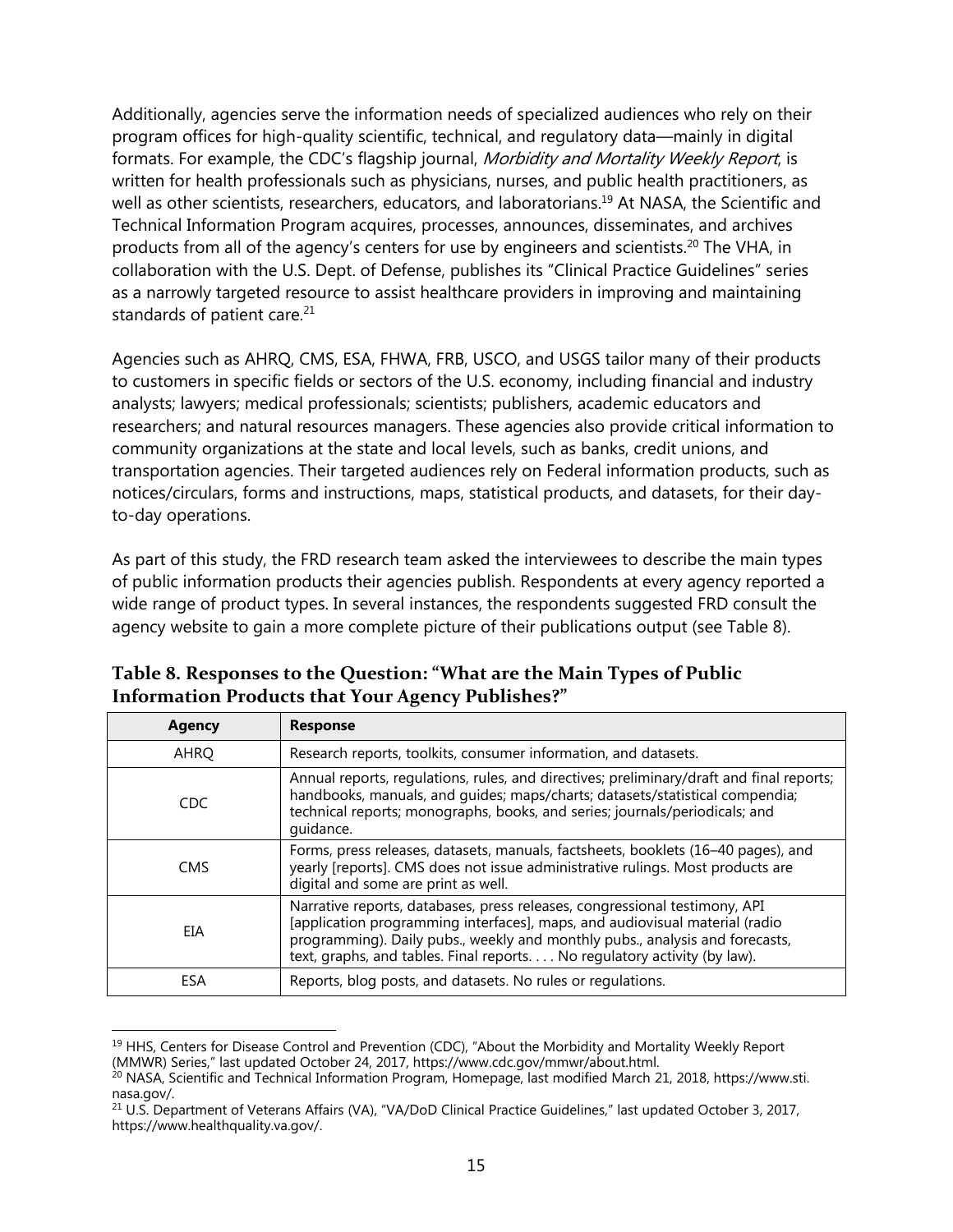| <b>Agency</b> | <b>Response</b>                                                                                                                                                                                                                                                                                                                                                                                            |
|---------------|------------------------------------------------------------------------------------------------------------------------------------------------------------------------------------------------------------------------------------------------------------------------------------------------------------------------------------------------------------------------------------------------------------|
| <b>FHWA</b>   | Annual reports, regulations, rules, and directives; preliminary/draft and final reports;<br>handbooks, manuals, and guides; maps/charts; datasets/statistical compendia;<br>technical reports; monographs, books, and series; journals/periodicals; and<br>quidance.                                                                                                                                       |
| <b>FRB</b>    | Reports to Congress. Papers, articles, manuals, and examination manuals. Some<br>publications [are] aimed at the Reserve Banks and some [are] aimed at the public.                                                                                                                                                                                                                                         |
| <b>GSFC</b>   | Brochures, fact sheets datasets, and stickers. [But not regulations, rules, or<br>directives.] Too many dissemination methods to list: TV, web, podcast, press release,<br>social media (Facebook, Instagram, Pinterest, Snapchat, Tumblr, Twitter), exhibits,<br>tours, print (reports, fliers, brochures, press releases), and outreach events.                                                          |
| <b>NPS</b>    | Press releases; congressionally requested reports; annual reports [from the program<br>offices]; one-off reports; regulations, rules, and directives; administrative decisions;<br>draft and final reports; handbooks, manuals, and quides; maps and charts; datasets;<br>technical reports; some monographs (usually cooperative effort with other entities);<br>some digital content is periodical-like. |
| <b>USCO</b>   | Circulars, forms, annual reports, regulations (through the Federal Register [FR] and<br>CFR [Code of Federal Regulations]), copyright law (annotated version of the Code),<br>FR notices (can include policy directives), reports for Congress, [and] NewsNet<br>announcements such as the start of the rulemaking process [and the] results of<br>rulemaking Also the Compendium of Copyright and Manual. |
| <b>USGS</b>   | No regulations issued. Scientific and technical products in all formats.                                                                                                                                                                                                                                                                                                                                   |
| <b>VHA</b>    | Regulations, rules, and directives; opinions and orders (with OGC [Office of General<br>Counsel] liaising) to also include maps and charts by the Office of Policy and<br>Planning. VA does not work with series. VA has produced books and journals.                                                                                                                                                      |

An examination of the interview responses, supplemented with information gathered from agency websites, shows that most product types are represented among agency publications. Agencies communicate with their audiences across a range of products, from occasional books and monographs to frequently updated news releases, maps, and datasets (see Table 9).

| <b>Agency/Type</b>   | <b>AHRQ</b>  | <b>CDC</b>   | <b>CMS</b>   | <b>EIA</b>   | <b>ESA</b>   | <b>FHWA</b>  | <b>FRB</b>   | <b>GSFC</b>  | <b>NPS</b>   | <b>USCO</b>  | <b>USGS</b>  | <b>VHA</b> |
|----------------------|--------------|--------------|--------------|--------------|--------------|--------------|--------------|--------------|--------------|--------------|--------------|------------|
| Books/Ebooks         |              | ✓            | ✓            | ✔            |              | $\checkmark$ | ✔            | ✓            | $\checkmark$ |              |              |            |
| <b>Brochures</b>     | $\checkmark$ | ✓            | ✓            | ✓            |              | ✓            | $\checkmark$ | $\checkmark$ | $\checkmark$ | $\checkmark$ | $\checkmark$ | ✔          |
| Datasets             | $\checkmark$ | ✓            | ✔            | ✔            | ✔            | $\checkmark$ | ✔            | ✔            | $\checkmark$ |              | ✔            |            |
| Forms                | ✓            | ✓            | ✓            |              |              | ✓            |              |              | ✔            | ✓            | ✓            | ✓          |
| Infographics         | $\checkmark$ | $\checkmark$ | $\checkmark$ | ✓            | $\checkmark$ | ✓            | ✔            | $\checkmark$ | $\checkmark$ |              | $\checkmark$ | ✔          |
| Manuals/Toolkits     | ✔            | ✔            | ✔            | ✔            |              |              | $\checkmark$ | ✓            | ✔            | √            |              |            |
| Maps                 |              | ✔            | √            | $\checkmark$ |              | ✔            |              | $\checkmark$ | ✔            |              | ✔            |            |
| Multimedia           | ✓            | ✓            | ✓            |              |              | ✓            |              | ✓            | ✓            |              | ✓            |            |
| <b>News Releases</b> | $\checkmark$ | ✔            | ✓            | ✔            | ✔            | ✓            | ✔            | ✓            | ✓            | ✔            | ✓            | ✓          |
| <b>Newsletters</b>   | $\checkmark$ | $\checkmark$ | $\checkmark$ | $\checkmark$ | ✓            | $\checkmark$ | ✓            | $\checkmark$ | $\checkmark$ | ✓            | $\checkmark$ |            |
| Notices/Circulars    | $\checkmark$ | ✓            | ✓            | ✔            | $\checkmark$ | ✓            | $\checkmark$ | $\checkmark$ | ✔            | $\checkmark$ |              |            |
| Reports              | $\checkmark$ | ✓            | ✓            | ✔            | ✔            | $\checkmark$ | ✔            | $\checkmark$ | $\checkmark$ | ✔            | $\checkmark$ |            |
| Rules/Regulations    |              |              | ✓            |              |              |              | $\checkmark$ |              | ✔            | ✔            |              |            |

<span id="page-20-0"></span>**Table 9. Types of Public Information Products by Agency**

Respondents were also asked about the types of digital dissemination channels their agencies use. Their comments show that, regardless of focus or mission, Federal agencies disseminate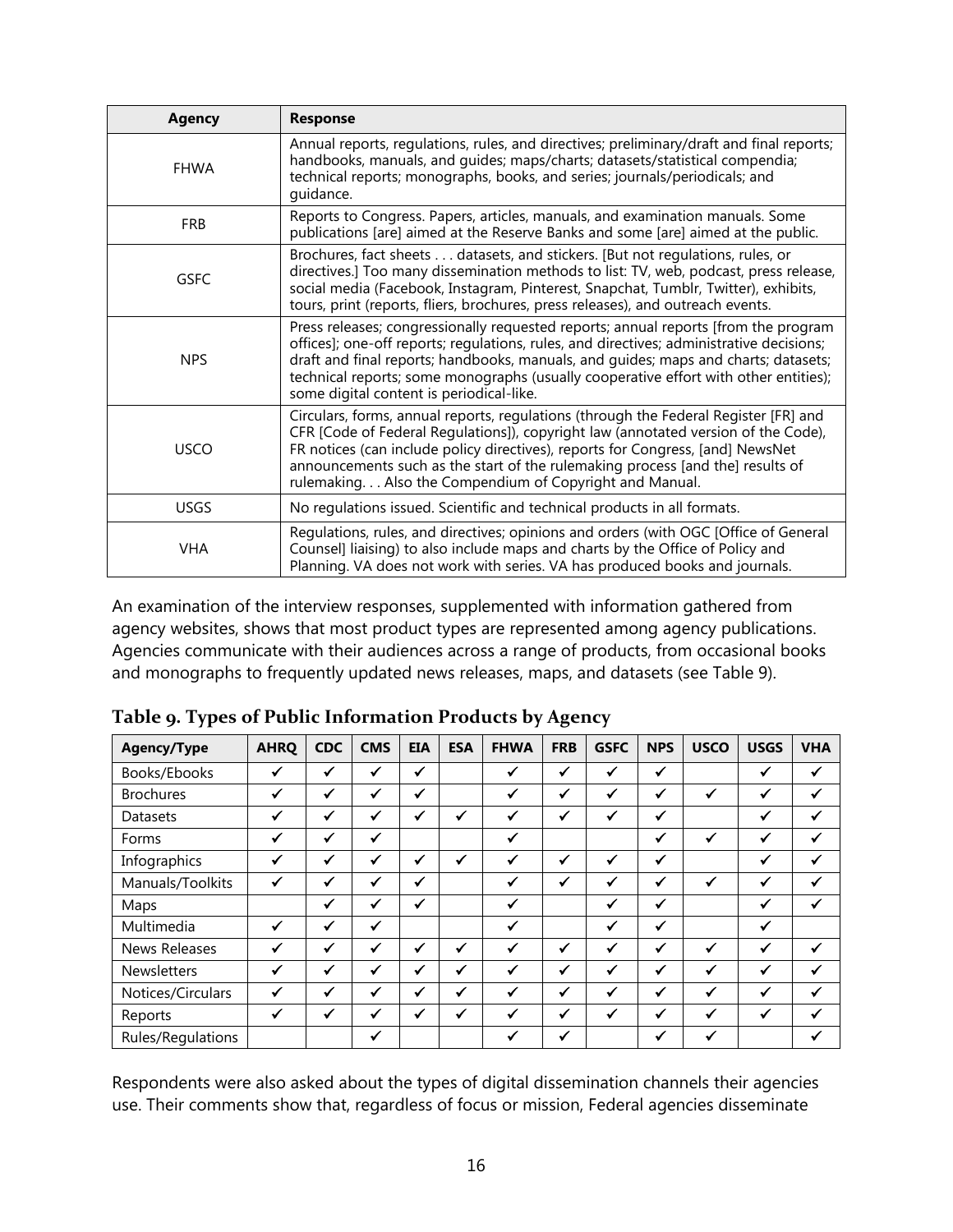public information products across multiple platforms, including websites, mobile and tablet applications, email listservs, and social media (see Table 10).

| <b>Agency/Channel</b>  | <b>AHRQ</b> | <b>CDC</b> | <b>CMS</b> | <b>EIA</b> | <b>ESA</b> | <b>FHWA</b> | <b>FRB</b>               | <b>GSFC</b> | <b>NPS</b> | <b>USCO</b> | <b>USGS</b> | <b>VHA</b> |
|------------------------|-------------|------------|------------|------------|------------|-------------|--------------------------|-------------|------------|-------------|-------------|------------|
| <b>Blogs</b>           |             |            |            |            |            |             | $\checkmark$             |             |            |             |             |            |
| <b>Email Listservs</b> |             |            |            | w          |            |             | w                        |             |            |             |             |            |
| Mobile/Tablet<br>Apps  |             |            |            | w          |            |             |                          |             |            |             |             |            |
| Podcasts               |             |            |            |            |            |             | $\overline{\mathcal{L}}$ |             |            |             |             |            |
| <b>RSS Feeds</b>       |             |            |            |            |            |             |                          |             |            |             |             |            |
| Social Media           |             |            |            |            |            |             | 44                       |             |            |             |             |            |

<span id="page-21-1"></span>**Table 10. Types of Digital Dissemination Channels by Agency**

#### <span id="page-21-0"></span>*Role of Agency-Specific Websites*

Interview responses, as well as agency mission statements, indicate that agencies by and large consider their websites to be their primary platforms for sharing information with the public and specialized audiences. Agencies' descriptions of their web presence underscore this central role. For example:

- CDC describes its main website as "your online source for credible health information," which "provides direct access to important health and safety topics, scientific articles, data and statistics, tools and resources—and over 900 topics in the CDC.gov A–Z Index."<sup>22</sup>
- EIA describes its website as "the public face of the agency." Its information, data, analysis, and services "have informed policy and programmatic decisions at all levels in regards to energy and its interaction with the economy and the environment." $^{23}$
- NASA describes its website as the "primary means of communicating . . . to the agency's public audiences. It focuses on providing information for general audiences, including students, educators, children, the news media, and the general public. As such, the portal's priority for publication is material for those audiences." $24$
- NPS describes its website as "our digital brand ambassador to the world, the communications backbone of the National Park Service that helps to create, grow, and sustain an interactive community of visitors, friends, and supporters."<sup>25</sup>
- USGS notes that "citations for the more than 50,000 USGS series publications are available [online], and 10,000 of these are also available . . . to the public as [free] downloadable digital files. Additionally, more than 41,000 scholarly publications

l <sup>22</sup> HHS, CDC, "About cdc.gov," last updated April 10, 2017, https://www.cdc.gov/other/about\_cdcgov.html. <sup>23</sup> U.S. Department of Energy (DOE), Energy Information Administration, "About EIA.gov," accessed March 26, 2018, https://www.eia.gov/about/eia\_explained.php.

<sup>24</sup> NASA, "NASA Information-Dissemination Product Inventories, Priorities, and Schedules," September 14, 2005, https://www.nasa.gov/about/contact/information\_inventories\_schedules.html.

<sup>&</sup>lt;sup>25</sup> U.S. Department of the Interior, National Park Service (NPS), "NPS.gov: Our Flagship Web Presence," accessed March 25, 2018, https://www.nps.gov/subjects/digital/nps-website.htm.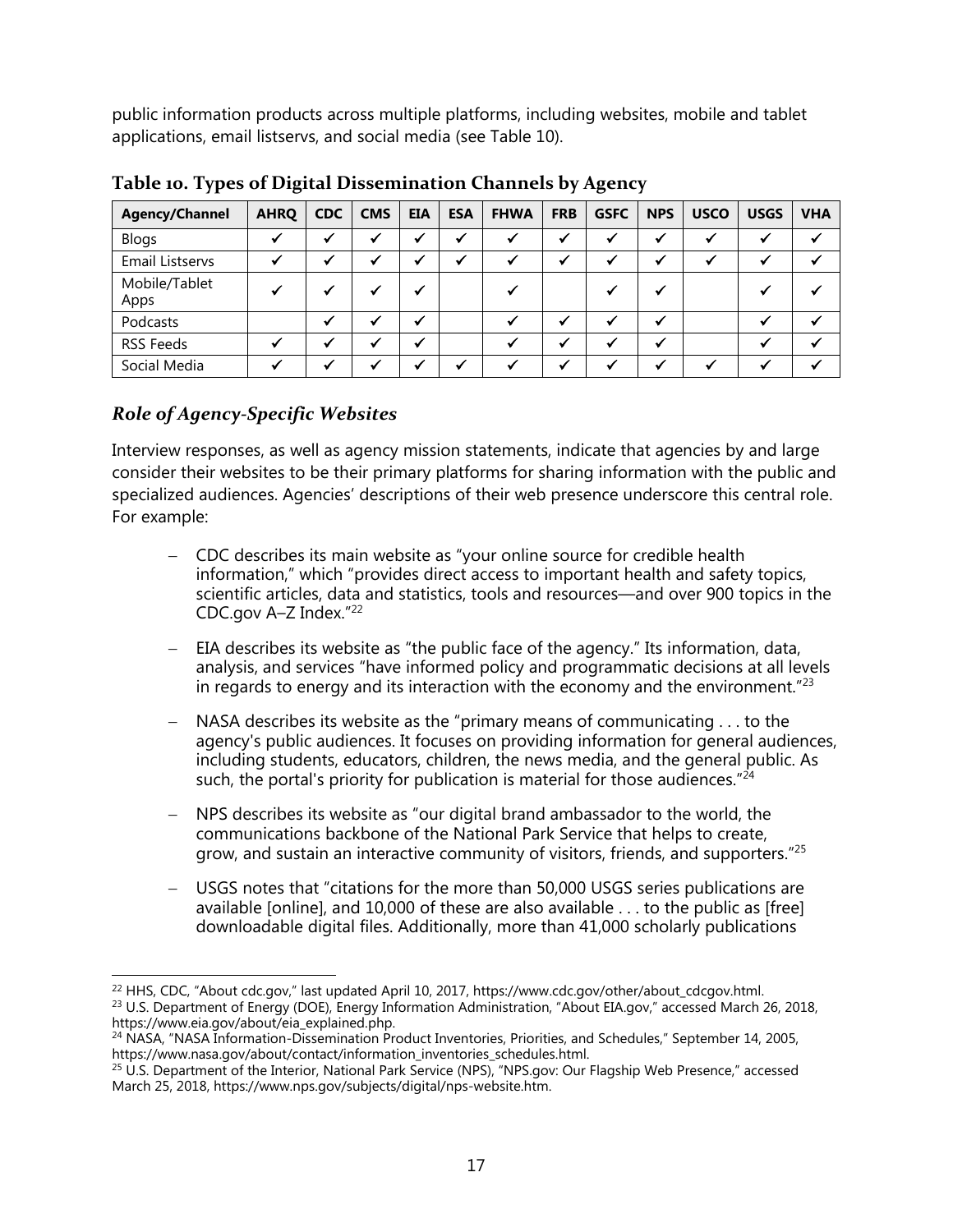authored by the USGS but published externally are cataloged in the Publications Warehouse, and links to original published sources are provided."<sup>26</sup>

The agency communications managers interviewed by FRD concurred in their assessment that nearly all agency-branded public information products are disseminated through their websites. Conversely, they uniformly said that very few to none of their products are distributed as printonly materials without a corresponding web-disseminated product (see Table 11).

<span id="page-22-1"></span>

| Table 11. Responses to Question: "What Percentage of Your Agency's Public |
|---------------------------------------------------------------------------|
| Information Products Would You Say are Disseminated via Agency Websites?" |

| <b>Response</b>                                                                                                                                                         |
|-------------------------------------------------------------------------------------------------------------------------------------------------------------------------|
| All of it. Very few print products are created (excepted marketing material), [as]<br>everything goes online. Less and less printing; most material is electronic only. |
| 100 percent. There are two popular titles that continue in print format but they<br>are available online as well.                                                       |
| Everything is available online.                                                                                                                                         |
| 100 percent.                                                                                                                                                            |
| Nothing is printed. Everything is disseminated via website, often as ".pdf."                                                                                            |
| Close to 100 percent.                                                                                                                                                   |
| 100 percent.                                                                                                                                                            |
| Only a small percentage of products are not on the website. Some NTRS products<br>are limited access due to sensitivity to foreign use of information.                  |
| Most of it.                                                                                                                                                             |
| Around 95 percent.                                                                                                                                                      |
| 95 to 99 percent. One series is proprietary.                                                                                                                            |
| A full listing of VA publications is available via the agency's website.                                                                                                |
|                                                                                                                                                                         |

#### <span id="page-22-0"></span>*Role of Agency-Specific Social Media Accounts*

Most of the agencies profiled in this report have well-documented policies on the appropriate uses of social media, which provide insights into their strategies and objectives. For example:

 AHRQ uses Facebook, Twitter, and YouTube to achieve three goals: "to speak with one voice on behalf of the agency when distributing content[;] to increase the number of followers to spread AHRQ's messages to a diverse audience; to raise the agency's profile by highlighting work that is central to AHRQ's mission."<sup>27</sup>

 $\overline{\phantom{a}}$ <sup>26</sup> U.S. Department of the Interior, U.S. Geological Survey (USGS), Public Access to Results of Federally Funded Research at the U.S. Geological Survey: Scholarly Publications and Digital Data (Washington, DC: U.S. Department of the Interior, USGS, n.d.), 1, https://www2.usgs.gov/guality\_integrity/open\_access/downloads/USGS-PublicAccessPlan-APPROVED-v1.03.pdf.

<sup>27</sup> HHS, AHRQ, "About AHRQ's Social Media Standards and Policies," last reviewed May 2016, https://www.ahrq.gov/ policy/social-media/about/index.html.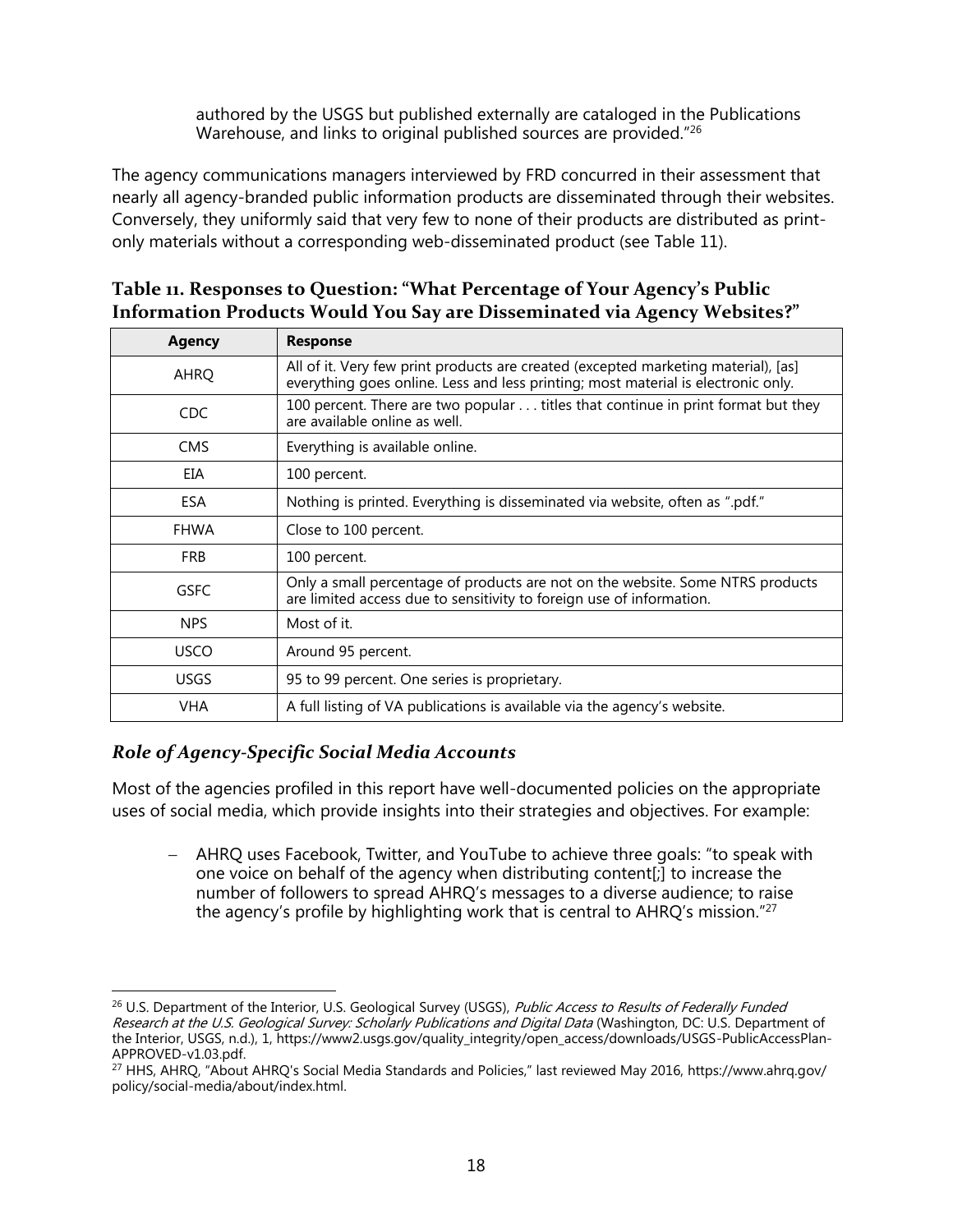- Similarly, CDC uses social media tools "to expand reach, foster engagement, and increase access to credible, science-based health messages. . . . The benefits of social media include: increasing the dissemination and potential impact of CDC's science; improving reach to diverse audiences; furthering the delivery of consistent, timely, repetitive, and tailored/targeted messages; facilitating engagement, participation, transparency, collaboration, and interactive communication; [and] enhancing health communication efforts."<sup>28</sup>
- EIA follows the U.S. Dept. of Energy's (DOE's) social media policy, which states: "DOE is committed to expanding the conversation on energy issues and upholding open government principles of transparency, participation, and collaboration. One of the key ways we seek to accomplish this is through the use of social media." In particular, DOE authorizes two categories of accounts: energy.gov-branded enterprise accounts and office-specific social media accounts.<sup>29</sup>
- FHWA's social media policy statement notes: "When used properly, social media/ web 2.0 technologies can contribute to transparent and efficient delivery of public information and broaden access to audiences who rely on these technologies for information." The administration then states that it "has taken great care in selecting the most appropriate . . . technologies to help facilitate the quick and effective dissemination of information."<sup>30</sup>
- FRB states that it uses third-party social media sites "as additional means of reaching the public and directing people to www.federalreserve.gov, which is the primary source of information for the Board of Governors of the Federal Reserve System."31
- In its 2016 annual report, GSFC reports that its social media outlets "link the center's websites, news, activities, and outreach efforts, providing quick and direct lines of communication to stakeholders and the broader online community."<sup>32</sup>
- $-$  Like EIA, NPS<sup>33</sup> and USGS follow the quidance provided by their parent organization, the U.S. Dept. of the Interior. That policy states that: "social media services and tools . . . are powerful and effective means to communicate quickly and broadly, share information, and interact with colleagues and the public. [The department] is taking

l <sup>28</sup> HHS, CDC, "CDC Enterprise Social Media Policy," 1, last updated January 8, 2015, https://www.cdc.gov/maso/policy/ SocialMediaPolicy508.pdf.

<sup>&</sup>lt;sup>29</sup> DOE, "Web Policies," accessed March 26, 2018, https://energy.gov/about-us/web-policies/.

<sup>&</sup>lt;sup>30</sup> U.S. Department of Transportation (DOT), Federal Highway Administration, "FHWA Order 1370.14: Social Media/ Web 2.0 Management," March 16, 2011, https://www.fhwa.dot.gov/legsregs/directives/orders/137014.cfm.

<sup>&</sup>lt;sup>31</sup> Board of Governors of the Federal Reserve System, "Website & Privacy Policies," last updated April 20, 2017, https:// www.federalreserve.gov/website-linking-policies.htm.

<sup>&</sup>lt;sup>32</sup> NASA, Goddard Space Flight Center (GSFC), *This is Science: Goddard Space Flight Center Annual Report 2016,* NP-2016-10-504-GSFC (Greenbelt, MD: NASA, GSFC, 2016), 42, https://www.nasa.gov/sites/default/files/atoms/files/ 2016goddardannualreportsmall.pdf.

<sup>33</sup> A 2014 academic paper by researchers at the University of Miami's School of Communication examines the evolving use of social media by the NPS, particularly how service units employ social media as government–public relationship building tools. It also discusses NPS's social media policies and presents a longitudinal overview of its use of blogs and platforms such as Facebook, Flickr, Twitter, and YouTube (Bruce Garrison and Zonchao Li, "Communication from a Federal Agency: A Case Study of Social Media Use and Policy" [paper presented to the Public Relations Division of the National Communication Association's annual conference, Chicago, IL, November 20–23, 2014], https://www.research gate.net/publication/281033182\_COMMUNICATION\_FROM\_A\_FEDERAL\_AGENCY\_A\_CASE\_STUDY\_OF\_SOCIAL\_MEDIA \_USE\_AND\_POLICY).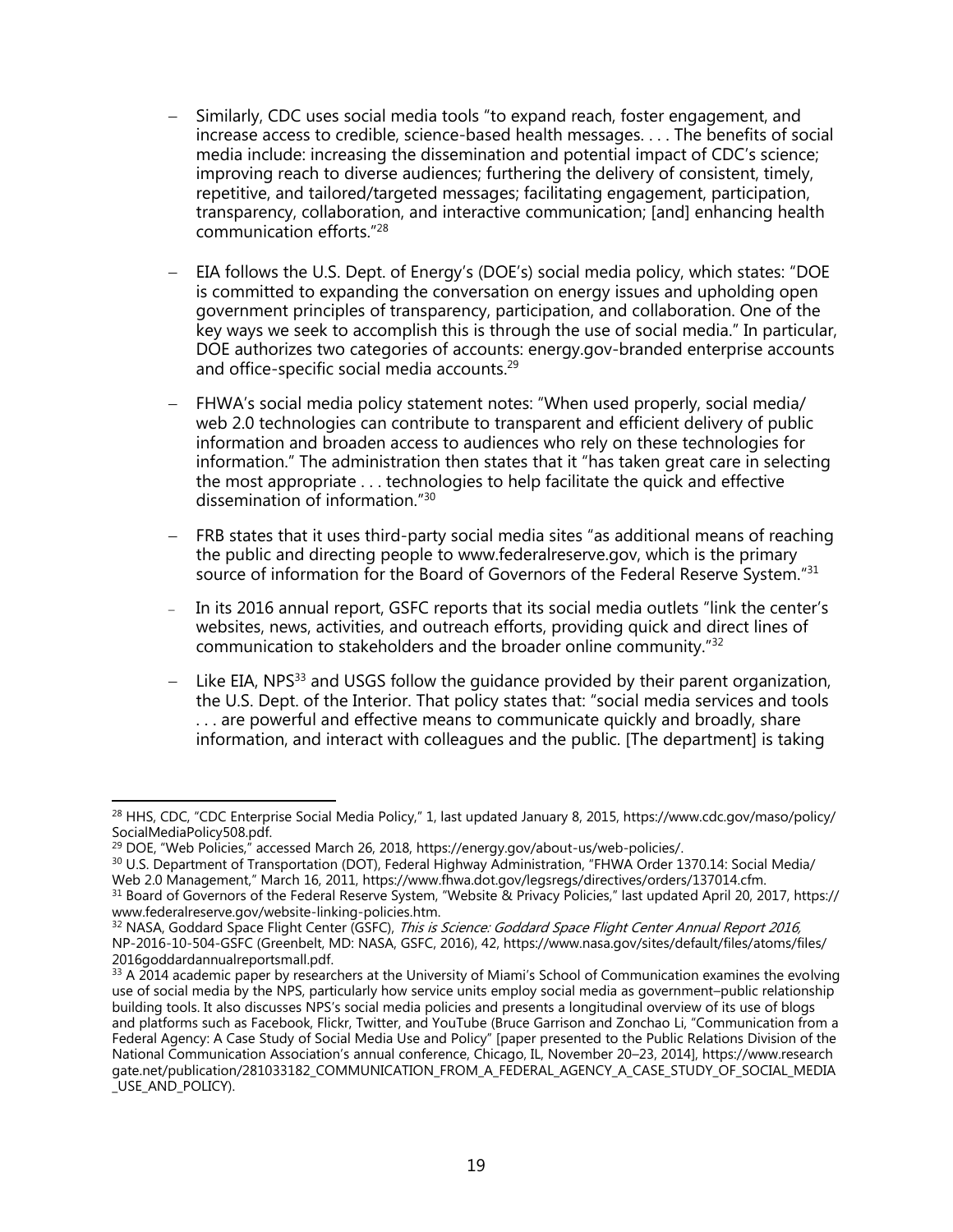advantage of these third-party tools and services . . . to reach a wider audience and to facilitate and enhance professional communication and collaboration."<sup>34</sup>

 VHA follows VA Directive 6515, "Use of Web-Based Collaboration Technologies," which encourages the adoption and use of social media by VA employees, provides workplace boundaries, and establishes the department's philosophy for open and transparent communication and collaboration with VA stakeholders online.<sup>35</sup>

When asked by the FRD research team how their agency uses social media as an information dissemination method, most communications managers responded that the external services help alert the public to new content on the main website (see Table 12). Respondents generally emphasized the role of social media in directing traffic to the site, rather than as channels for disseminating unique content. Some agencies explicitly prohibit the posting of unique content not found elsewhere on social media accounts. For example, the U.S. Dept. of the Interior's social media policy—which governs NPS and USGS practices—states:

Third-party social media websites should never be the only place in which the public can view [department] or bureau information. Any information posted to a third-party social media website must also be provided in another publicly available format.<sup>36</sup>

| <b>Agency</b> | <b>Response</b>                                                                                                                           |
|---------------|-------------------------------------------------------------------------------------------------------------------------------------------|
| AHRQ          | Drives traffic to website.                                                                                                                |
| <b>CDC</b>    | Comprehensively-to direct people to information, important findings, and<br>information sharing (not just directing people to a website). |
| <b>CMS</b>    | Announces new content on the site; drives traffic to website or YouTube, where<br>there are informational videos.                         |
| EIA           | Redistributes products and drives traffic back to the website.                                                                            |
| <b>ESA</b>    | To drive traffic to the website and to engage with citizens beyond the website.                                                           |
| <b>FHWA</b>   | Drives traffic to the website.                                                                                                            |
| <b>FRB</b>    | YouTube, Facebook, and Twitter are used to alert public of website content.                                                               |
| GSFC          | Drives traffic to the website.                                                                                                            |
| NPS.          | No response recorded.                                                                                                                     |
| <b>USCO</b>   | Twitter is used to memorialize a month and highlight a notable [Copyright] deposit.                                                       |
| <b>USGS</b>   | Announces new content.                                                                                                                    |
| <b>VHA</b>    | VA Directive 6515 establishes the social media policy for the department.                                                                 |

<span id="page-24-0"></span>**Table 12. Responses to Question: "How Does Your Agency Use Social Media as an Information Dissemination Method?"**

 $\overline{\phantom{a}}$ 

<sup>&</sup>lt;sup>34</sup> U.S. Department of the Interior, "Social Media Policy," last edited September 15, 2015, https://www.doi.gov/notices/ Social-Media-Policy#OfficialUse.

<sup>35</sup> VA, "VA Directive 6515: Use of Web-Based Collaboration Technologies," June 28, 2011, http://www.va.gov/vapubs/ viewPublication.asp?Pub\_ID=551.

<sup>36</sup> U.S. Department of the Interior, "Social Media Policy."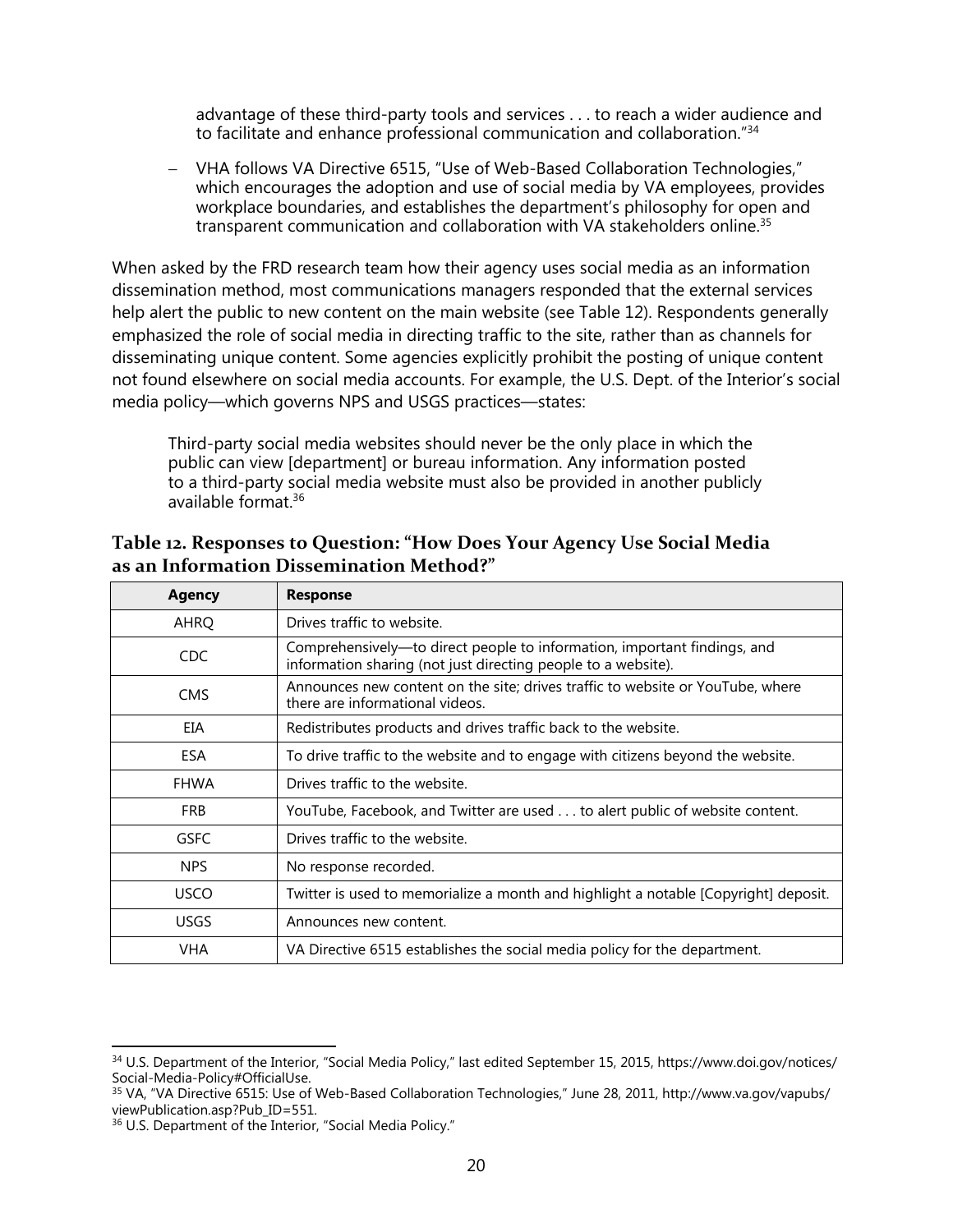In order to determine what social media services the profiled agencies use, FRD scanned their websites and tallied the platforms linked from the agencies' webpages. The results are mixed, with some agencies more active in social media than others (see Table 13).

| <b>Agency/Account</b> | <b>AHRQ</b>  | <b>CDC</b>   | <b>CMS</b> | <b>EIA</b>   | <b>ESA</b>   | <b>FHWA</b>  | <b>FRB</b>   | <b>GSFC</b>  | <b>NPS</b>   | <b>USCO</b>  | <b>USGS</b>  | <b>VHA</b> |
|-----------------------|--------------|--------------|------------|--------------|--------------|--------------|--------------|--------------|--------------|--------------|--------------|------------|
| Facebook              | ✓            | $\checkmark$ | ✔          | ✔            | ✔            | ✔            | $\checkmark$ | $\checkmark$ | $\checkmark$ |              | ✔            |            |
| Flickr                |              | $\checkmark$ |            | $\checkmark$ |              | √            | $\checkmark$ | ✔            | ✔            | $\checkmark$ | $\checkmark$ |            |
| Google+               |              | $\checkmark$ |            |              |              |              |              |              |              |              | ✓            |            |
| Instagram             |              | ✓            |            |              |              |              |              | ✔            | ✔            | $\checkmark$ |              |            |
| LinkedIn              |              | ✓            |            | ✔            |              | $\checkmark$ | $\checkmark$ |              |              |              |              |            |
| Pinterest             |              | $\checkmark$ |            |              |              |              |              |              |              | $\checkmark$ |              |            |
| <b>RSS Feeds</b>      | $\checkmark$ | ✔            |            | ✓            |              |              | $\checkmark$ |              |              |              |              |            |
| Slideshare            |              |              |            | $\checkmark$ |              |              |              |              |              |              |              |            |
| Storify               |              |              |            | $\checkmark$ |              |              |              |              |              | $\checkmark$ |              |            |
| Twitter               | $\checkmark$ | $\checkmark$ | ✔          | ✔            | $\checkmark$ | ✓            | $\checkmark$ | $\checkmark$ | √            | $\checkmark$ | √            |            |
| YouTube               |              |              |            | ✔            |              |              | ✔            |              |              | $\checkmark$ |              |            |

<span id="page-25-1"></span>**Table 13. Checklist of Social Media Accounts by Agency**

#### <span id="page-25-0"></span>**3. Preservation of Public Information Products**

The Federal Records Act requires Government agencies to make and preserve "records containing adequate and proper documentation of the organization, functions, policies, decisions, procedures, and essential transactions of the agency." <sup>37</sup> The act defines Federal records as any material that is recorded, made, or received in the course of Federal business, regardless of its form or characteristics.<sup>38</sup> This definition was amended in 2014 to generally read "all recorded information, regardless of form or characteristics," to expressly include electronic records.<sup>39</sup> The National Archives and Records Administration (NARA) maintains that web records, such as the master files of electronic information products posted online, should be processed as electronic records.<sup>40</sup>

The content within scope of the SOD's public information programs is a subset of Federal records. GPO has an affiliate agreement with NARA for the preservation of digital content stored in FDsys/**govinfo**. <sup>41</sup> In accordance with that agreement, the content is transferred into the legal

 $\overline{\phantom{a}}$ <sup>37</sup> Federal Property and Administrative Services Act of 1949 Amendments, Pub. L. No. 81-754, Sec. 6, 64 Stat. 578, 583 (1950).

 $38$  The act further specifies that "'records' includes all books, papers, maps, photographs, or other documentary materials, regardless of physical form or characteristics, made or received" by a Federal agency under the law or "in connection with the transaction of public business and preserved . . . as evidence of the organization, functions, policies, decisions, procedures, operations, or other activities of the Government or because of the informational value of data contained therein" (Pub. L. No. 81–754, Sec. 6, 64 Stat. 578, 589; 44 U.S.C. § 366 [1943]).

<sup>39</sup> 44 U.S.C. § 3301 (2016).

<sup>40</sup> Presidential and Federal Records Act Amendments of 2014, Pub L. No. 113–187, Sec. V, 128 Stat. 2003, 2009 (2014). <sup>41</sup> GPO, SOD, "Public Policy Statement 2016-1: Scope of Government Information Products Included in the Cataloging and Indexing Program and Disseminated Through the Federal Depository Library Program," February 5, 2008, https:// www.fdlp.gov/file-repository/about-the-fdlp/policies/superintendent-of-documents-public-policies/2739-scope-ofgovernment-information-products-included-in-the-cataloging-and-indexing-program-and-disseminated-throughthe-federal-depository-library-program; and GPO, SOD, "Public Policy Statement 2016-2: Content Scope for GPO's System of Online Access," March 29, 2016, https://www.fdlp.gov/file-repository/about-the-fdlp/policies/superintend ent-of-documents-public-policies/2738-content-scope-for-gpo-s-system-of-online-access.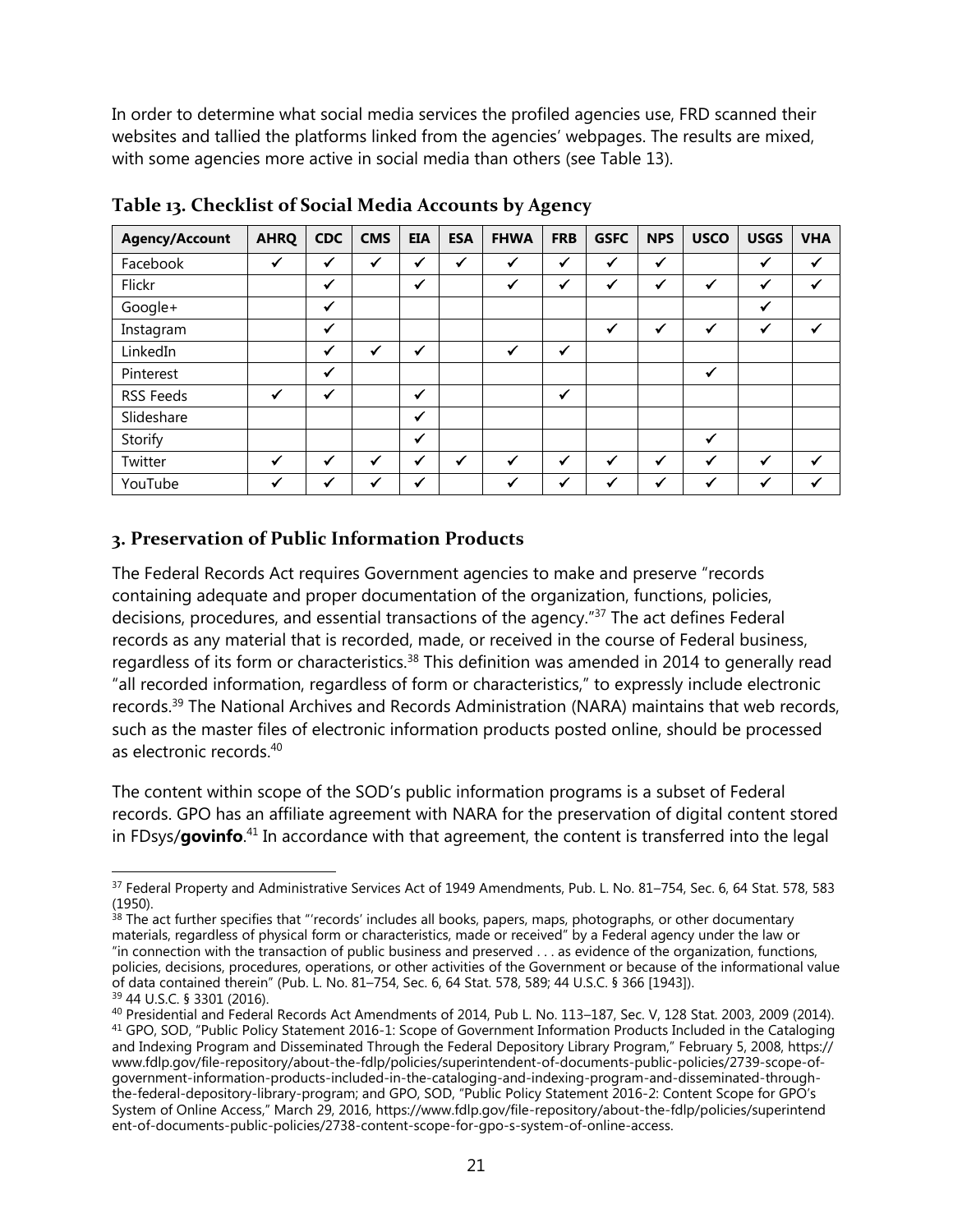custody of NARA, while GPO retains physical custody for permanent public access and preservation purposes.

## <span id="page-26-0"></span>*Responsibility for Preservation*

In order to learn about the agencies' information product preservation practices and to better understand where the responsibility for preservation resides, the respondents were asked about which organizations preserve these materials. Most identified offices involved in records management, particularly their Office of the Chief Information Officer, for its role as the primary digital records management authority and NARA liaison. Several agencies noted that program and headquarters offices that create informational content also play a role by preserving master copies of publications and ensuring they are properly classified as agency records. Some agency libraries systematically preserve products in both digital and tangible formats, while agencies with a high volume of publications maintain online archives to preserve long-term public access to those products (see Table 14).

| <b>Agency</b> | <b>Response</b>                                                                                                                                                                   |
|---------------|-----------------------------------------------------------------------------------------------------------------------------------------------------------------------------------|
| <b>AHRQ</b>   | Office of Communications and the Office of the Chief Information Officer.                                                                                                         |
| <b>CDC</b>    | Program offices and the Office of the Chief Information Officer, [as well as the]<br>Management Analysis and Services Office.*                                                    |
| <b>CMS</b>    | Office of Strategic Operations and Regulatory Affairs and the Office of the Chief<br>Information Officer. <sup>+</sup>                                                            |
| EIA           | Office of the Chief Information Officer. <sup>+</sup>                                                                                                                             |
| <b>ESA</b>    | Office of the Director, NARA liaison.                                                                                                                                             |
| <b>FHWA</b>   | The Chief of the Management Programs and Analysis Division is responsible for<br>designating the FHWA Records Officer.                                                            |
| <b>FRB</b>    | Office of the Secretary and the Board of Governors. <sup>§</sup>                                                                                                                  |
| <b>GSFC</b>   | Office of the Chief Information Officer.**                                                                                                                                        |
| <b>NPS</b>    | NPS Records Management Officer and the Chief Information Officer.                                                                                                                 |
| <b>USCO</b>   | Office of Educational and Outreach Programs, Chief Printing Officer, and the<br>Office of Chief Information Officer.                                                              |
| <b>USGS</b>   | OCAP shares archiving responsibility with the USGS Publications Warehouse, [which<br>is] operated by the USGS Library.                                                            |
| <b>VHA</b>    | VA Records Management Office, Office of the Assistant Deputy Undersecretary for<br>Informatics and Analytics, and the Executive Director for Information Governance. <sup>#</sup> |

<span id="page-26-1"></span>**Table 14. Responses to Question: "Which Organization(s) Within Your Agency is (are) Responsible for the Preservation of Public Information Products?"**

\* HHS, CDC, "Director, Management Analysis and Services Office," last updated May 23, 2016, https://www.cdc.gov/od/ocio/ overview/maso.htm.

† HHS, CMS, "CMS Records Schedule," last modified October 3, 2017, https://www.cms.gov/Regulations-and-Guidance/Guid ance/CMSRecordsSchedule/.

‡ DOE, "Administrative Change to DOE Order 243.1B: Records Management Program," July 8, 2013, 3, https://www.direc tives.doe.gov/directives-documents/200-series/0243.1-BOrder-b-admchg1/@@images/file.

§ FRB, "Records Retention Program for the Federal Reserve Board," last updated February 13, 2012, https://www.federal reserve.gov/foia/recordsmanagement.htm.

\*\* NASA, Office of the Chief Information Officer, "NASA Records Management," last updated August 3, 2017, https://www. nasa.gov/content/nasa-records-management.

†† VA, VHA, "Records Control Schedule 10-1," November 2017, I-2, https://www.va.gov/vhapublications/rcs10/rcs10-1.pdf.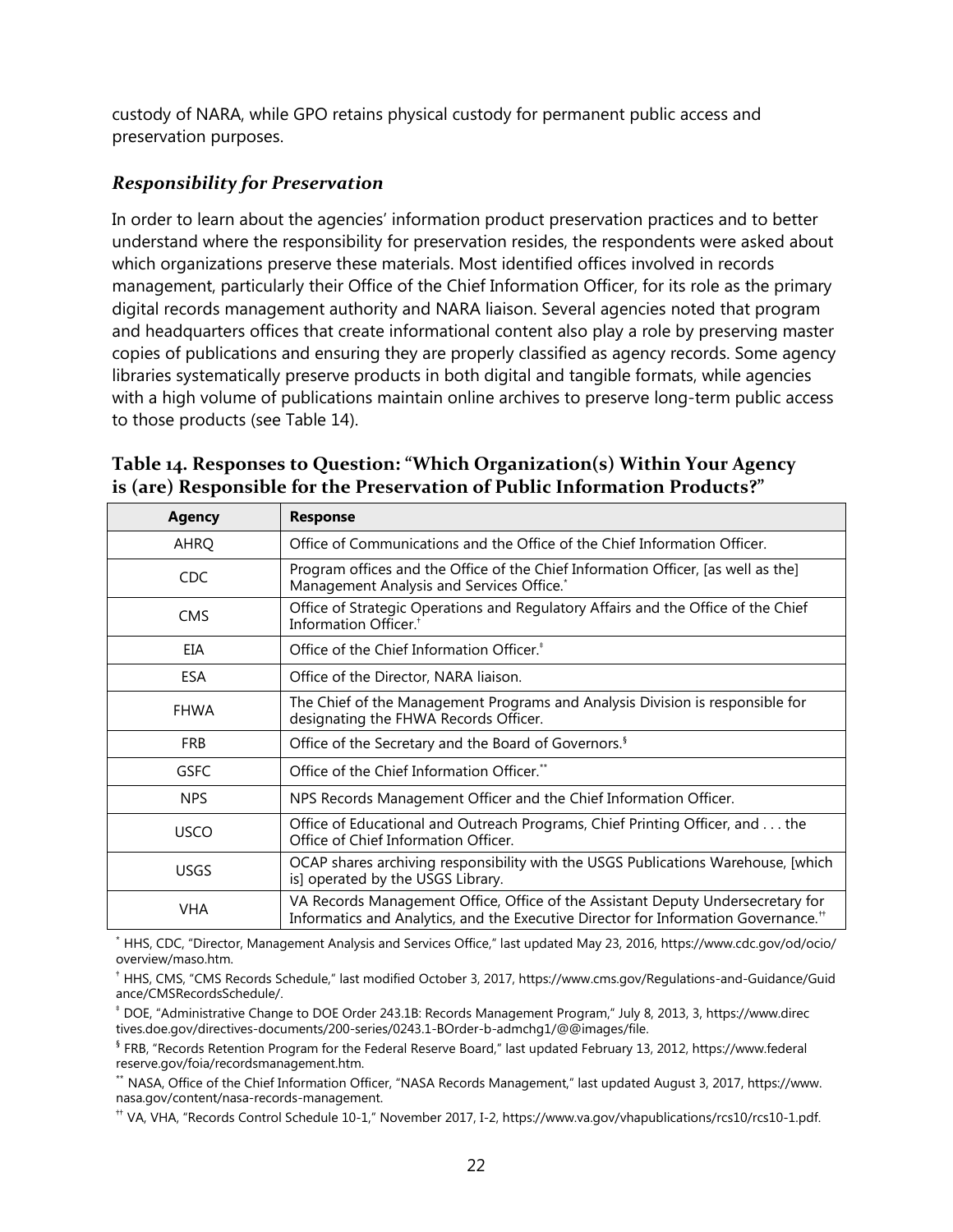#### <span id="page-27-0"></span>*Preservation Guidance*

Agencies involved in the creation of digitized or born-digital content of a cultural, historical, or archival nature face special challenges in ensuring the content retains the highest possible quality and remains fully accessible and retrievable as information storage, transmission, and retrieval technologies evolve. The Federal Agencies Digital Guidelines Initiative (FADGI) is a collaborative effort begun in 2007 to articulate common sustainable practices and guidelines. GPO is an original member of FADGI and continues to participate in the working groups, two of which study issues specific to still-image and audio-visual content. Of the agencies profiled in this report, GSFC, NPS, and USGS participate in the working groups. The former two participate in both the still-image and audio-visual working groups, while the latter participates in the stillimage working group.<sup>42</sup>

To help determine how widely FADGI guidelines are followed by Federal agencies, FRD asked interview respondents, "Does your agency follow FADGI guidance for creating and preserving digital content?" Most were not familiar with the initiative and could not confirm whether or not their agency follows its digital preservation guidelines. However, several respondents noted that their agency follows NARA guidelines for digital content preservation (see Table 15).

| <b>Agency</b> | <b>Response</b>                                                                                                                                            |
|---------------|------------------------------------------------------------------------------------------------------------------------------------------------------------|
| AHRQ          | Don't know.                                                                                                                                                |
| CDC           | Don't know.                                                                                                                                                |
| <b>CMS</b>    | Don't know.                                                                                                                                                |
| EIA           | Don't know.                                                                                                                                                |
| <b>ESA</b>    | No. Agency doesn't issue photographs, so FADGI probably not applicable.                                                                                    |
| <b>FHWA</b>   | Don't know.                                                                                                                                                |
| <b>FRB</b>    | Don't know.                                                                                                                                                |
| <b>GSFC</b>   | Yes. Goddard staff have helped develop FADGI imagery standards. STD2822 is a<br>FADGI-compliant NASA standard that governs metadata for imagery products.  |
| <b>NPS</b>    | Don't know. [NPS is a FADGI working group participant.]                                                                                                    |
| <b>USCO</b>   | Don't know. [USCO is a FADGI working group participant.]                                                                                                   |
| <b>USGS</b>   | Don't know. USGS strives to meet NARA guidelines, which may be consistent with<br>FADGI.                                                                   |
| <b>VHA</b>    | We cannot conclude that the agency does or does not follow FADGI guidance.<br>However, VA does follow NARA recommendations for preserving digital content. |

<span id="page-27-1"></span>

| Table 15. Responses to Question: "Does Your Agency Follow FADGI Guidance for |
|------------------------------------------------------------------------------|
| <b>Creating and Preserving Digital Content?"</b>                             |

Though they may not be familiar with FADGI, some of the agencies have developed their own digital preservation guidelines for content such as scientific and technical data. For example,

 $\overline{a}$  $^{42}$  Federal Agencies Digital Guidelines Initiative, "Participants," last updated August 29, 2017, http://www.digitization guidelines.gov/participants/.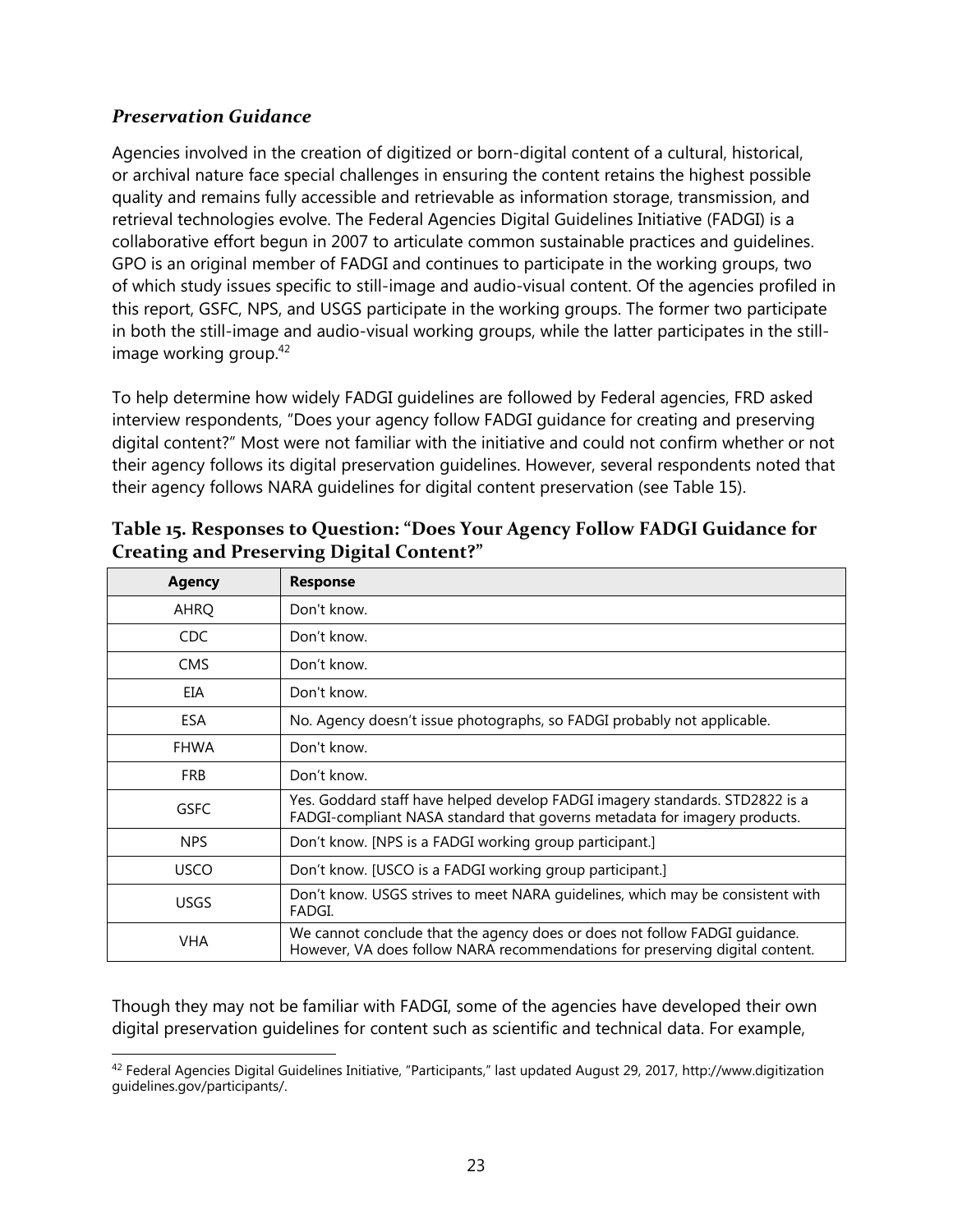in April 2014, USGS's Fundamental Science Practices Advisory Committee's Data Preservation Subcommittee issued new guidelines based on material from the National Digital Stewardship Alliance. These guidelines address six key aspects of digital preservation: storage and location, data integrity, information security, metadata, file formats, and disposition of physical media.<sup>43</sup>

### <span id="page-28-0"></span>*Archiving Website Content*

Apart from the mandatory scheduling of records in compliance with the Federal Records Act, agencies commonly maintain one or more "archive" sections on their websites for information products that are no longer considered current. The scope and extent of these archives vary from agency to agency, with some agencies seeking to archive only the most popular or most important reports and publications and others pursuing broader goals to maintain public access to older materials. The extent to which the web archiving reaches back in time also varies. Some agencies maintain products dating back decades, while others archive products from only the past few years (see Table 16).

| <b>Agency</b> | <b>Response</b>                                                                                                                                                                                                                                                                                                                            |
|---------------|--------------------------------------------------------------------------------------------------------------------------------------------------------------------------------------------------------------------------------------------------------------------------------------------------------------------------------------------|
| AHRQ          | Yes, for the purpose of maintaining permanent public access.                                                                                                                                                                                                                                                                               |
| CDC.          | Don't know. [However] CDC is known for maintaining permanent access to content.                                                                                                                                                                                                                                                            |
| <b>CMS</b>    | Publications are archived after six months to one year [on the main website]. Goal is to<br>maintain permanent public access.                                                                                                                                                                                                              |
| EIA           | Yes. Each year a copy of the website is sent to NARA.                                                                                                                                                                                                                                                                                      |
| <b>ESA</b>    | Yes. The main website is the repository of previous content. Older content on site may not<br>be exhaustive, however.                                                                                                                                                                                                                      |
| <b>FHWA</b>   | Yes. FHWA maintains an online archive. Ensuring permanent public access is a high<br>priority.                                                                                                                                                                                                                                             |
| <b>FRB</b>    | Yes, but most of the content does not come off the main website Public information<br>stays up but internal information is archived on a non-public website.                                                                                                                                                                               |
| <b>GSFC</b>   | The Goddard library's digital repository has both published and unpublished archival items<br>but some items have restrictions on access, such as colloquia content where a speaker has<br>not given consent or has not allowed parts to be used by the public.                                                                            |
| <b>NPS</b>    | Don't know.                                                                                                                                                                                                                                                                                                                                |
| <b>USCO</b>   | Website is archived regularly by both the Library of Congress and USCO and kept<br>on backed-up shared drives. Circulars and fact sheets [are] not kept on the website<br>indefinitely but are rotated out/changed as superseded to prevent confusion with the<br>public. [However] website does have a section for other older materials. |
| <b>USGS</b>   | Yes, on the USGS Publications Warehouse. Purpose is to provide permanent public access<br>and to serve as online information clearinghouse.                                                                                                                                                                                                |
| <b>VHA</b>    | Don't know.                                                                                                                                                                                                                                                                                                                                |

<span id="page-28-1"></span>**Table 16. Responses to Question: "Does Your Agency Archive Digital Content Once It is No Longer Posted on Current Sections of Agency Websites?"**

A review of participating agency websites by the FRD research team indicates that they follow a variety of approaches to establishing and maintaining publicly accessible web archive pages. Some agencies maintain most of the older content on the main website, some designate a

 $\overline{\phantom{a}}$ <sup>43</sup> U.S. Department of the Interior, USGS, "USGS Guidelines for the Preservation of Digital Scientific Data," April 2014, 1, https://www2.usgs.gov/datamanagement/documents/USGS%20Guidelines%20for%20the%20Preservation%20of% 20Digital%20Scientific%20Data%20Final.pdf.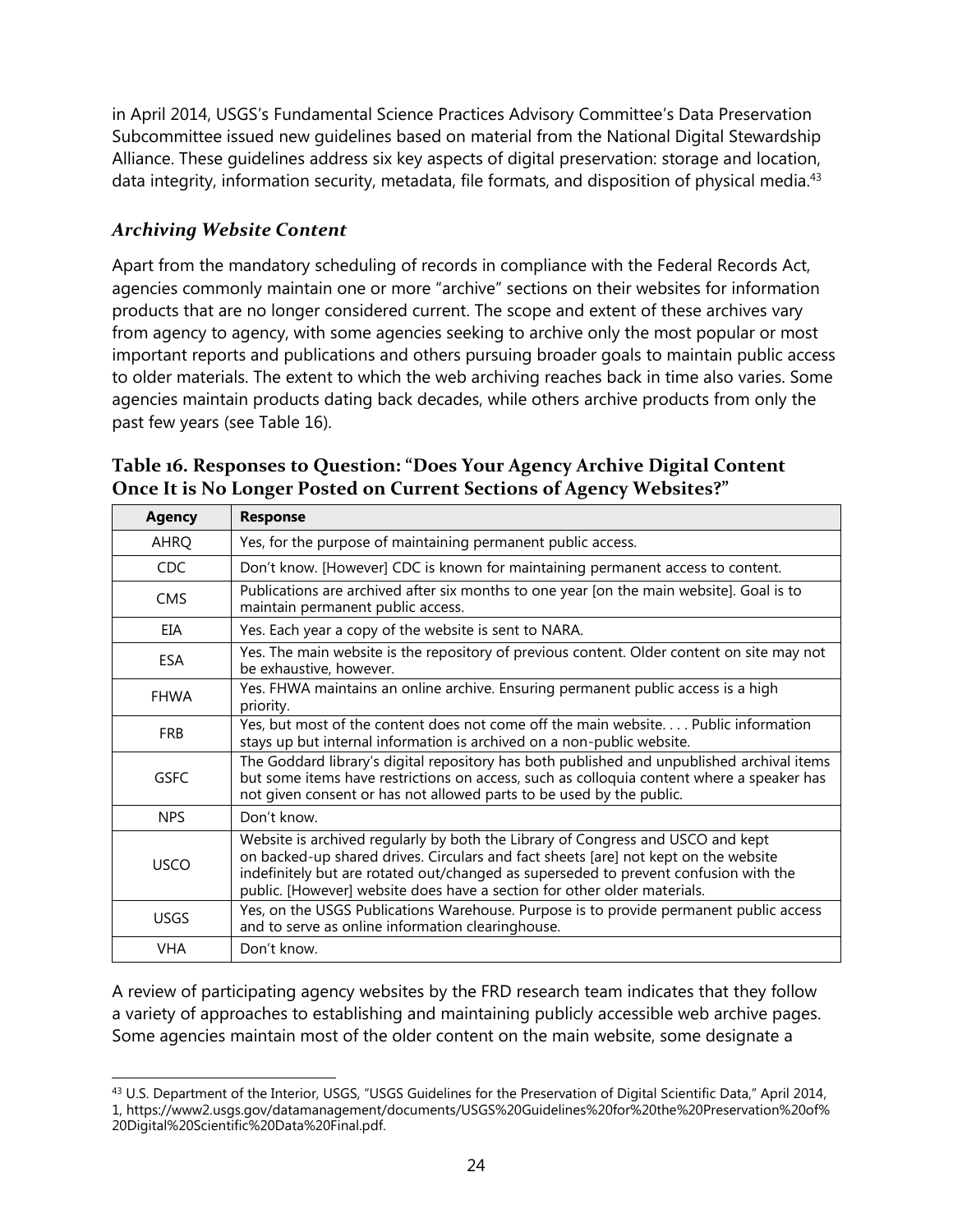separate web archive page for older content from across the agency, and still others maintain multiple web archives for different types of agency content or separately archive content from each major program office (see Table 17).

| <b>Agency</b> | <b>Description</b>                                                                                                                                                                                                                                                                                                                                                                                                                                                                                                                                                                                                                                                                                                                                                                                                                                                                                                                                                                                                                                                                                                                 |
|---------------|------------------------------------------------------------------------------------------------------------------------------------------------------------------------------------------------------------------------------------------------------------------------------------------------------------------------------------------------------------------------------------------------------------------------------------------------------------------------------------------------------------------------------------------------------------------------------------------------------------------------------------------------------------------------------------------------------------------------------------------------------------------------------------------------------------------------------------------------------------------------------------------------------------------------------------------------------------------------------------------------------------------------------------------------------------------------------------------------------------------------------------|
| <b>AHRQ</b>   | Archive (https://archive.ahrq.gov) contains:<br>Outdated information that may be useful for reference purposes.<br>Materials and sites of historical or research interest.<br>Note. The archive's content is not current, is not being updated, and may contain<br>broken links. If a member of the public needs another way of accessing any<br>information, they may contact AHRQ directly at https://info.ahrq.gov/.                                                                                                                                                                                                                                                                                                                                                                                                                                                                                                                                                                                                                                                                                                            |
| <b>CDC</b>    | Main archive pages include:<br>CDC Stacks (https://stacks.cdc.gov/), a free digital archive of scientific<br>research and literature produced by the CDC. It is composed of curated<br>born-digital collections tailored for public health research needs. This<br>repository is retained indefinitely and is available for public health<br>professionals and researchers, as well as the general public.<br>CDC-INFO on Demand (https://wwwn.cdc.gov/pubs/CDCInfoOnDemand.<br>aspx), a web repository and ordering platform for general CDC information<br>products. Content includes books, fact sheets, pamphlets, and educational<br>materials.<br>Publication archives (https://www.cdc.gov/about/resources/archives.htm).<br>Newsroom archives (https://www.cdc.gov/media/releases/archives.html).<br>$\qquad \qquad -$<br>Press briefing archives (https://www.cdc.gov/media/video/index.htm).<br>$\qquad \qquad -$<br>Health Alert Network archives (https://emergency.cdc.gov/han/dir.asp).<br>-<br>Public Health Image Library (https://phil.cdc.gov/).<br>-<br>Archive webpages for each of the CDC's program offices. |
| CMS           | Archive (https://www.cms.gov/Research-Statistics-Data-and-Systems/Statistics-<br>Trends-and-Reports/Archives/index.html) hosts a broad range of historical<br>information on CMS programs and research. Although it is no longer being<br>updated, CMS maintains this content as a resource for users.                                                                                                                                                                                                                                                                                                                                                                                                                                                                                                                                                                                                                                                                                                                                                                                                                             |
| EIA           | EIA maintains two different archives-one for annual energy outlook products<br>(https://www.eia.gov/outlooks/aeo/archive.php) and one for the "Today in Energy"<br>series (https://www.eia.gov/todayinenergy/archive.php).                                                                                                                                                                                                                                                                                                                                                                                                                                                                                                                                                                                                                                                                                                                                                                                                                                                                                                         |
| ESA           | Though much of the older content is retained on the main website, ESA does<br>maintain a news archive (https://www.esa.gov/news-archive).                                                                                                                                                                                                                                                                                                                                                                                                                                                                                                                                                                                                                                                                                                                                                                                                                                                                                                                                                                                          |
| <b>FHWA</b>   | FHWA hosts archives for its publications (https://www.fhwa.dot.gov/policyinforma<br>tion/hsspubsarc.cfm) and press releases (https://www.fhwa.dot.gov/briefingroom/<br>releases/release_archive.cfm).                                                                                                                                                                                                                                                                                                                                                                                                                                                                                                                                                                                                                                                                                                                                                                                                                                                                                                                              |
| <b>FRB</b>    | FRB relies on three different archives:<br>FRASER (https://fraser.stlouisfed.org/), a digital library of U.S. economic,<br>financial, and banking history-particularly the history of the Federal<br>Reserve System.<br>Board meetings archive (https://www.federalreserve.gov/aboutthefed/<br>boardmeetings/board-meeting-archive.htm).<br>Federal Open Market Committee transcripts, and other historical materials<br>(https://www.federalreserve.gov/monetarypolicy/fomc_historical.htm).                                                                                                                                                                                                                                                                                                                                                                                                                                                                                                                                                                                                                                      |
| <b>GSFC</b>   | The NASA Space Science Data Coordinated Archive (https://nssdc.gsfc.nasa.gov/)<br>serves as the permanent archive for NASA space science mission data, [which it] is<br>responsible for archiving and preserving.                                                                                                                                                                                                                                                                                                                                                                                                                                                                                                                                                                                                                                                                                                                                                                                                                                                                                                                  |
| <b>NPS</b>    | NPS maintains two archives-one which includes press releases from the HQ Office<br>of Communications prior to May 2016 (https://www.nps.gov/aboutus/news/listing.<br>htm), and one for the Historic Photos Collection (https://home.nps.gov/hfc/cfm/<br>npsphoto.cfm). This collection is comprised of more than two million images which                                                                                                                                                                                                                                                                                                                                                                                                                                                                                                                                                                                                                                                                                                                                                                                          |

<span id="page-29-0"></span>**Table 17. Online Web Archives by Agency**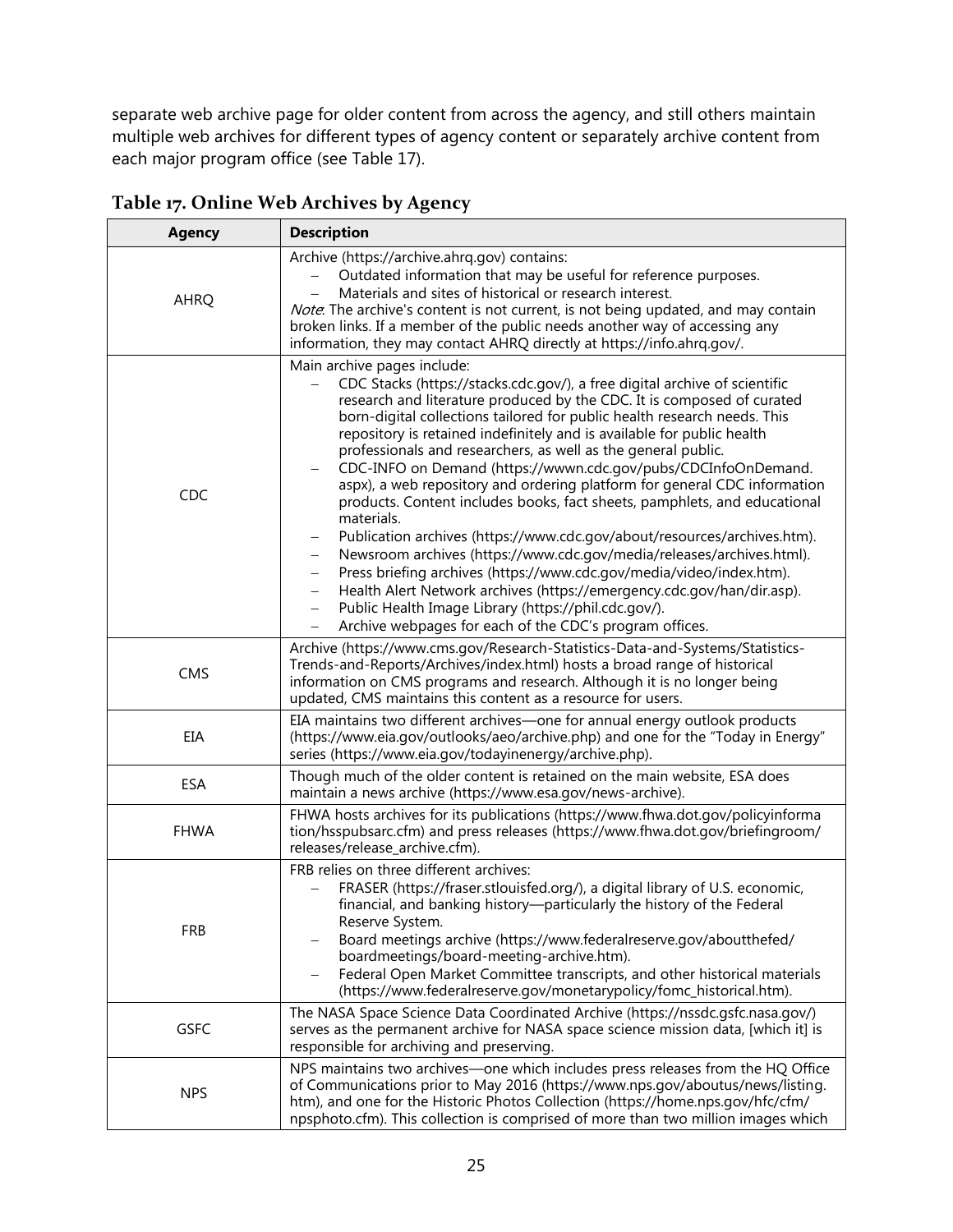| Agency      | <b>Description</b>                                                                                                                                                                                                                                                                                                                                                                                                                |
|-------------|-----------------------------------------------------------------------------------------------------------------------------------------------------------------------------------------------------------------------------------------------------------------------------------------------------------------------------------------------------------------------------------------------------------------------------------|
|             | cover a wide variety of subjects, such as park architecture, the Civilian Conservation<br>Corps, American Indian heritage, NPS personnel, roads and transportation, and<br>scenic views. There are presently 1,975 images from the Collection available online.                                                                                                                                                                   |
| <b>USCO</b> | Archive (https://www.copyright.gov/rulings-filings/) contains USCO rulings and<br>government briefs in copyright cases.                                                                                                                                                                                                                                                                                                           |
| <b>USGS</b> | The USGS archive (https://archive.usgs.gov/) contains scientific information<br>websites formerly maintained by the organization.                                                                                                                                                                                                                                                                                                 |
| <b>VHA</b>  | The VHA Publications website (https://www.va.gov/vhapublications/) holds archived<br>editions of VHA products, which contain information regarding VHA-wide policies,<br>procedures, requirements, and other information of general applicability. The VHA<br>Forms, Publications, and Records Management Service [within] the VHA Office of<br>Information maintains the content. Most documents are available in ".pdf" format. |

### <span id="page-30-0"></span>*Preservation of Older Tangible Information Products*

In order to learn about the agencies' efforts to digitize older tangible content, the FRD team asked communications managers, "Does your agency have plans to make its older historical content available through digitization?" Most respondents recalled at least one recent effort to digitize tangible content. However, in most cases, the digitization of older tangible materials has not been comprehensive (see Table 18).

<span id="page-30-1"></span>

| <b>Agency</b> | <b>Response</b>                                                                                                                                                                                                                            |
|---------------|--------------------------------------------------------------------------------------------------------------------------------------------------------------------------------------------------------------------------------------------|
| <b>AHRQ</b>   | Not currently, but many older materials were scanned to DVD during a recent<br>agency move. That content is available on internal servers. [However] an effort is<br>underway to preserve older print materials.                           |
| CDC           | The CDC Museum digitizes older tangible materials on an ongoing basis.                                                                                                                                                                     |
| <b>CMS</b>    | No answer recorded.                                                                                                                                                                                                                        |
| EIA           | Yes High-value legacy tangible information products are scanned.                                                                                                                                                                           |
| <b>ESA</b>    | Not currently.                                                                                                                                                                                                                             |
| <b>FHWA</b>   | Older print material has been largely digitized.                                                                                                                                                                                           |
| <b>FRB</b>    | An archiving group converts paper versions of items going back to 1913 to digital<br>format.                                                                                                                                               |
| <b>GSFC</b>   | Yes, except for restricted material. Goddard is developing plans to digitize 50,000<br>photographic prints to make them discoverable by the public.                                                                                        |
| <b>NPS</b>    | Old National Park records are being digitized (slow process: one or two states/year).                                                                                                                                                      |
| <b>USCO</b>   | Some pre-internet materials have been digitized. Could do more depending on<br>availability of staff.                                                                                                                                      |
| <b>USGS</b>   | There's an ongoing effort to digitize older print-only materials.                                                                                                                                                                          |
| <b>VHA</b>    | Permanent [tangible] records are transferred to NARA. This is dependent upon<br>several contributing factors such as cost to benefit. Per VHA's historian, digital is<br>best for ease of access but never replaces the original document. |

#### <span id="page-30-2"></span>**Table 18. Responses to Question: "Does Your Agency Have Plans to Make Its Older Historical Content Available through Digitization?"**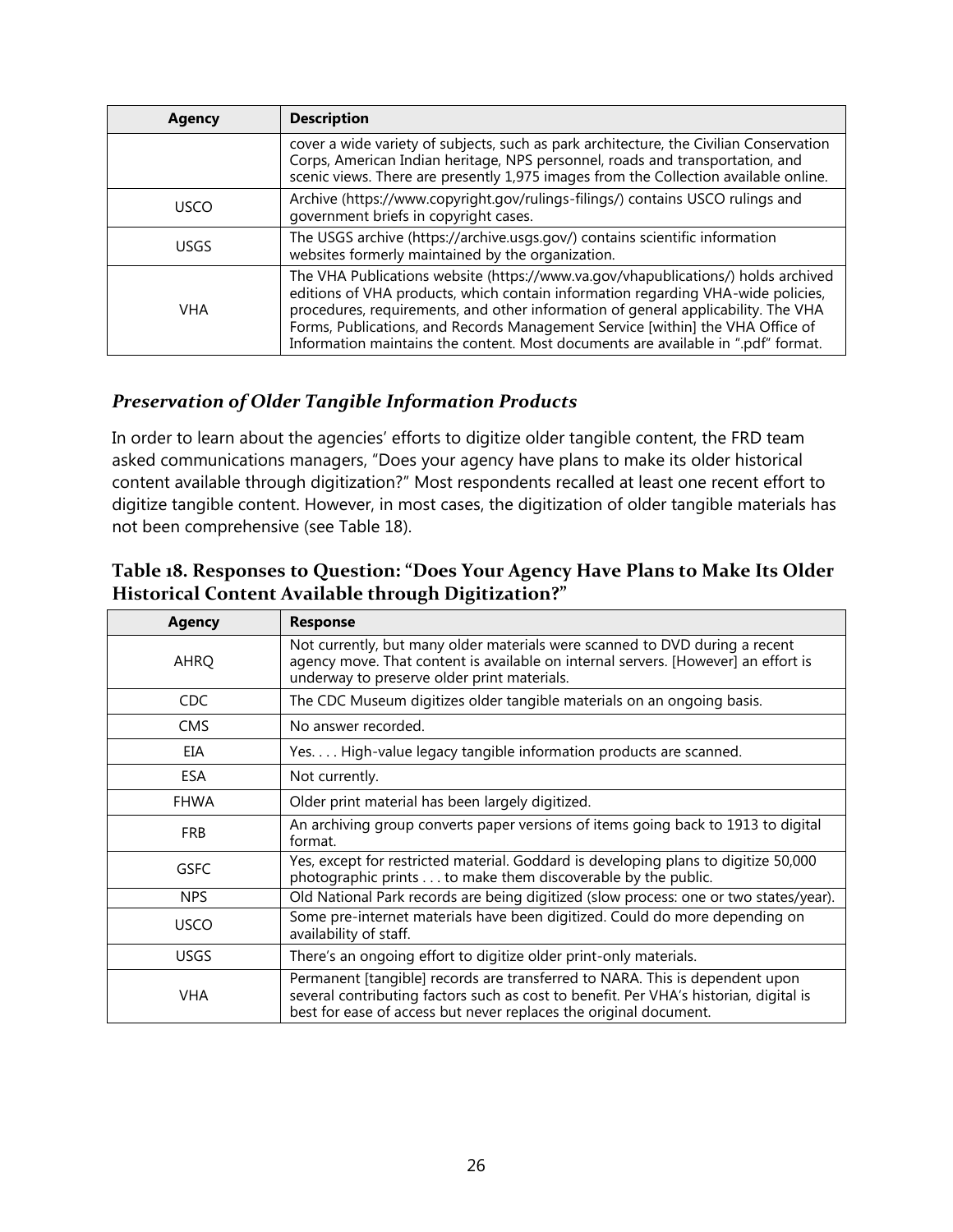#### **4. External Partnerships Focused on Disseminating and Preserving Public Information Products**

Federal agencies sometimes collaborate with other Government entities and information services to disseminate and preserve their products. In order to gain a better understanding of these partnerships, FRD asked the interviewees, "Does your agency have a partnership with an external organization or service to broaden access to your information products?" Respondents provided a variety of answers (see Table 19).

Several agencies described the digital repository service they use, or its host organization, as an information partner. For example, AHRQ mentioned the National Library of Medicine, which is overseen by the National Institutes of Health (NIH), while VHA noted its partnerships with both NIH and the library; the two host the PubMed Central digital repository.<sup>44</sup> USGS, on the other hand, described its internal repository as its partner. Other respondents described interagency arrangements to share information in fulfillment of a statutory requirement as an example of an external partnership. For instance, nearly half of the agencies mentioned that they share web records with NARA on a regular basis. Except for one mention of GitHub, a web-based hosting service, all of the partnerships were with other Federal entities or public–private collaborations.

| <b>Agency</b> | <b>Response</b>                                                                                                                                                                                                                                                                                                                 |
|---------------|---------------------------------------------------------------------------------------------------------------------------------------------------------------------------------------------------------------------------------------------------------------------------------------------------------------------------------|
| <b>AHRQ</b>   | National Library of Medicine. Maintains PubMed and also posts certain ".html"<br>items.                                                                                                                                                                                                                                         |
| <b>CDC</b>    | NARA.                                                                                                                                                                                                                                                                                                                           |
| <b>CMS</b>    | GPO for printing. Print materials come back to CMS, [and are then] distributed to<br>various organizations for dissemination.                                                                                                                                                                                                   |
| EIA           | Meets agency requirements for archiving. No external partnership. Regularly sends<br>copy of website to NARA.                                                                                                                                                                                                                   |
| <b>ESA</b>    | Content reposted to or from U.S. Dept. of Commerce sites only. Data syndication<br>through APIs. Open data community for [the Census Bureau and the Bureau of<br>Economic Analysis] to third-party platforms such as GitHub. Government delivery<br>subscription service.                                                       |
| <b>FHWA</b>   | DOT's National Transportation Library serves as a clearinghouse.                                                                                                                                                                                                                                                                |
| <b>FRB</b>    | NARA and Federal Register. All rules are published in the Federal Register.                                                                                                                                                                                                                                                     |
| <b>GSFC</b>   | Goddard uses the FDLP distribution list and donates items to the Library of<br>Congress. Some digital content is accessioned to NARA; Goddard and NARA will<br>also partner on an imagery archive. The Goddard archive is a fairly new effort to<br>establish a digital repository that piggybacks onto the Library's holdings. |
| <b>NPS</b>    | Don't know.                                                                                                                                                                                                                                                                                                                     |
| <b>USCO</b>   | Federal Register. Depository Libraries. We print a lot of things through GPO, but not<br>everything. Some things only get printed in very low volume. [Authors' Note.<br>Printing through GPO is a paid service, not the result of an external partnership.]                                                                    |
| <b>USGS</b>   | <b>USGS Publications Warehouse.</b>                                                                                                                                                                                                                                                                                             |
| <b>VHA</b>    | Partnerships with the Library of Congress, National Park Service, NARA, NIH, and<br>National Library of Medicine. VA's Office of Research and Development coordinates<br>activities with organizations and universities. Business Associate Agreements serve                                                                    |

## <span id="page-31-0"></span>**Table 19. Responses to Question: "Does Your Agency Have a Partnership with an External Organization/Service to Broaden Access to Your Information Products?"**

 $\overline{\phantom{a}}$ <sup>44</sup> Created in 2000, PubMed Central is a public–private partnership operated by the National Institutes of Health's (NIH's) National Library of Medicine to preserve and make public full-text journal articles.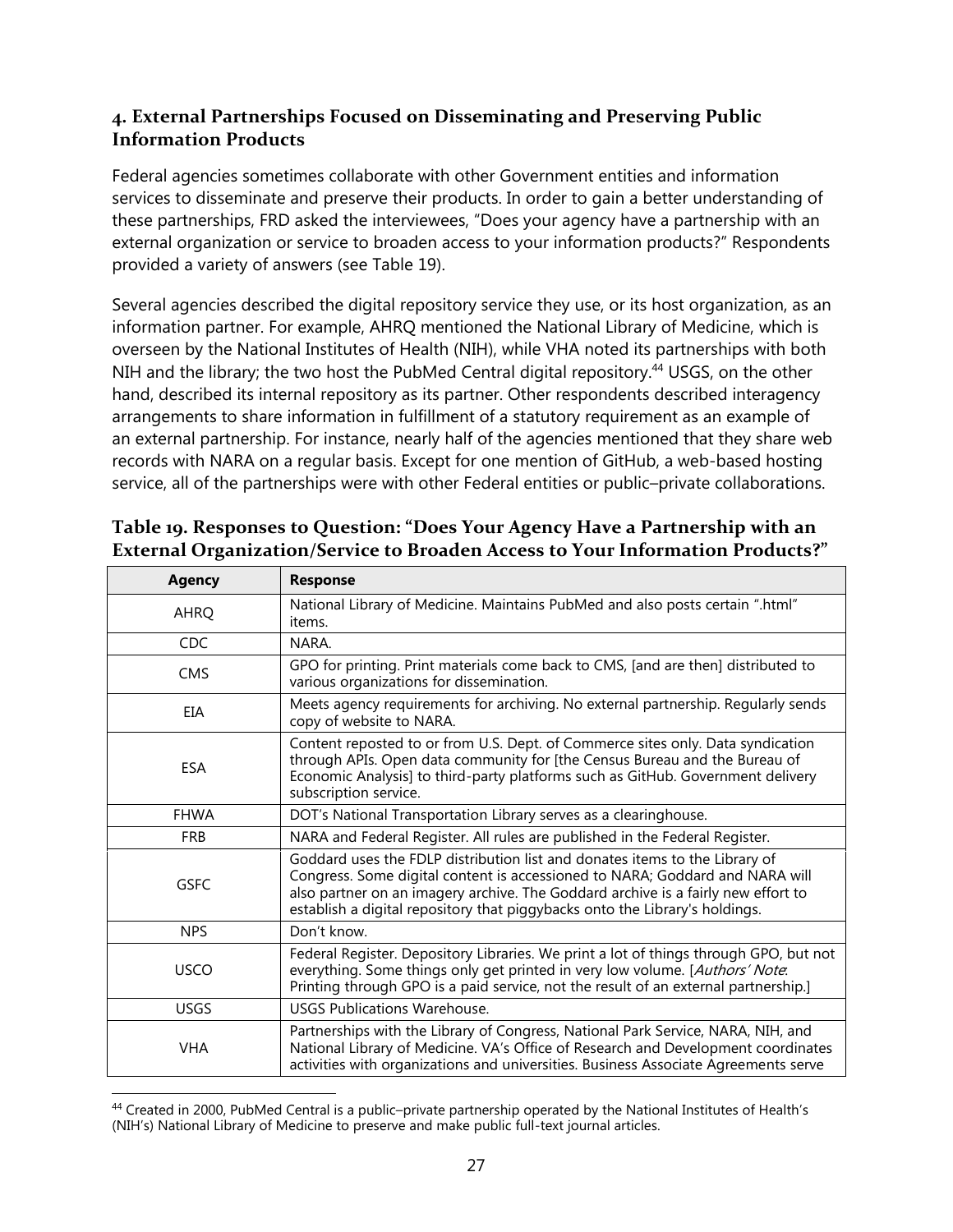| <b>Agency</b> | <b>Response</b>                                                                                                                                                                                                                                                                                          |
|---------------|----------------------------------------------------------------------------------------------------------------------------------------------------------------------------------------------------------------------------------------------------------------------------------------------------------|
|               | as the official MOU [memorandum of understanding] establishing the partnership<br>and include information on how records will be maintained. VA's Voluntary Service<br>partners with several state and local organizations. More than 7,400 national and<br>community organizations support the program. |

#### <span id="page-32-0"></span>*Agency-Approved Digital Repositories for Public Information Products*

On February 22, 2013 The White House Office of Science and Technology Policy (OSTP) issued a memorandum titled "Increasing Access to the Results of Federally Funded Scientific Research." Section 3 of the OSTP memorandum requires Government agencies to select one or more digital repositories to host their products, ensuring the long-term preservation, public access, and authenticity of federally funded scientific publications and data. In response, the agencies' public access plans include information about their chosen repositories, including the selection criteria used and the arrangements made to route materials to them. Selected criteria identified in agency access plans reflect how these agencies are striving for free permanent public access, the foundation of the SOD's public information programs (see Table 20).

#### **Table 20. Agency Selected Criteria for Digital Repositories**

<span id="page-32-1"></span>

| Ensures access to full-text manuscripts and published articles.               |
|-------------------------------------------------------------------------------|
| Provides access to metadata.                                                  |
| Provides long-term preservation and access without charge.                    |
| Allows submissions by author, publisher, and funding manager.                 |
| Maintains attribution to authors, journals, and original publishers.          |
| Prevents unauthorized mass redistribution.                                    |
| Provides article embargo period.                                              |
| Uses widely available standards and non-proprietary archival formats.         |
| Is compliant with Section 508 [i.e., accessible to people with disabilities]. |
| Is compatible with current and future search technology.                      |
| Is compatible with other Federal archives.                                    |
| Facilitates public-private partnerships.                                      |

In response to the OSTP requirement, Federal agencies have adopted one of two approaches to designate a repository in their public access plans:

- Adapt their existing digital repository or registry to meet the mandated access and preservation requirements.
- Enter into interagency agreements to archive peer-review publications and manuscripts in a shared or hosted repository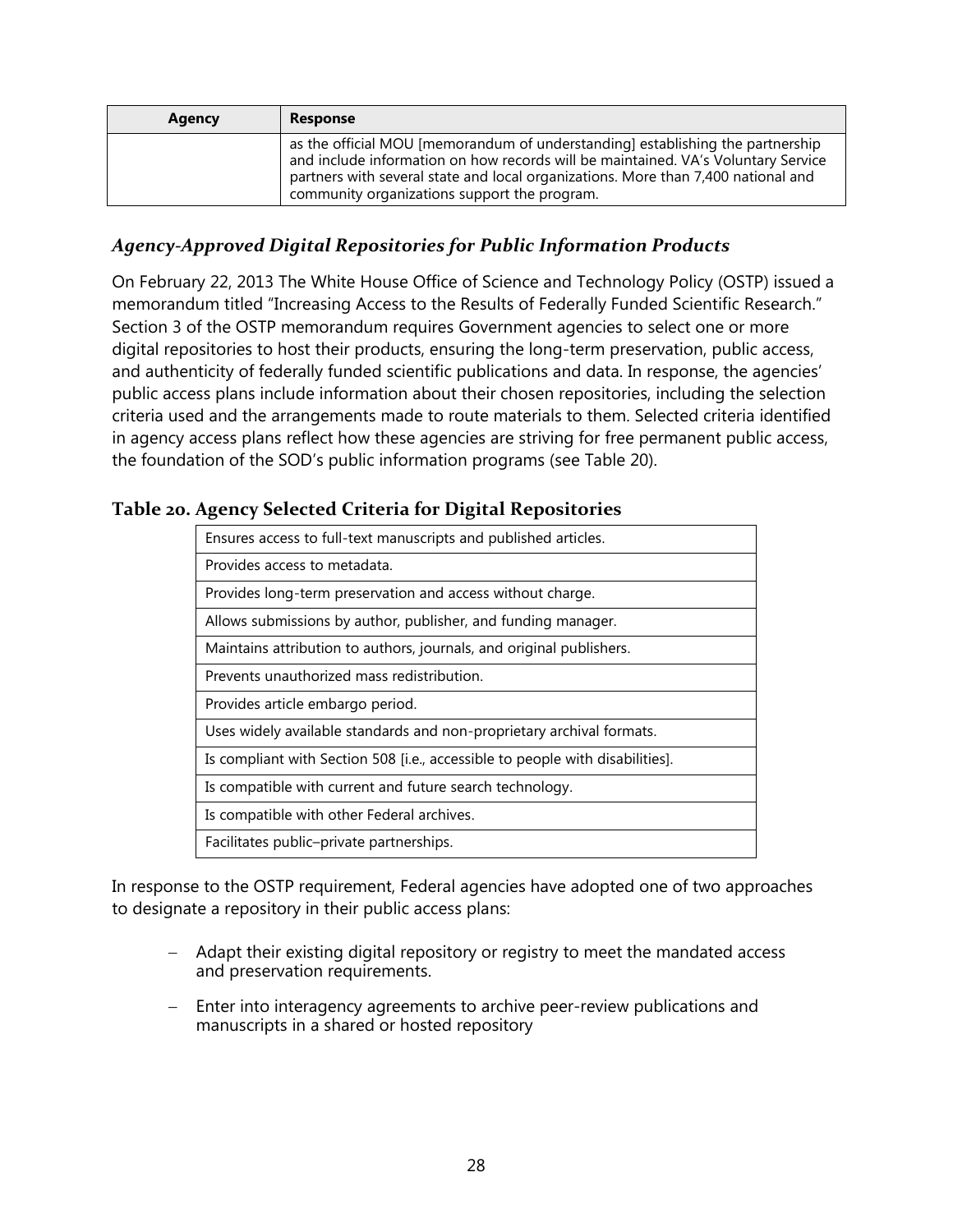#### <span id="page-33-0"></span>**5. Awareness of GPO's Statutory Information Programs**

GPO's principal statutory information program is its dissemination program, which requires agencies to make Federal publications available through the FDLP. To better understand the agencies' knowledge of these policies, FRD asked communications managers, "Would you say staff at your agency are aware of the statutory mandates that guide GPO's public information programs?" While respondents said they are aware of the mandate as it pertains to tangible products, they indicated they have limited knowledge of the law's applicability to digital ones. Only one of the agencies—USGS—claimed that staff have a good awareness of the code as it pertains to both tangible and digital information products. Among the other agencies, four said their staff had partial knowledge of GPO's programs, while the remaining respondents said they believed there was little or no knowledge of GPO's programs within their agencies (see Table 21).

#### <span id="page-33-1"></span>**Table 21. Responses to Question: "Would You Say Staff at Your Agency are Aware of the Statutory Mandates that Guide GPO's Public Information Programs?"**

| <b>Agency</b> | <b>Response</b>                                                                                                                                                                                                                                                                                                                                                                                  |
|---------------|--------------------------------------------------------------------------------------------------------------------------------------------------------------------------------------------------------------------------------------------------------------------------------------------------------------------------------------------------------------------------------------------------|
| <b>AHRQ</b>   | The practice has been that print publications go through GPO. However, after<br>printing activity was curtailed, our office hasn't been submitting forms to GPO.<br>AHRQ is happy to incorporate guidance for electronic materials.                                                                                                                                                              |
| CDC           | Not in the communications office, but information services staff at the CDC library<br>are probably familiar with the mandates.                                                                                                                                                                                                                                                                  |
| <b>CMS</b>    | No. We're aware of CMS publications collected by GPO but we don't believe CMS<br>actively shared those products.                                                                                                                                                                                                                                                                                 |
| EIA           | In the days before the internet there was [some] talk about FDLP, but no one has<br>talked about this in ages (uncertain about whether GPO archives their products).<br>GPO does sell some EIA products. No print officers at EIA anymore.                                                                                                                                                       |
| <b>ESA</b>    | Not for digital. Some awareness regarding print products.                                                                                                                                                                                                                                                                                                                                        |
| <b>FHWA</b>   | The program offices provide the content, but they do not have a lot of awareness of<br>FDLP requirements. [However] FHWA complies with OMB and NARA requirements.<br>We believe there is probably very little awareness of FDLP mandates overall.                                                                                                                                                |
| <b>FRB</b>    | The legal department might be familiar with the guidelines.                                                                                                                                                                                                                                                                                                                                      |
| <b>GSFC</b>   | No.                                                                                                                                                                                                                                                                                                                                                                                              |
| <b>NPS</b>    | Not aware.                                                                                                                                                                                                                                                                                                                                                                                       |
| <b>USCO</b>   | Yes, there is awareness and substantial compliance, but worth it to double-check to<br>see if we are as compliant as we think we are. All FR material is distributed through<br>GPO. [Also] USCO occasionally submits bibliographic information for print products<br>even when we don't publish through GPO. We notify GPO of all print publications,<br>[but] not electronic posts on website. |
| <b>USGS</b>   | There is a good awareness within Office of Communications and Publishing of the<br>U.S.C. requirements.                                                                                                                                                                                                                                                                                          |
| <b>VHA</b>    | There is some awareness within VA of FDLP mandates. Although staff at VA are<br>aware of statutory mandates relating to GPO on printing, they may not be aware<br>of those guiding public information programs. Some VA products, such as the<br>benefits book, are printed by GPO and they maintain a copy.                                                                                     |

Next, the FRD research team asked whether the agencies provide guidance or regulations on how to comply with the FDLP provisions. None of the respondents could cite a specific document containing such guidance. However, USGS suggested that some guidance on the FDLP may be contained in the agency manual (see Table 22).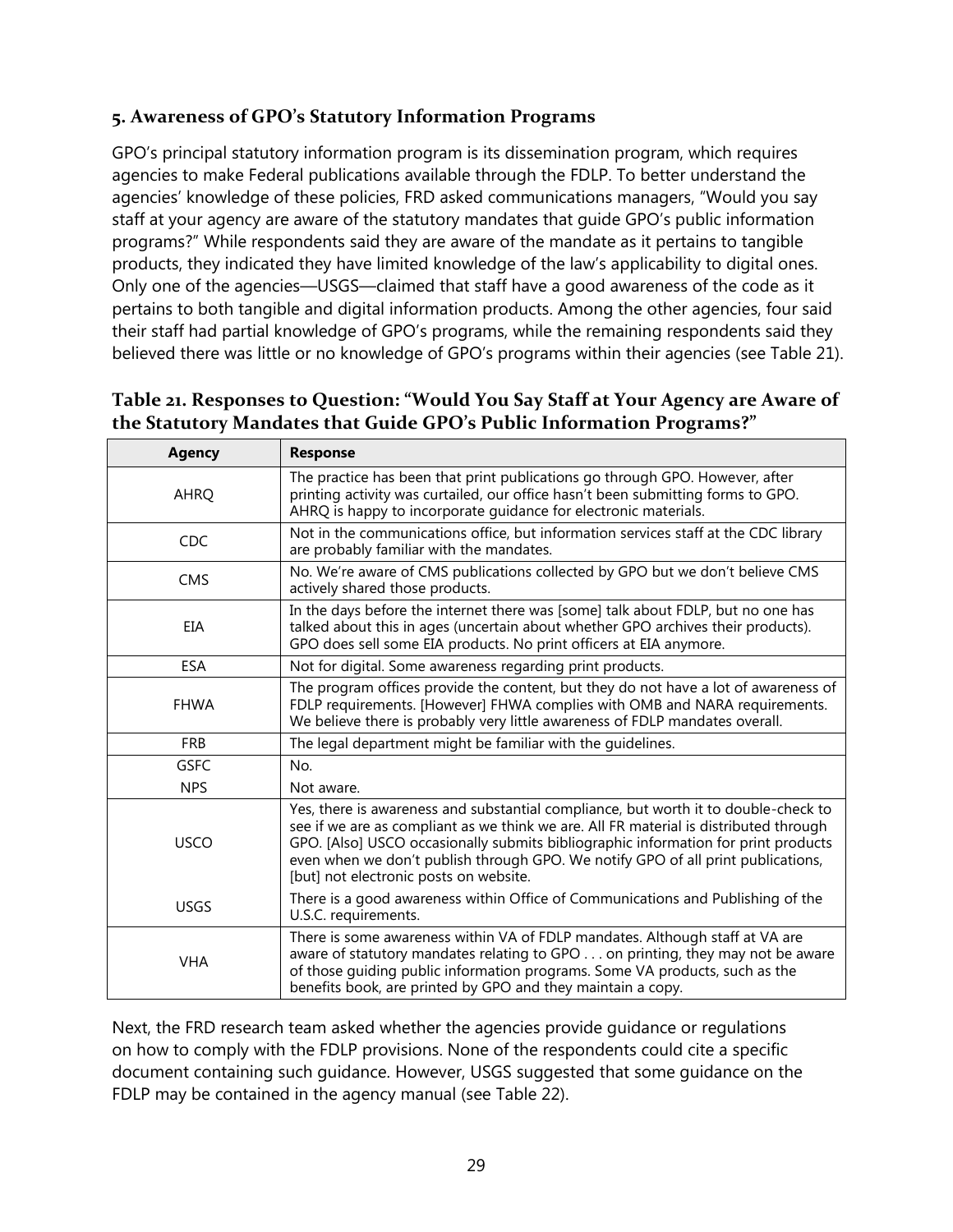#### <span id="page-34-0"></span>**Table 22. Responses to Question: "Does Your Agency Provide Guidance or Regulations on How to Comply with the FDLP Provisions?"**

| <b>Agency</b> | <b>Response</b>                                                                                                                                                                                                                         |
|---------------|-----------------------------------------------------------------------------------------------------------------------------------------------------------------------------------------------------------------------------------------|
| AHRQ          | No response.                                                                                                                                                                                                                            |
| CDC           | No response.                                                                                                                                                                                                                            |
| <b>CMS</b>    | No.                                                                                                                                                                                                                                     |
| EIA           | No, because print publications no longer produced.                                                                                                                                                                                      |
| <b>ESA</b>    | No. However, there are no restrictions on web crawls if GPO actively seeks content.                                                                                                                                                     |
| <b>FHWA</b>   | Not aware of any.                                                                                                                                                                                                                       |
| <b>FRB</b>    | Don't know.                                                                                                                                                                                                                             |
| <b>GSFC</b>   | No.                                                                                                                                                                                                                                     |
| <b>NPS</b>    | No response.                                                                                                                                                                                                                            |
| <b>USCO</b>   | Don't know.                                                                                                                                                                                                                             |
| <b>USGS</b>   | Guidance may be provided in the USGS manual.                                                                                                                                                                                            |
| <b>VHA</b>    | Though the library highlights U.S. Government information resources, most VA<br>publications (annual budget, functional organizational manual, or benefits book)<br>are already available to the public and are [in the] public record. |

FRD then asked the interviewees about their staff's awareness of GPO's online catalog-related services, FDsys/**govinfo**. A quarter of the respondents indicated that staff are aware of the services and how they can assist them in making content more accessible. The remaining agencies said they don't know or don't believe that staff in other departments know about these capabilities (see Table 23).

#### <span id="page-34-1"></span>**Table 23. Responses to Question: "Are Communications/Publishing Staff at Your Agency Familiar with How GPO Can Assist Them in Making Content More Accessible to the Public through FDsys/govinfo?"**

| <b>Agency</b> | <b>Response</b>                                                                                                                                                             |
|---------------|-----------------------------------------------------------------------------------------------------------------------------------------------------------------------------|
| <b>AHRQ</b>   | A publications clearinghouse staff member has worked with GPO to make sure they<br>know when our publications are released. AHRQ may be notifying GPO of ebook<br>releases. |
| CDC.          | Don't know. Perhaps print officer[s] are familiar.                                                                                                                          |
| <b>CMS</b>    | No.                                                                                                                                                                         |
| EIA           | Not familiar with FDsys, nor with GPO Access.                                                                                                                               |
| ESA           | No.                                                                                                                                                                         |
| <b>FHWA</b>   | Web managers are not very aware of FDsys.                                                                                                                                   |
| <b>FRB</b>    | Don't know.                                                                                                                                                                 |
| <b>GSFC</b>   | No.                                                                                                                                                                         |
| <b>NPS</b>    | No response.                                                                                                                                                                |
| <b>USCO</b>   | Don't know.                                                                                                                                                                 |
| <b>USGS</b>   | Yes. The USGS library is familiar. Some OCAP staff may be as well.                                                                                                          |
| <b>VHA</b>    | While some VA staff are aware of FDsys/govinfo, most are likely unaware of this<br>system.                                                                                  |

When asked if their staff would be interested in learning more about **govinfo**, about half of the respondents said yes. The other half said either that they didn't know or that their staff would not be interested in learning more. One agency, FHWA, said the timing (summer 2017) was bad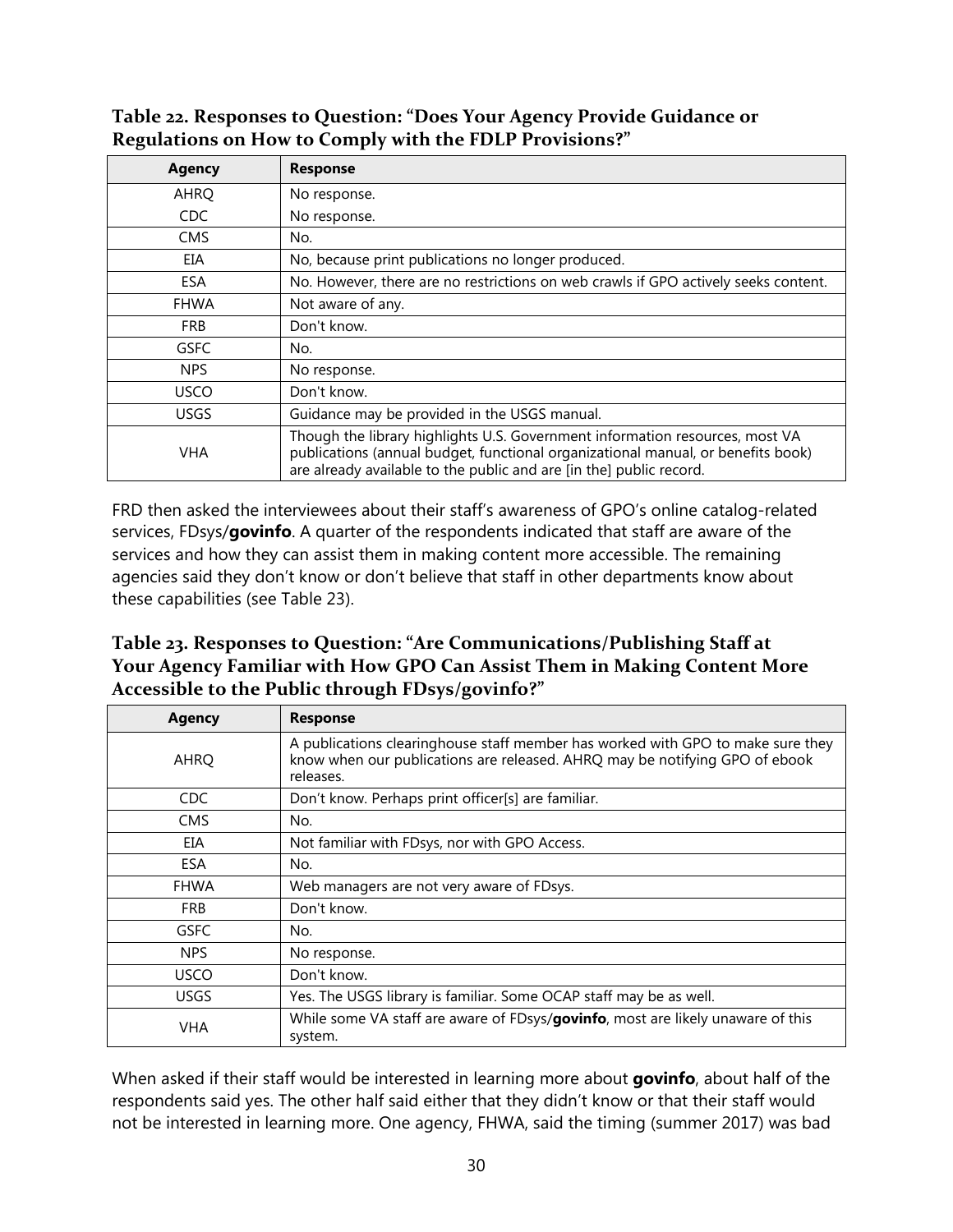because "non-career folks are coming in and we're awaiting further instructions from them" (see Table 24).

| <b>Agency</b> | <b>Response</b>                                                                                                |
|---------------|----------------------------------------------------------------------------------------------------------------|
| AHRQ          | We would like to know if there is something we aren't doing but could be doing.                                |
| CDC           | No response.                                                                                                   |
| <b>CMS</b>    | No.                                                                                                            |
| EIA           | No.                                                                                                            |
| ESA           | Yes.                                                                                                           |
| <b>FHWA</b>   | Probably not at this time Non-career folks are coming in and we're awaiting<br>further instructions from them. |
| <b>FRB</b>    | No response.                                                                                                   |
| <b>GSFC</b>   | Don't know.                                                                                                    |
| <b>NPS</b>    | Yes.                                                                                                           |
| <b>USCO</b>   | Yes.                                                                                                           |
| <b>USGS</b>   | Don't know.                                                                                                    |
| <b>VHA</b>    | Recommend GPO reach out to VA's Office of Public and Intergovernmental Affairs.                                |

<span id="page-35-0"></span>**Table 24. Responses to Question: "Would Your Communications/Publishing Staff Be Interested in Learning More about govinfo?"**

Next, FRD asked if the agencies have schedules for notifying GPO of new content. Only one, USGS, said that it maintains such a schedule. All other agencies said they are not aware of a schedule or that no schedule exists (see Table 25).

<span id="page-35-1"></span>**Table 25. Responses to Question: "Does Your Communications/Publishing Office, Library, or Other Component Have a Schedule for Notifying GPO of New Agency Content?"**

| Agency      | <b>Response</b>                                                                                                                                                                                                                                                               |
|-------------|-------------------------------------------------------------------------------------------------------------------------------------------------------------------------------------------------------------------------------------------------------------------------------|
| AHRO        | No.                                                                                                                                                                                                                                                                           |
| <b>CDC</b>  | No response.                                                                                                                                                                                                                                                                  |
| <b>CMS</b>  | No.                                                                                                                                                                                                                                                                           |
| EIA         | No.                                                                                                                                                                                                                                                                           |
| ESA         | No.                                                                                                                                                                                                                                                                           |
| <b>FHWA</b> | Not aware of active effort to notify GPO of digital content.                                                                                                                                                                                                                  |
| <b>FRB</b>  | Not actively. Google crawls the FRB website, so GPO should be able to as well.<br>GPO could [also] subscribe to receive FRB's releases. There are no known means<br>to disseminate publications to GPO but some FRB staff email attachments to GPO.<br>There is a FR liaison. |
| <b>GSFC</b> | No. So many offices publish that it is not possible to track everything disseminated, so it<br>is up to the program office to notify GPO. A schedule may exist for tangible content but<br>not for digital. Program offices manage their own digital content.                 |
| <b>NPS</b>  | The Office of Communications does not, but other offices may.                                                                                                                                                                                                                 |
| <b>USCO</b> | LoC doesn't typically submit products to GPO, except for studies in the past that were<br>quite large.                                                                                                                                                                        |
| <b>USGS</b> | Yes.                                                                                                                                                                                                                                                                          |
| <b>VHA</b>  | Don't know. Please reach out to VA's Office of Public and Intergovernmental Affairs for<br>more information.                                                                                                                                                                  |

The researchers then turned to the agencies' web managers, asking the interviewees if they use GPO's Document Discovery webpage or email address (docdiscovery@gpo.gov) to notify GPO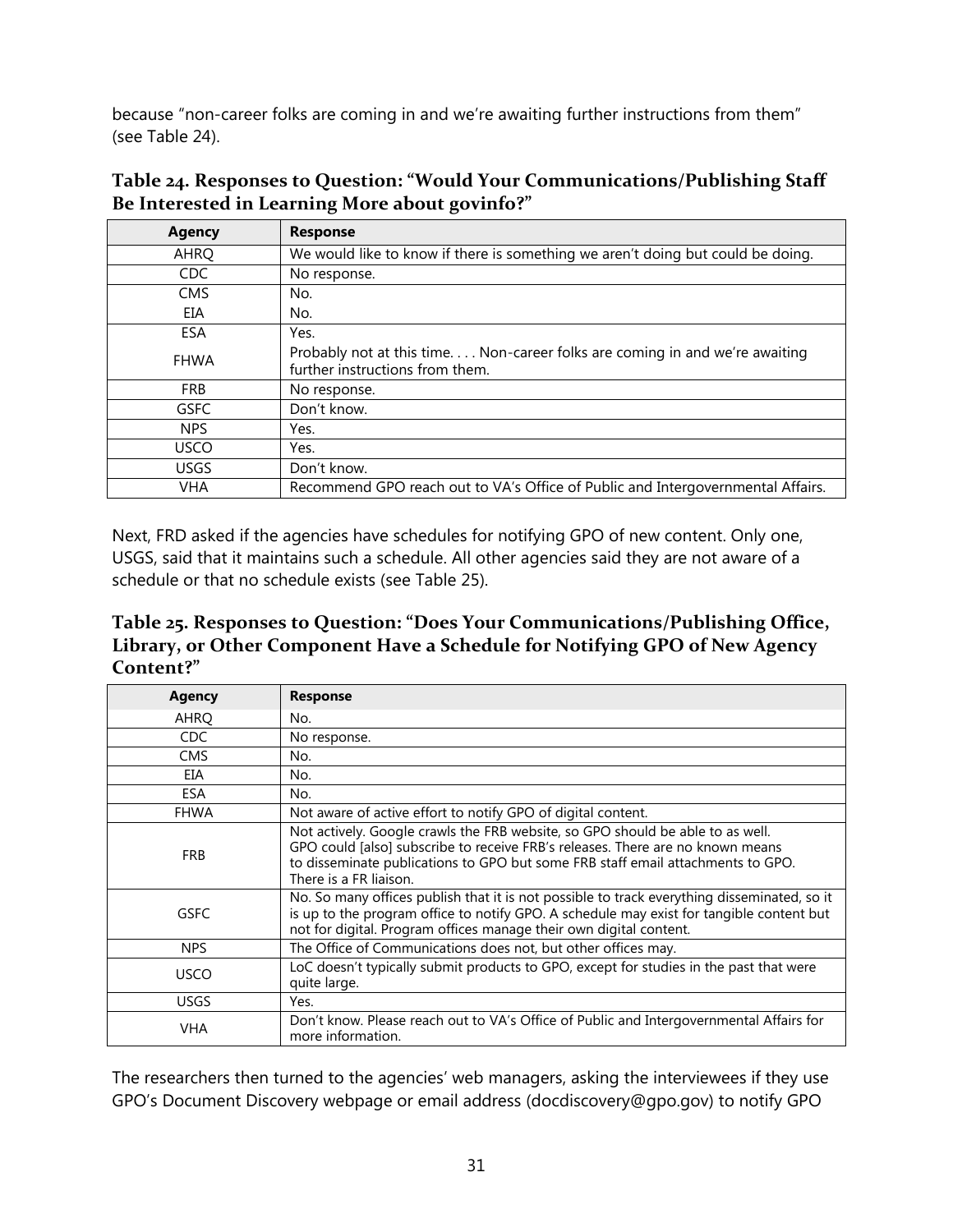of new content. Again, only USGS replied that it uses the service. All of the other agencies said they are not aware of Document Discovery (see Table 26).

<span id="page-36-0"></span>

| Table 26. Responses to Question: "Do Web/Publishing Content Managers at Your |
|------------------------------------------------------------------------------|
| Agency Use GPO's Document Discovery Webpage or Email Address to Notify GPO   |
| of New Web Content?"                                                         |

| <b>Agency</b> | <b>Response</b>                                                                                                                                          |
|---------------|----------------------------------------------------------------------------------------------------------------------------------------------------------|
| AHRQ          | No. AHRQ only has two librarians currently. Not enough staff to take on new<br>responsibilities.                                                         |
| CDC.          | No response.                                                                                                                                             |
| <b>CMS</b>    | Not aware of the service.                                                                                                                                |
| EIA           | No. Not likely to use because the EIA website already has significant traffic. Users can<br>Google materials, and USA.gov has links to all EIA products. |
| ESA           | Not applicable.                                                                                                                                          |
| <b>FHWA</b>   | This is not being done as far as we know. Consulted web manager and there is not really<br>any awareness of this service.                                |
| <b>FRB</b>    | Not applicable.                                                                                                                                          |
| <b>GSFC</b>   | No. Not aware of the service.                                                                                                                            |
| <b>NPS</b>    | Don't know.                                                                                                                                              |
| <b>USCO</b>   | No.                                                                                                                                                      |
| <b>USGS</b>   | Yes. OCAP, and possibly the library as well, have been notifying GPO of new digital<br>content through the Document Discovery service.                   |
| VHA           | No. Not aware of the service.                                                                                                                            |

As a follow-up, FRD asked for suggestions of additional methods of notification. One agency said that any notification method should be automated because the large volume of products would be impossible for one person to manage. Another agency suggested that GPO subscribe to its APIs to receive content notifications, while two more agencies said that further guidance on what information GPO is trying to collect would be helpful. The remaining agencies had no recommendations (see Table 27).

| <b>Agency</b> | <b>Response</b>                                                                                                                                                 |
|---------------|-----------------------------------------------------------------------------------------------------------------------------------------------------------------|
| <b>AHRO</b>   | No response.                                                                                                                                                    |
| <b>CDC</b>    | No response.                                                                                                                                                    |
| <b>CMS</b>    | Notification method would need to be automated for CMS to be able to participate.<br>The volume of CMS products would be impossible for [one] person to manage. |
| EIA           | Recommend GPO subscribe to EIA's APIs to receive notification of new content.                                                                                   |
| <b>ESA</b>    | No response.                                                                                                                                                    |
| <b>FHWA</b>   | No response.                                                                                                                                                    |
| <b>FRB</b>    | No response.                                                                                                                                                    |
| <b>GSFC</b>   | Don't know.                                                                                                                                                     |
| <b>NPS</b>    | More quidance on what GPO is trying to gather would be helpful.                                                                                                 |
| USCO          | Don't know.                                                                                                                                                     |
| <b>USGS</b>   | Don't know.                                                                                                                                                     |
| <b>VHA</b>    | It would be helpful to know what methods are available to us.                                                                                                   |

<span id="page-36-1"></span>

| Table 27. Responses to Question: "Would Having Additional Methods of Providing |
|--------------------------------------------------------------------------------|
| Notification to GPO Be Helpful? Any Suggestions?"                              |

As a second follow-up, the researchers asked the respondents about which steps GPO might take to make content notification easier. Some agencies again requested greater clarity as to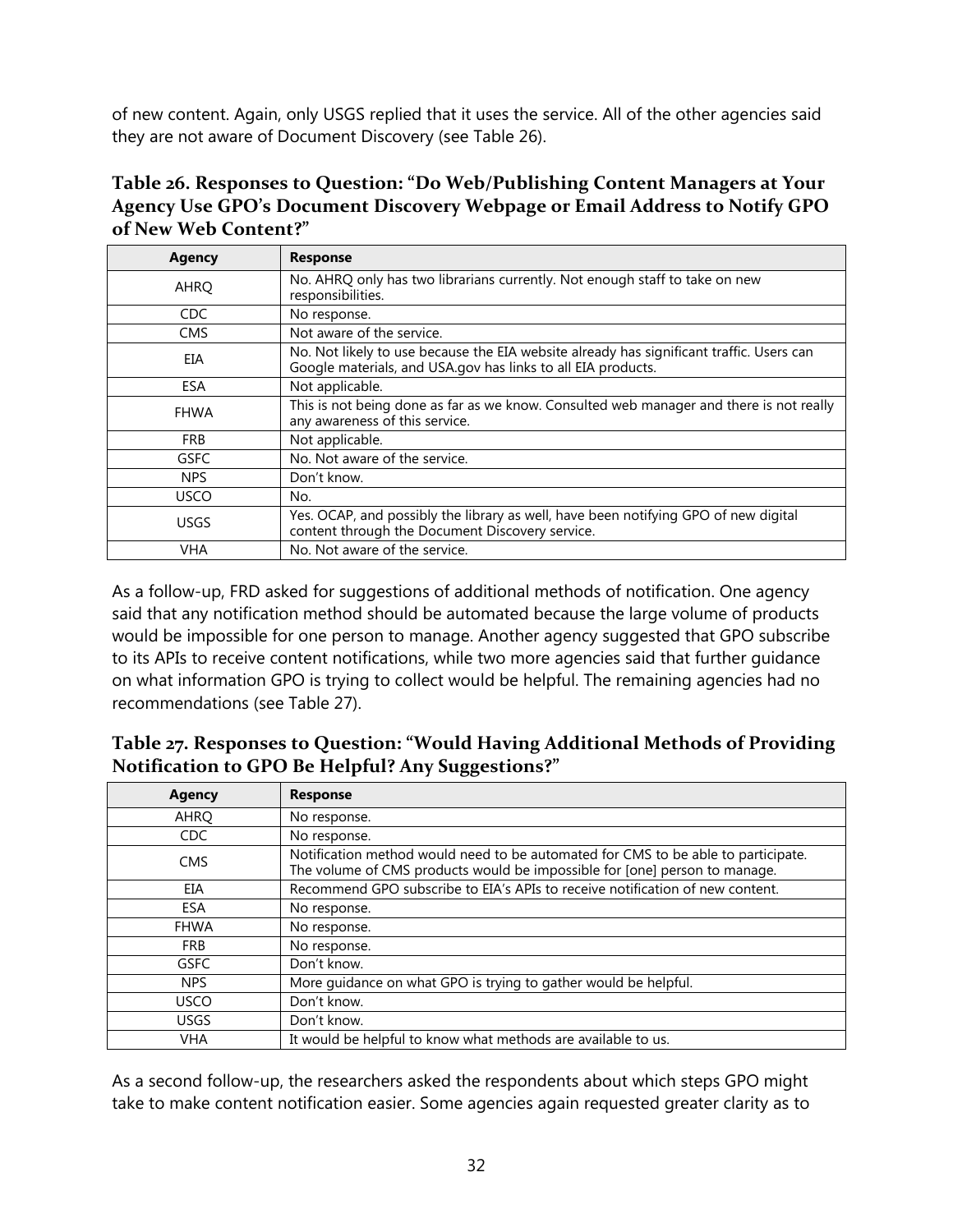what type of content GPO would like to be notified about. One agency in particular expressed concern that copies of its time-sensitive publications could potentially remain available to the public beyond their expiration date if they were held in a GPO archive. Another requested that no more regulatory burdens be imposed on it and that any notification requirements be made voluntary (see Table 28).

### <span id="page-37-0"></span>**Table 28. Responses to Question: "What Other Steps Would You Advise GPO Take to Make It Easier for Agencies to Notify GPO of New/Older Content That Has Been Digitized and Made Accessible?"**

| <b>Agency</b> | <b>Response</b>                                                                                                                                                                                                                                                                                                                                                                                                                                              |
|---------------|--------------------------------------------------------------------------------------------------------------------------------------------------------------------------------------------------------------------------------------------------------------------------------------------------------------------------------------------------------------------------------------------------------------------------------------------------------------|
| AHRQ          | We don't understand exactly what type of information GPO would like to receive.<br>Whatever process is established for notification could be made part of editorial<br>close-out. Important to note that AHRQ clinical quidance products have a<br>disclaimer stating that, after a certain point in time, they are no longer timely and<br>should not be used. GPO would need to take precautions against disseminating<br>obsolete AHRQ clinical quidance. |
| <b>CDC</b>    | CDC is limited by time and money constraints. Suggest GPO engage more directly<br>with CDC on voluntary compliance rather than impose additional requlations.                                                                                                                                                                                                                                                                                                |
| <b>CMS</b>    | No response.                                                                                                                                                                                                                                                                                                                                                                                                                                                 |
| EIA           | GPO should subscribe to EIA's APIs, listservs, and social media feeds.                                                                                                                                                                                                                                                                                                                                                                                       |
| <b>ESA</b>    | No response.                                                                                                                                                                                                                                                                                                                                                                                                                                                 |
| <b>FHWA</b>   | No response.                                                                                                                                                                                                                                                                                                                                                                                                                                                 |
| <b>FRB</b>    | More outreach by GPO to the legal department may help raise awareness of<br>compliance issues.                                                                                                                                                                                                                                                                                                                                                               |
| <b>GSFC</b>   | No recommendations at this time.                                                                                                                                                                                                                                                                                                                                                                                                                             |
| <b>NPS</b>    | Make process more targeted by being more specific about types of content GPO<br>would like to be notified about.                                                                                                                                                                                                                                                                                                                                             |
| <b>USCO</b>   | Don't know.                                                                                                                                                                                                                                                                                                                                                                                                                                                  |
| <b>USGS</b>   | Don't know.                                                                                                                                                                                                                                                                                                                                                                                                                                                  |
| <b>VHA</b>    | No recommendations at this time.                                                                                                                                                                                                                                                                                                                                                                                                                             |

Finally, FRD asked, "Are communications/publishing staff at your agency familiar with the Federal Publishing Council?"<sup>45</sup> Two agencies indicated that they had received communications about the Council but said they do not participate. None of the other respondents were aware of the Council (see Table 29).

#### <span id="page-37-1"></span>**Table 29. Responses to Question: "Are Communications/Publishing Staff at Your Agency Familiar with the Federal Publishing Council?"**

| Agency | <b>Response</b>                                                    |
|--------|--------------------------------------------------------------------|
| AHRO   | No.                                                                |
| CDC    | No.                                                                |
| CMS    | No.                                                                |
| EIA    | May have seen references to it in emails, but EIA is not a member. |

 $\overline{\phantom{a}}$ <sup>45</sup> GPO created the Federal Publishing Council to advise on the latest publishing and printing trends. It consists of Federal employees involved in all facets of Federal printing and publishing (GPO, "GPO Launches the Federal Publishing Council," April 26, 2017, https://www.gpo.gov/who-we-are/news-media/news-and-press-releases/ gpo-launches-federal-publishing-council).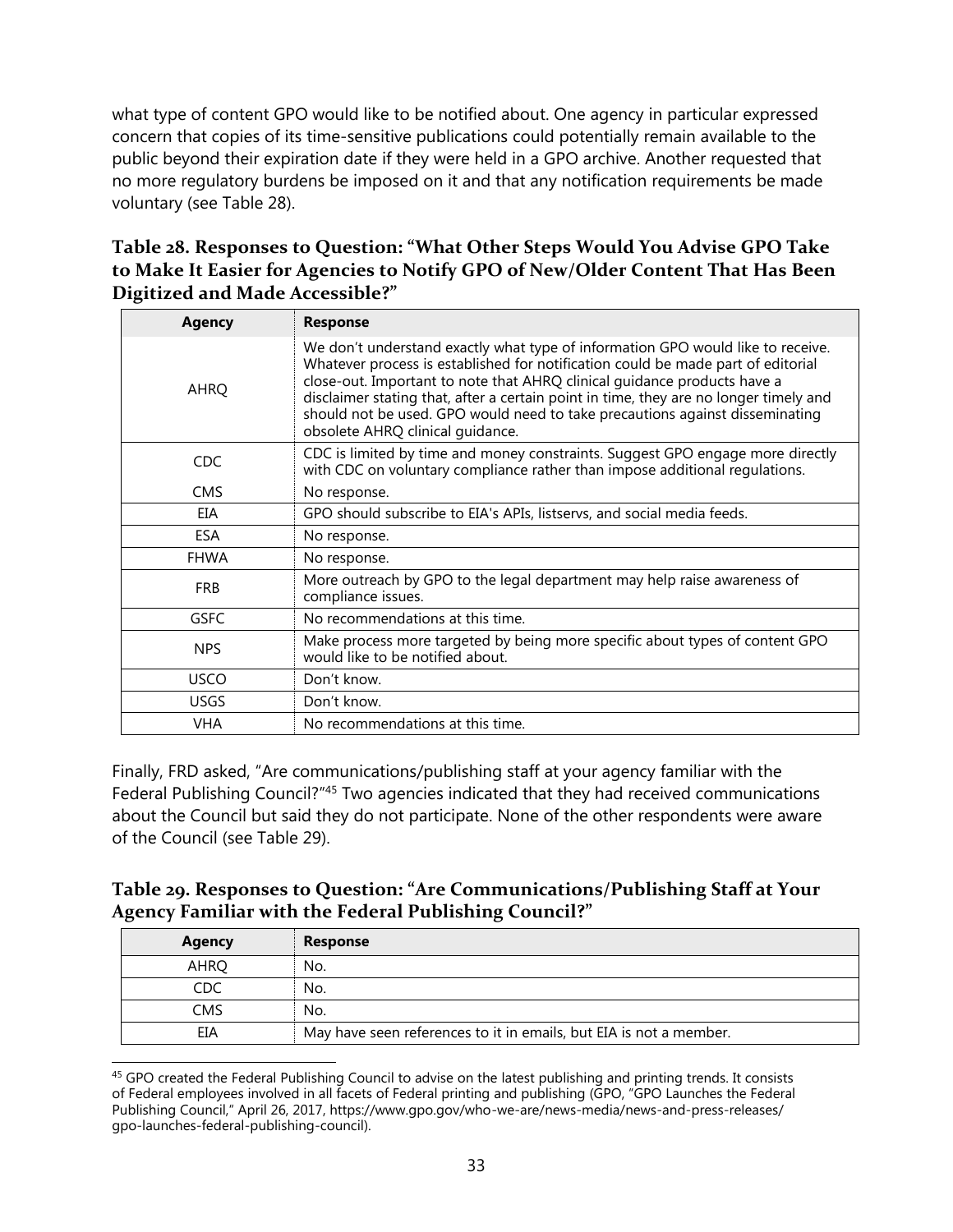| <b>Agency</b> | <b>Response</b>                                                                                     |
|---------------|-----------------------------------------------------------------------------------------------------|
| ESA           | No.                                                                                                 |
| <b>FHWA</b>   | No.                                                                                                 |
| <b>FRB</b>    | No.                                                                                                 |
| <b>GSFC</b>   | No.                                                                                                 |
| <b>NPS</b>    | No.                                                                                                 |
| <b>USCO</b>   | No.                                                                                                 |
| <b>USGS</b>   | USGS communications staff have received emails about the council but don't<br>actively participate. |
| VHA           | No.                                                                                                 |

# <span id="page-38-0"></span>**CONCLUSIONS**

#### <span id="page-38-1"></span>**1. Dissemination of Public Information Products**

The Federal agencies profiled as part of this study produce a wide range of publications and electronic information products. Their missions and external target audiences determine which kinds of products they publish. Most produce a mix of general information for the public, as well as scientific and technical information for specialized audiences. The more general products tend to be produced and disseminated by the agency headquarters' communications or public affairs offices, while program offices produce and disseminate the more technical publications.

Agencies follow a variety of approaches to training their staff in publications' production and dissemination. These methods range from mandatory training to periodic email reminders sent by agency publishing managers. One agency in particular highlighted the importance of veteran staff in mentoring newer employees involved in publications roles.

#### <span id="page-38-2"></span>**2. Content Types, Formats, and Dissemination Channels of Public Information Products**

Agency websites are the main channel Federal agencies use to share information with the public. Social media accounts are another important tool. However, the communications managers FRD interviewed stressed that their main reason for using social media is to make the public aware of new information that is available on the agency's website and to drive traffic to it.

Nearly all respondents said that in the event of a COOP scenario, their agency has a plan to continue public dissemination of mission-critical information. COOP planning for information dissemination involves identifying vital records that are critical to ongoing missions and creating alternative storage and work locations so agencies can maintain website accessibility in an emergency.

#### <span id="page-38-3"></span>**3. Preservation of Public Information Products**

When asked how they preserve their website content and metadata, several of the agencies reported that they comply with the Federal Records Act and follow NARA's guidance on web records management, which includes submitting static copies of the agency website. While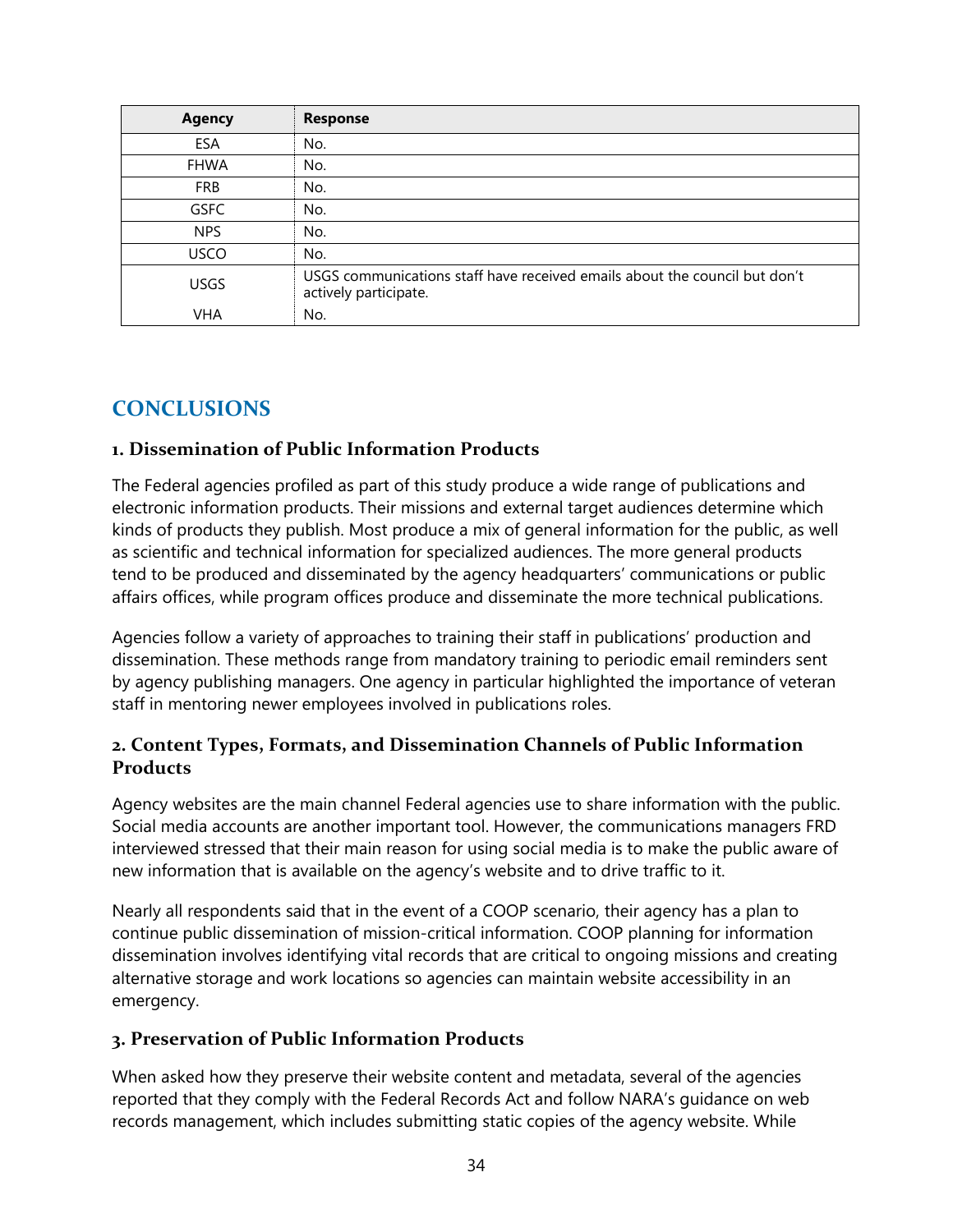agencies' compliance with the Federal Records Act fulfills an important statutory obligation, it does not meet the requirements established by Title 44 of the U.S. Code to make their publications accessible to the public and the FDLP on a permanent basis.

Most of the agencies maintain an online archive that makes older website content publicly accessible, and many of them identified their Office of the Chief Information Officer as bearing at least some of the responsibility for preserving digital information products. However, the agencies use a variety of approaches to maintain these archival web pages. Some retain older content on the main website, some designate a separate archival page for older content from across the agency, and some maintain multiple archives for different types of content. Each agency also applies its own standard for how far back in time the archives go. Some retain decades-old content, while others retain content from only the past few years. To complement these efforts, GPO has used the subscription-based web harvesting tool Archive-It since 2011 to systematically capture, catalog, and provide access to the Federal digital landscape, including websites, blogs, and social media feeds.

Agencies involved in the creation or preservation of digitized or born-digital content of a cultural, historical, or archival nature face special challenges in ensuring that content remains fully accessible as information storage, transmission, and retrieval technologies evolve. Most participants in the FRD interviews were not familiar with FADGI's efforts to offer guidance for creating such content. However, a quarter of the agencies were found to participate in the initiative's working groups, while another agency reported that it uses a FADGI-compliant standard for imagery product metadata—suggesting that it is having a real-world impact on digital preservation practices.

### <span id="page-39-0"></span>**4. External Partnerships Focused on Disseminating and Preserving Public Information Products**

The intent of the question on external partnerships was to learn how Federal agencies are partnering with other Government entities and services to enhance public access to their materials, with the outcome of identifying potential areas of partnership with the SOD's public information programs. With few exceptions, however, the agencies that participated in this study highlighted partnerships that are required by law (e.g., NARA and the Federal Records Act) or arrangements with digital repositories in compliance with the OSTP memorandum, "Increasing Access to the Results of Federally Funded Scientific Research."

In retrospect, this question should have been worded differently, or should have included follow-up questions for further clarification. Still, it was beneficial to learn the criteria agencies use for selecting a digital repository, even though this did not apply to all study participants. Possible areas of partnership may be gleaned from the criteria provided.

#### <span id="page-39-1"></span>**5. Awareness of GPO's Statutory Information Programs**

GPO's principal statutory information programs are its cataloging and dissemination programs, which require agencies to notify the SOD of Federal publications so they may be made available to FDLP member libraries and included in the digital Catalog of U.S. Government Publications. GPO's system of online access, FDsys/**govinfo**, is the primary program through which the SOD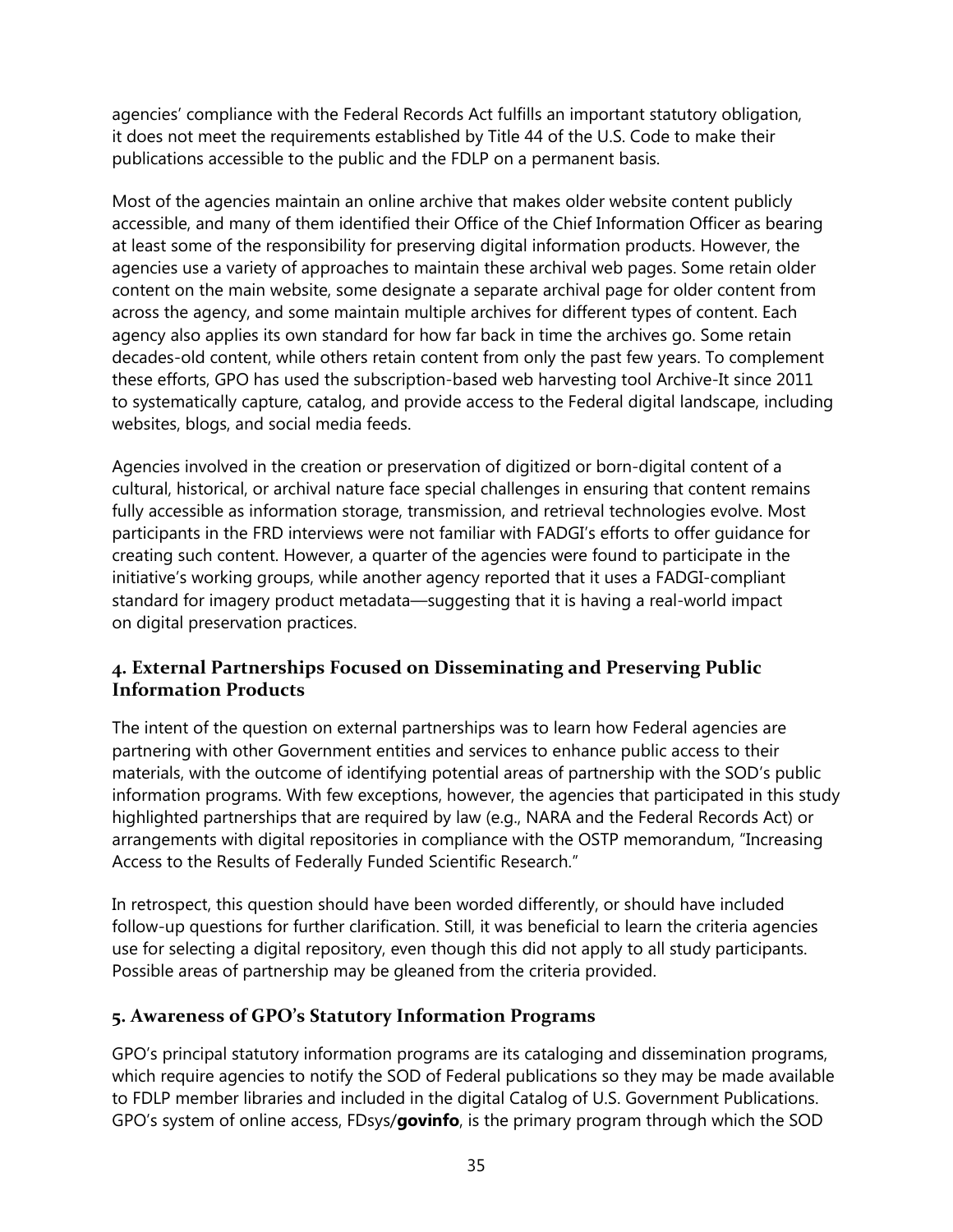"shall accommodate any request by the head of a department or agency to include in the system of access . . . information that is under the control of the department or agency involved." 46

When asked whether they are familiar with these programs, nearly all of the communications managers interviewed said that while they are aware of Title 44 of the U.S. Code as it pertains to tangible products, they have a limited understanding of their agency's responsibilities to make digital information products available to the FDLP. Only one of the agencies claimed that its communications staff have a good awareness of these requirements as they pertain to digital information products.

## <span id="page-40-0"></span>**RECOMMENDED ACTIONS**

The SOD seeks to improve its information-capture capability; foster more productive, collaborative relationships with Federal agencies; and develop new strategies to transform and adapt existing acquisition workflows and processes for the digital era. Based on the information provided by the Federal communications managers interviewed by the FRD research team, GPO should consider the following measures to strengthen and support these efforts.

**Explore methods to automate and embed compliance with Chapters 17 and 19 of Title 44 of the U.S. Code**. Some respondents said their agencies are short-staffed and unable to dedicate additional resources to reporting on new (and newly accessible) content, as required by law. Moreover, the volume of digital-only content that Federal agencies disseminate, together with the dispersal of content originators, can make it impractical for a single office to track all new agency information products. GPO's existing reporting mechanism for digital content, the Document Discovery submission form, relies on voluntary manual entry—a method that is not easily scalable and lacks accountability. As such, GPO may want to consider developing an automated or semi-automated notification system for Federal agency product releases.

One possible model for a semi-automated system is CHORUS, the Clearinghouse for the Open Research of the United States, which is currently used by the academic publishing industry to notify agencies of new manuscripts and journal articles resulting from federally funded research. Created in response to the OSTP memorandum titled "Increasing Access to the Results of Federally Funded Scientific Research," CHORUS enables the identification, discovery, public access, and preservation of the documents in a long-term archive.<sup>47</sup> CHORUS tracks each of those features and reports the level of compliance on its dashboards.<sup>48</sup> Embedding a similar reporting system into Government agencies' publications workflows would result in more comprehensive notifications to GPO than is provided by current methods.

 $\overline{\phantom{a}}$ <sup>46</sup> 44 U.S.C. § 4101(b).

<sup>&</sup>lt;sup>47</sup> Howard Ratner, "CHORUS: A Solution for Public Access to Scholarly Research," Science Editor 37, no. 1 (2014): 12, http://www.councilscienceeditors.org/wp-content/uploads/v37n1p12-14.pdf.

<sup>48</sup> CHORUS, "About CHORUS," accessed March 27, 2018, https://www.chorusaccess.org/about/about-chorus/.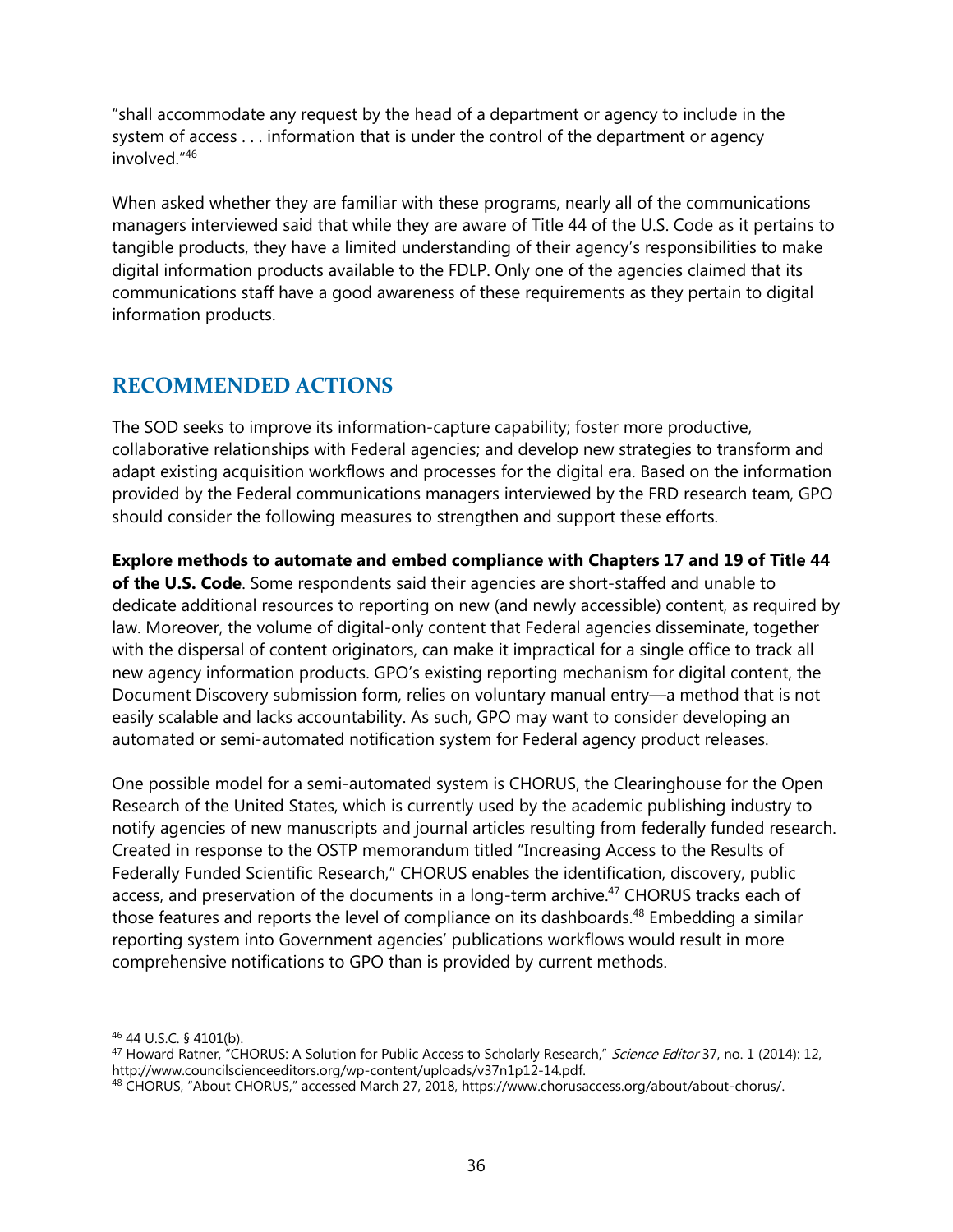**Continue to develop methods to capture agency web content**. Since 2011, GPO's efforts to capture FDLP-eligible information products hosted on agency websites using Archive-It, the Internet Archive's subscription-based web harvesting tool, has yielded tangible results. At the time of this report, the FDLP Web Archive holds approximately 145 agency collections, encompassing 1,600 websites.<sup>49</sup> GPO also subscribes to automatic notification tools to help it manually harvest online publications. The agency communications managers interviewed by FRD were generally supportive of these approaches to capturing digital information. None of the agencies raised concerns or objections to having their websites crawled and harvested, and several respondents encouraged GPO to subscribe to existing communications channels where publication announcements are likely to appear, such as agency listservs, APIs, and social media accounts. GPO should continue exploring ways to acquire and preserve these digital information products.

**Continue outreach to agency communications/public affairs offices**. FRD's interviews indicate that agency staff have limited knowledge of GPO's digital product dissemination and preservation missions. For example, a majority of the communications managers professed to having limited or no awareness of GPO's digital initiatives. Most of the interviewees associate GPO and the FDLP narrowly with Federal printing rather than with Federal publishing more broadly. Meanwhile, the knowledge of GPO's statutory information programs appears to be confined to staff in a few occupational categories, mainly printing officers, librarians/archivists, and some veteran communications managers. The reasons for this narrowly shared awareness of the SOD's programs within agencies may include the declining share of publications that are submitted to GPO for printing, the loss of institutional knowledge as printing officer positions are phased out, and reductions in library and archivist staff who would be most knowledgeable about the full range of GPO services. As the gatekeepers of agency communications policies in the digital age, public affairs offices are an important resource for raising awareness of, and encouraging compliance with, statutory obligations. GPO should therefore continue and, where possible, expand its direct outreach to Federal communications staff.

**Continue outreach to content originators at the program office level**. Most of the agencies profiled identified their program offices as the main sources of direct-to-web content. GPO already arranges sessions with agency content originators to present the FDLP and provide information about Document Discovery.<sup>50</sup> GPO should continue these outreach efforts, including working with agency communications/public affairs offices to identify the program units with access to the web production environment and provide the staff with informational material on best practices for SOD public information programs and Title 44 compliance.

**Provide a forum for agency stakeholders to develop common guidance on Title 44 issues**. During the interviews, some respondents said they had little or no awareness of what steps other offices within their agencies might be taking to comply with SOD programs authorized in Title 44 of the U.S. Code. As such, the SOD may want to consider approaching agencies to convene a forum or workshop to discuss intra-agency coordination on these issues. The SOD

 $\overline{\phantom{a}}$ <sup>49</sup> Archive-It, "Federal Depository Library Program Web Archive," accessed March 26, 2018, https://archive-it.org/ home/FDLPwebarchive/?show=Sites.

<sup>50</sup> GPO, Federal Depository Library Program, "Document Discovery," May 4, 2012, https://www.fdlp.gov/all-news letters/featured-articles/1307-doc-discovery.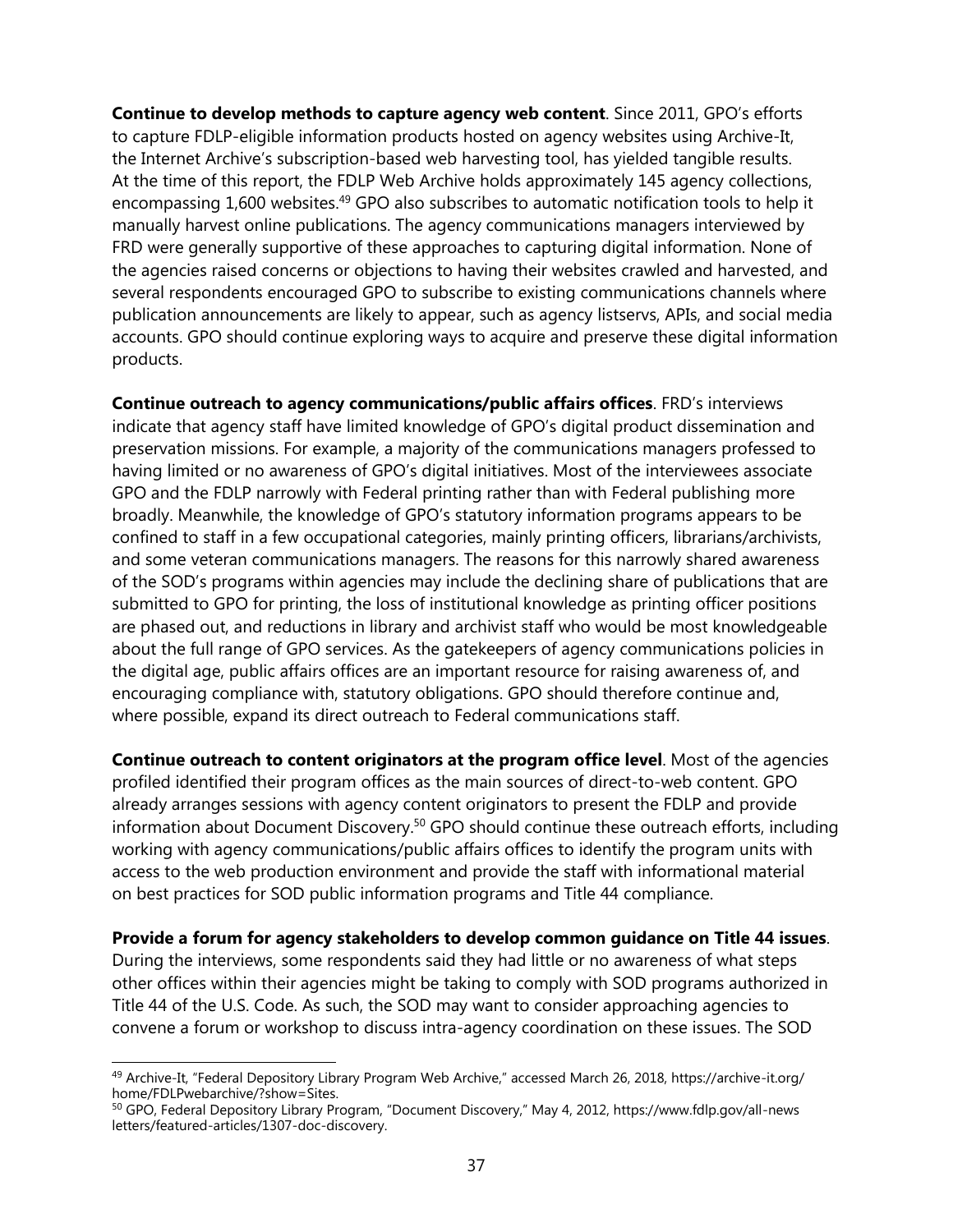should seek participation from, at a minimum, the following five components: headquarters communications/public affairs offices, top-tier program offices, agency librarians/archivists, agency information officers, and agency offices of general counsel.

#### **Recommend OMB release a detailed memorandum on the FDLP provisions in Title 44**.

Several communications managers interviewed by FRD said they are aware of the FDLP provisions listed in Title 44 of the U.S. Code and OMB Circular A-130, "Management of Federal Information Resources," but that it remains unclear to them what measures their agencies should take to improve their compliance. The OMB circular in particular provides no guidance beyond "Government publications [should be made] available to depository libraries through the Government Publishing Office, regardless of format."<sup>51</sup> A more targeted directive, including a definition of what constitutes a government publication and methods agencies can use to notify GPO of new publication releases, could help guide these agencies toward better compliance with the Depository Library Act provisions.

The OSTP memorandum on federally funded research might be considered an appropriate model for such a directive as it details specific actions for agencies to take to ensure the public access and preservation of such manuscripts and publications, including the designation of repositories for research-based documents. A similar directive by OMB to all Federal agency heads might substantially improve agency compliance and reduce the prevalence of fugitive documents.

#### <span id="page-42-0"></span>**Assessment of Study Methodology**

Based on the results obtained by this study, GPO should consider the following refinements to the research methodology that may yield improved results during future efforts to gather information from Federal agencies.

**Promote broader awareness of the study and its purposes before interviewing candidates**. Recruiting participants for this study proved to be more challenging than originally anticipated. As discussed above, several factors may have contributed to the low acceptance rate for the interview invitations, including the timing of the study (during a presidential transition), possible misunderstandings over the purposes of the study, and hesitation to discuss internal agency matters with an outside organization. Future efforts to solicit information about agencies' dissemination and preservation practices should be preceded by a robust notification campaign to the executive departments and agencies, preferably including a communication from OMB encouraging participation.

**Provide background information on the Depository Library Act and the FDLP**. Some of the communications managers interviewed expressed only a passing familiarity with the FDLP, associating GPO's cataloging and acquisition efforts narrowly with Federal printing. GPO should consider including a one-page infographic as part of its initial communication to agencies explaining the relevance of its mandates to the publication of digital products and providing examples of the types of digital products considered to be in-scope for the FDLP. Having this

 $\overline{a}$ <sup>51</sup> White House, OMB, "Circular No. A-130: Managing Federal Information," 15.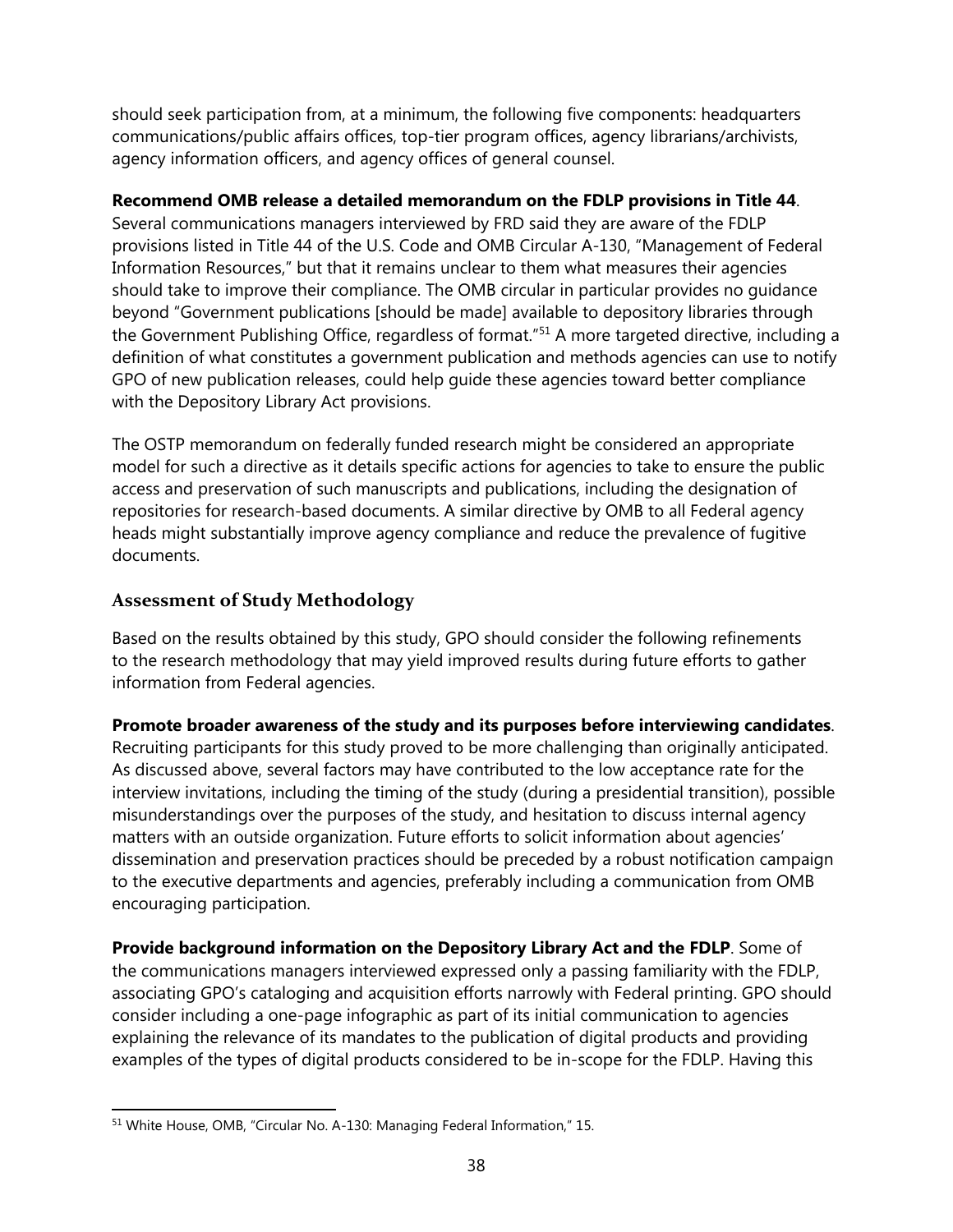knowledge before the interviews would save time and help respondents better prepare to discuss relevant agency practices during the interviews.

**Solicit information from program office and web development staff**. While the interviewees were broadly familiar with their agency's policies across a range of issues and provided valuable institutional knowledge, their responses to the more technical and process-oriented questions tended to lack detail. Managers, editorial staff, and web development staff at the program office level may be better equipped to discuss matters pertaining to digital publication practices (such as adherence to FADGI digital preservation guidelines). Communications managers should be asked to identify and recruit program office staff who can address GPO's technical and processoriented questions in greater detail, through interviews or in correspondence with GPO.

#### **Reduce the number of questions or combine written responses with verbal follow-up**.

The interviews that informed this study largely adhered to their scheduled 45 minutes in length. However, this proved to be insufficient to provide background and clarification for all questions being asked and to receive clarification of all answers being provided. Future interviews should focus on a narrower range of topics that cannot be answered through reviews of agency documents, websites, and other written materials. Alternatively, the interviews should be sequenced as a follow-up to written responses to the broader set of GPO questions.

<span id="page-43-0"></span>**Use more specific wording in questions and provide examples to guide responses**. Some of the questions in the discussion guide did not elicit responses on the key topics of interest to GPO. Developing a glossary of terms to use with the discussion guide will help ensure there is equal understanding of the intent of questions. As discussed above, the intent of the question on external partnerships was to learn how Federal agencies are partnering with other Government entities and services to enhance the public's access to their products, with the outcome of identifying potential areas of partnership with the SOD's public information programs. With few exceptions, however, the agencies that participated in this study highlighted partnerships that are required by law (e.g., NARA and the Federal Records Act) or arrangements with digital repositories in compliance with the OSTP memorandum, "Increasing Access to the Results of Federally Funded Scientific Research." In retrospect, this question should have been worded differently, or should have included follow-up questions for clarification. It was, however, beneficial to learn the criteria agencies use for selecting a digital repository, even though this did not apply to all of the study participants. Possible areas of partnership may be gleaned from the criteria provided.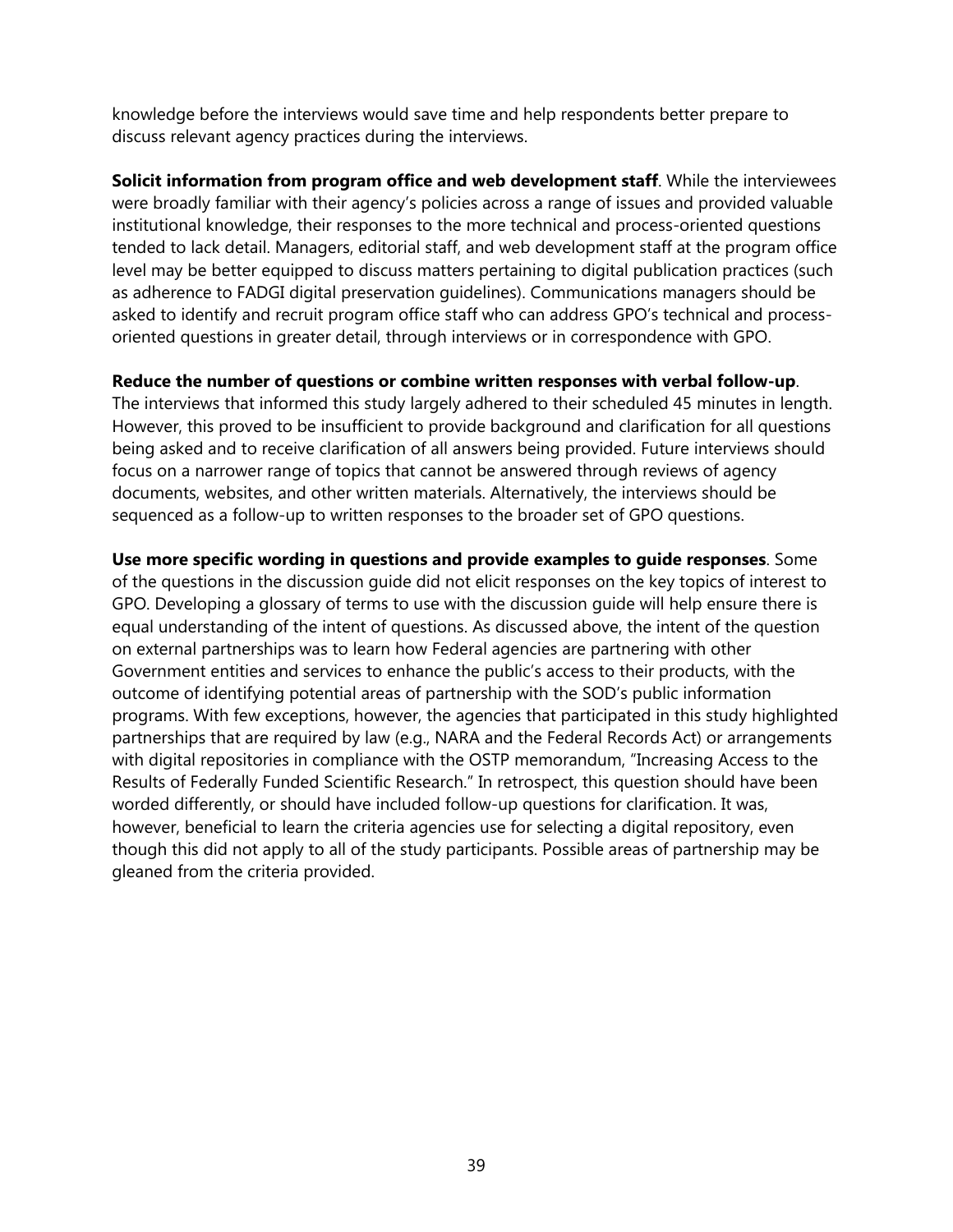# **APPENDIX I. FRD Landscape Study of Federal Digital Publishing**

The Federal digital publishing landscape is vast. Today, Federal Government websites with ".gov" and ".mil" domains serve as platforms for the direct-to-web publishing of hundreds of thousands of Federal digital information products each year. Since it would be impossible to calculate the total number of products produced by Federal Government agencies, tallying the number of active Federal websites provides a rough indicator of the scope of the Federal digital publishing landscape.

As of February 3, 2017, the U.S. General Services Administration's (GSA's) periodic listing of Federal agency internet domains totaled 1,316 top-level domains.<sup>52</sup> An alternative measure, the domain survey conducted by the Internet Systems Consortium in January 2017, found 2,297 two-level ".gov" domains and 627,478 three-level ".gov" domains. The survey also found 203 two-level ".mil" domains and 181,244 three-level ".mil" domains.<sup>53</sup> A collaborative effort hosted by the California Digital Library and the Internet Archive (and involving the Library of Congress and the U.S. Government Publishing Office [GPO]) called the End of Term Web Archive provides a third measure. Based on the results of the last completed crawl—which occurred between 2016 and 2017—Federal agencies host approximately 6,000 websites containing 32 million webpages and a total of 12 terabytes of data.<sup>54</sup> As GPO considers the websites themselves to be information products or services, they too fall within the scope of its preservation mandate.

In addition to publications and reports, Federal agencies publish vast quantities of data. For example, a February 2017 snapshot of 95 Federal agencies tracked by the GSA lists more than 265,000 datasets. The largest Federal dataset publishers were the U.S. Dept. of Commerce (73,134) and its National Oceanic and Atmospheric Administration (NOAA, 70,882); the U.S. Dept. of the Interior (38,071) and its U.S. Fish and Wildlife Service (30,177); and the National Aeronautics and Space Administration (15,379).<sup>55</sup> While collecting more information about these datasets is outside the scope of this report, Figure 3 includes the full snapshot.

Federal information products exist in every commercially available digital format, with the most popular formats being ".html," ".pdf," and ".xml." 56

 $\overline{\phantom{a}}$ <sup>52</sup> GSA, Technology Transformation Service, "Federal Government datasets," Data.gov, accessed February 3, 2017, https://catalog.data.gov/dataset?organization\_type=Federal+Government#sec-res\_format.

<sup>53</sup> Internet Systems Consortium, "Internet Domain Survey: Distributions by Top-Level Domain Name (by hostcount)," January 2017, http://ftp.isc.org/www/survey/reports/current/bynum.txt.

<sup>54</sup> End of Term Web Archive, "Project Background," accessed February 3, 2017, http://eotarchive.cdlib.org/background. html; End of Term Web Archive, "Crawl Statistics and Reports," accessed February 3, 2017, http://wbgrp-svc251.us.arc hive.org/collections/eot2012/stats/.

<sup>&</sup>lt;sup>55</sup> GSA, Technology Transformation Service, "Federal Government datasets."

<sup>56</sup> GSA, Technology Transformation Service, "Federal Government datasets."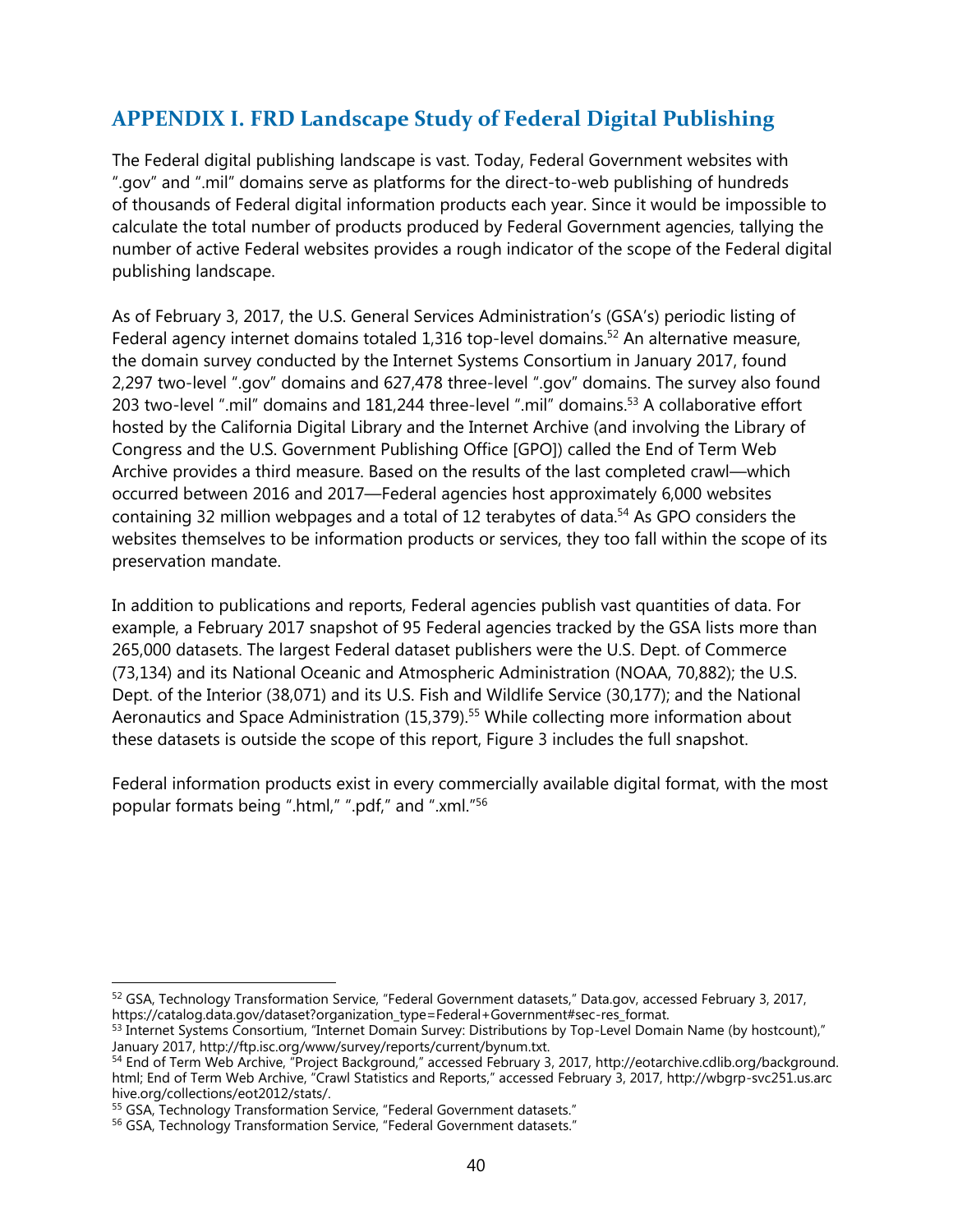#### <span id="page-45-0"></span>**Figure 3. Datasets of Public Information Products by Agency**



Source: GSA, Technology Transformation Service, "Federal Government datasets."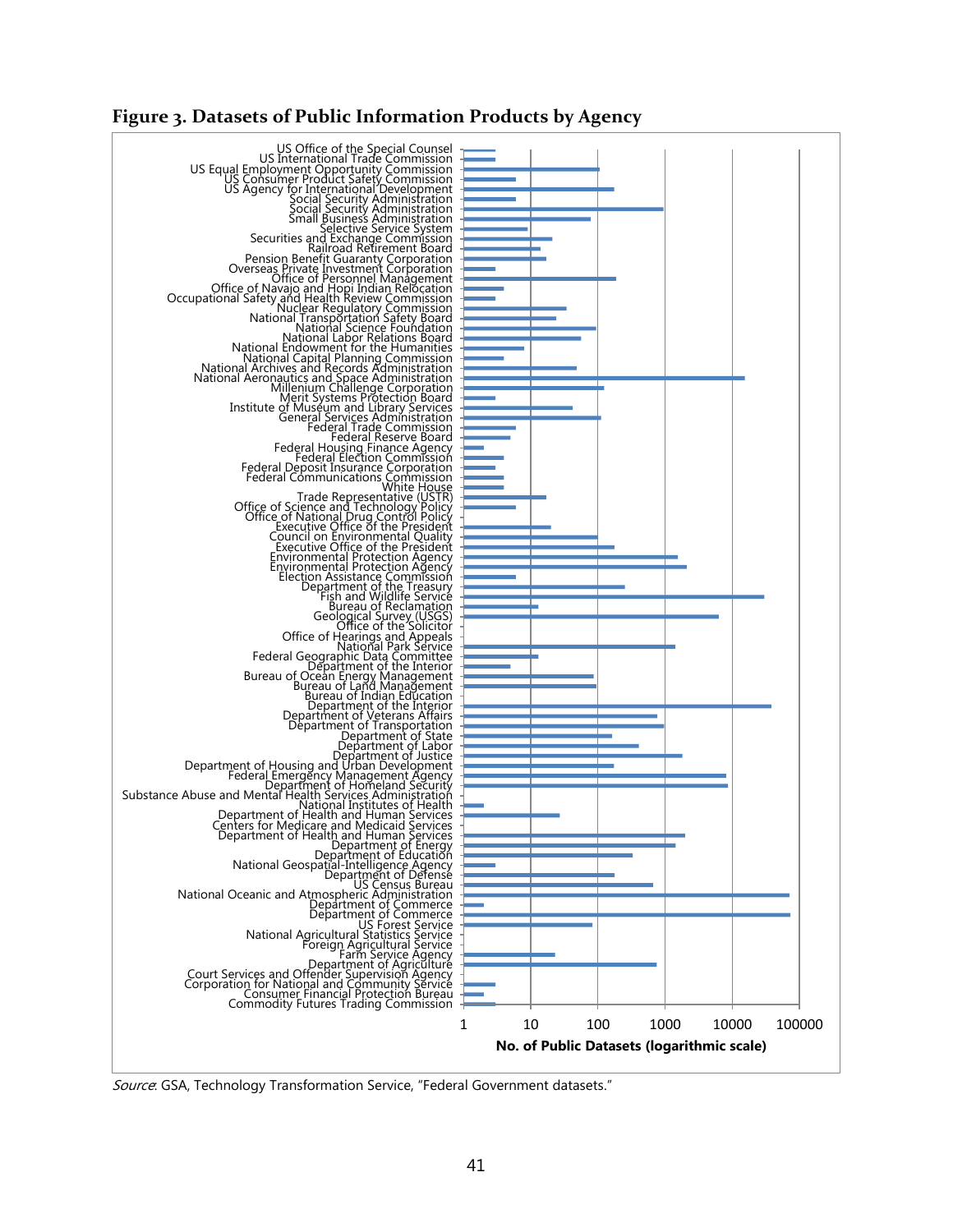### **Federal Policy on Permanent Access to Public Information Products**

#### *Federal Depository Library Program*

Federal agencies are required by law to make all of their publications—defined as "informational matter which is published as an individual document at Government expense, or as required by law"—regardless of the printing source or publishing format, available to GPO's Superintendent of Documents (SOD) for distribution to varying types of libraries through the Federal Depository Library Program (FDLP). Those libraries, in turn, are required to provide free public access to the documents. In particular, Federal agencies should deposit:

Government publications, except those determined by their issuing components to be required for official use only or for strictly administrative or operational purposes which have no public interest or educational value and publications classified for reasons of national security . . . Each component of the Government shall furnish the Superintendent of Documents [with] a list of such publications it issued during the previous month that were obtained from sources other than the [GPO].<sup>57</sup>

#### *Cataloging and Indexing Program*

To facilitate the public's access to these Government publications, the SOD is mandated to publish a regular index of such records. The Monthly Catalog of U.S. Government Publications was printed from 1895 to 2004, at which time it was replaced with an online version, the Catalog of U.S. Government Publications.<sup>58</sup> To ensure the catalog is comprehensive:

The head of each executive department, independent agency, and establishment of the Government shall deliver to [SOD] a copy of every document issued or published by the department, bureau, or office not confidential in character.<sup>59</sup>

#### *GPO's System of Online Access*

In June 1993, the Government Printing Office Electronic Information Access Enhancement Act provided a means of increasing public access to a wide range of Federal electronic information sources through GPO.<sup>60</sup> The result was GPO *Access*, which was replaced by GPO's Federal Digital System (FDsys) in 2009. In December 2018, **govinfo** will replace FDsys as the online system of record.<sup>61</sup> A content management system, preservation repository, advanced search engine, and public access website, FDsys/**govinfo** conforms to ISO 14721, the open archival information system reference model for preservation and access.<sup>62</sup>

 $\overline{a}$ <sup>57</sup> 44 U.S.C. §§ 1901–16 (2016). See also GPO, "Circular Letter No. 794: Disseminating Information Products to the Public through GPO's Federal Depository Library Program," October 19, 2010, 5, https://www.gpo.gov/docs/defaultsource/circular-letters-pdf-files/2010/cir794.pdf?sfvrsn=55d06c3d\_2.

<sup>58</sup> GPO, SOD, "Catalog of U.S. Government Publications (CGP)."

<sup>59</sup> 44 U.S.C. §§ 1710.

<sup>60</sup> 44 U.S.C. §§ 4101–4.

 $61$  Like the Library of Congress, GPO is an affiliate of the National Archives and Records Administration (NARA). While the Library supports the Historical American Engineering Record, GPO is a NARA partner for digital content (Diane Vogt-O'Connor, "NARA's Oldest Partnerships," Prologue 38, no. 2 [Summer 2006], https://www.archives.gov/publica tions/prologue/2006/summer/affiliates.html).

<sup>62</sup> ISO, "14721: Space Data and Information Transfer Systems—Open Archival Information System (OAIS)—Reference Model," accessed May 22, 2018, https://www.iso.org/standard/57284.html.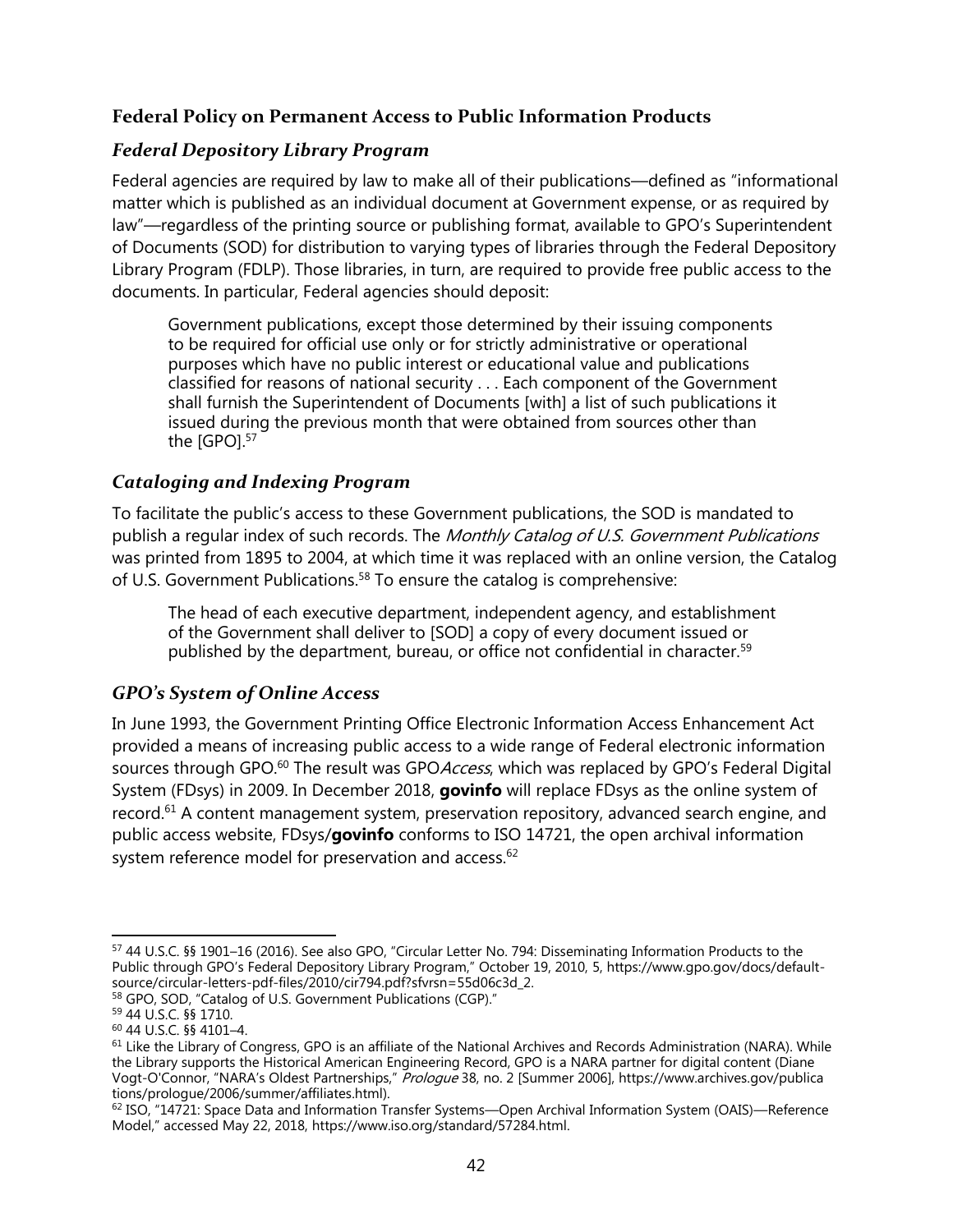#### **GPO Policy on Depositing Digital Information Products**

GPO's dissemination and distribution policy for the FDLP emphasizes making publications available to Federal depository libraries through the online distribution of electronic copies. It has established two primary methods that agencies may use to notify GPO of born-digital information products and to "deposit" them for distribution:

- When an agency publishes an information product on its own website or electronic information service, the agency can notify GPO of the URL and other pertinent details (e.g., new, corrected, reprint, or next issue in continuing resource) so that GPO may catalog the publication and direct users to it. The most direct method of notification is by sending an email to: DocDiscovery@gpo.gov. Agencies also may submit Form 3868, "Notification of Intent to Publish," with the product title and other pertinent details by email to: IntentToPublish@gpo.gov, or by fax to: 202-312-0181.
- When an agency ceases to offer remote public access to an information product within the scope of the FDLP, GPO can use electronic source files to provide permanent access through the program. Source files may be provided to GPO via file transfer protocol, internet download or telnet, or CD-ROM or DVD-ROM.<sup>63</sup>

Agencies also may assist the SOD's cataloging and preservation efforts by authorizing the office and its partners to crawl and harvest content from their websites at regular intervals. The FDLP Web Archive, for example, is comprised of selected U.S. Government websites archived in their entirety by the SOD in order to create working "snapshots" of various points in time. The aim is to provide permanent public access to this content, which GPO collects with Archive-It, a subscription-based web service offered by the nonprofit Internet Archive. The SOD interprets nearly all Federal public online information products as being subject to ingest by FDsys:

With the exception of materials classified for national security, all official Government publications, information, or information dissemination products paid for with Federal funds originating from agencies of the legislative, executive, and judicial branches of the U.S. Government are within scope for ingest into GPO's system of online access. Government content converted by parties with whom GPO has a formally signed partnership agreement that contemplates ingest of such content are also within scope.<sup>64</sup>

In those instances where GPO cannot harvest the content from an agency's website, it seeks to enter into a content partnership with the agency itself. Such a partnership establishes a joint commitment between GPO and the agency to preserve permanent public access to its content within scope of the FDLP. Agencies may then maintain the content on archive sections of their own websites or partner with a Federal depository library to host the content on their servers.

 $\overline{\phantom{a}}$ 63 GPO, "Circular Letter No. 794: Disseminating Information Products," 5-6.

<sup>64</sup> GPO, SOD, "Public Policy Statement 2016–2: Content Scope for GPO's System of Online Access." Also, 44 U.S.C. § 4101(b) stipulates that SOD "shall accommodate any request by the head of a department or agency to include in the system of access . . . information that is under the control of the department or agency involved."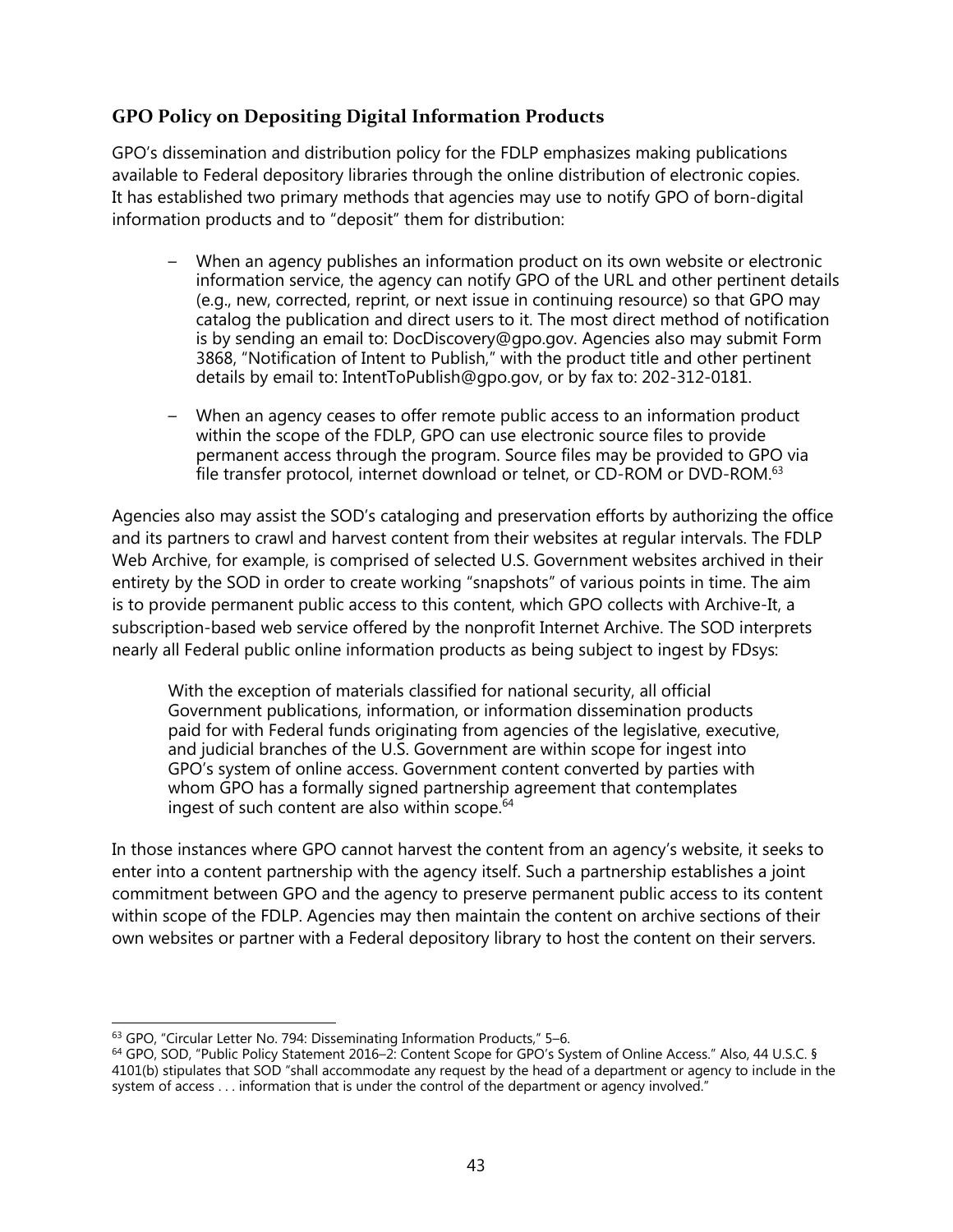GPO is involved in a similar harvesting effort at the end of presidential administrations. Along with the libraries of George Washington University, Stanford University, the University of North Texas, as well as the California Digital Library, Internet Archive, and Library of Congress, GPO is an active partner of the End of Term Web Archive, which helps preserve Federal agency websites before, during, and after presidential transitions.<sup>65</sup> In GPO's view, however, passively sharing web content by allowing external crawls—while preferable to no access—should not be substituted for actively depositing content with the agency.

#### *Managing Federal Information as a Strategic Resource*

In July 1993, the White House Office of Management and Budget (OMB) announced a revision of OMB Circular A-130, "Management of Federal Information Resources." The revision stressed the importance of public access to Government information, and it contained a lengthy discussion of the FDLP, including the need to distribute electronic information dissemination products to depository libraries.<sup>66</sup> The circular was revised in 2016 and also provides additional policy guidance with regard to Federal agencies' responsibilities:

Agencies have a responsibility to provide information to the public consistent with their missions and subject to Federal law and policy. Agencies will discharge this responsibility by:

- a) Publishing public information online in a manner that promotes analysis and reuse for the widest possible range of purposes, meaning that the information is publicly accessible, machine-readable, appropriately described, complete, and timely. This includes providing such public information in a format(s) accessible to employees and members of the public with disabilities. . . .
- d) As appropriate, making Government publications available to depository libraries through the [GPO] regardless of format.<sup>67</sup>

OMB Circular A-130 defines the term "information dissemination product" to include all information that is disseminated by Federal agencies. It further stipulates:

While the provision of access to online databases and search software included on compact disk, read-only memory (CD-ROM) are often called information services rather than products, there is no clear distinction and, moreover, no real difference for policy purposes between the two. Thus, the term "information dissemination product" applies to both products and services, and makes no distinction based on how the information is delivered.<sup>68</sup>

#### *Digital Government Strategy and Open Data Policy*

On May 23, 2012, the Obama administration issued a directive entitled "Building a 21st Century Digital Government." It launched a comprehensive strategy aimed at delivering better digital

 $\overline{\phantom{a}}$ <sup>65</sup> End of Term Web Archive, "Project Partners," accessed March 20, 2018, http://eotarchive.cdlib.org/partners.html. <sup>66</sup> National Archives and Records Administration, Office of the Federal Register, "Federal information resources management (Circular A-130); revision," Federal Register 58, no. 126 (1993): 36083.

<sup>67</sup> White House, OMB, "Circular No. A-130: Managing Federal Information," 14–15.

<sup>&</sup>lt;sup>68</sup> White House, OMB, "Appendix IV to Circular No. A-130," accessed March 20, 2018, https://obamawhitehouse.arc hives.gov/omb/circulars\_a130\_a130appendix\_iv.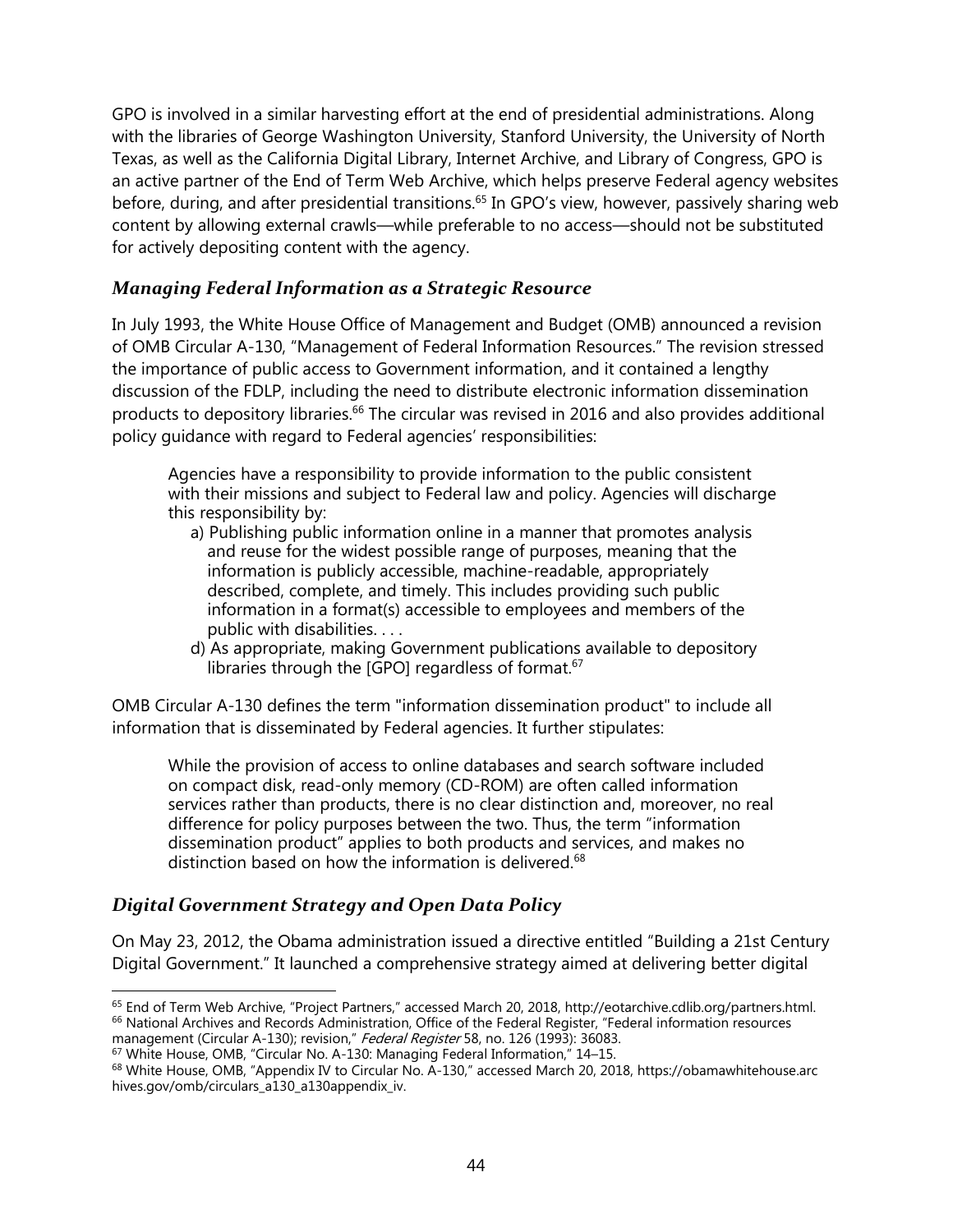services to the American people. The strategy complemented several existing initiatives, including Executive Order 13571, "Streamlining Service Delivery and Improving Customer Service," and Executive Order 13576, "Delivering an Efficient, Effective, and Accountable Government." It was developed to provide Federal agencies with guidance on improving their digital services and to enable them to thrive within the fast-paced, ever-changing world of technology.<sup>69</sup>

As part of the strategy's 12-month roadmap, agencies were required to mobilize two of their priority customer-facing services, and to begin making open data the default for Government IT systems. Among the initiatives advanced by the strategy, the GSA's data.gov website was expanded and upgraded to offer Federal web analytics data in real time.<sup>70</sup>

#### *Public Reporting of Fugitive Documents*

Despite these policies and initiatives, some Federal agencies and their components do not consistently notify GPO of newly published documents posted on their websites. These files, commonly referred to as fugitive or "lost" documents, are neither published through GPO nor do they appear in the Catalog of U.S. Government Publications; hence, they are not a part of the FDLP. To mitigate this issue, GPO encourages librarians and members of the public to report fugitive documents through its online "Lost Docs Reporting" form so they may be tracked down and added to the catalog. $71$ 

### **Agency Compliance with GPO's Deposit Requirements**

Several Federal agencies issue their own policy guidance for disseminating and preserving digital information products. In accordance with GPO's policies, these agencies aim to ensure permanent public access through the FDLP. For example:

 Chapter 6308, "Acquisition of Printing Requirements at the NIH," of the NIH (National Institutes of Health) Policy Manual contains the following guidance:

All Government publications (except those determined to be required for strictly administrative purposes having no public interest or educational value, and documents classified for reasons of national security) must be made available to the [FDLP] of the GPO Library Service, the Library of Congress, and the [GPO's] Cataloging and Indexing (C&I) Program.<sup>72</sup>

– Similarly, NOAA Administrative Order 205-17A, "Information Access & Dissemination," states:

All publishers [must] provide [GPO] with copies of Government-produced publications for distribution to designated depository libraries. Copies of

l <sup>69</sup> Steven VanRoekel, "Roadmap for a Digital Government," White House Blog, May 23, 2012, https://obamawhite house.archives.gov/blog/2012/05/23/roadmap-digital-government.

<sup>70</sup> Steven VanRoekel, "Roadmap."

<sup>71</sup> GPO, Federal Depository Library Program, "Lost Docs Reporting," accessed March 20, 2018, https://www.fdlp.gov/ collection-tools/lostdocs. See also GPO, SOD, "Catalog of U.S. Government Publications (CGP)."

<sup>72</sup> HHS, NIH, Office of Management Assessment, "NIH Policy Manual: Chapter 6308; Acquisition of Printing Requirements at the NIH," accessed March 20, 2018, https://policymanual.nih.gov/6308.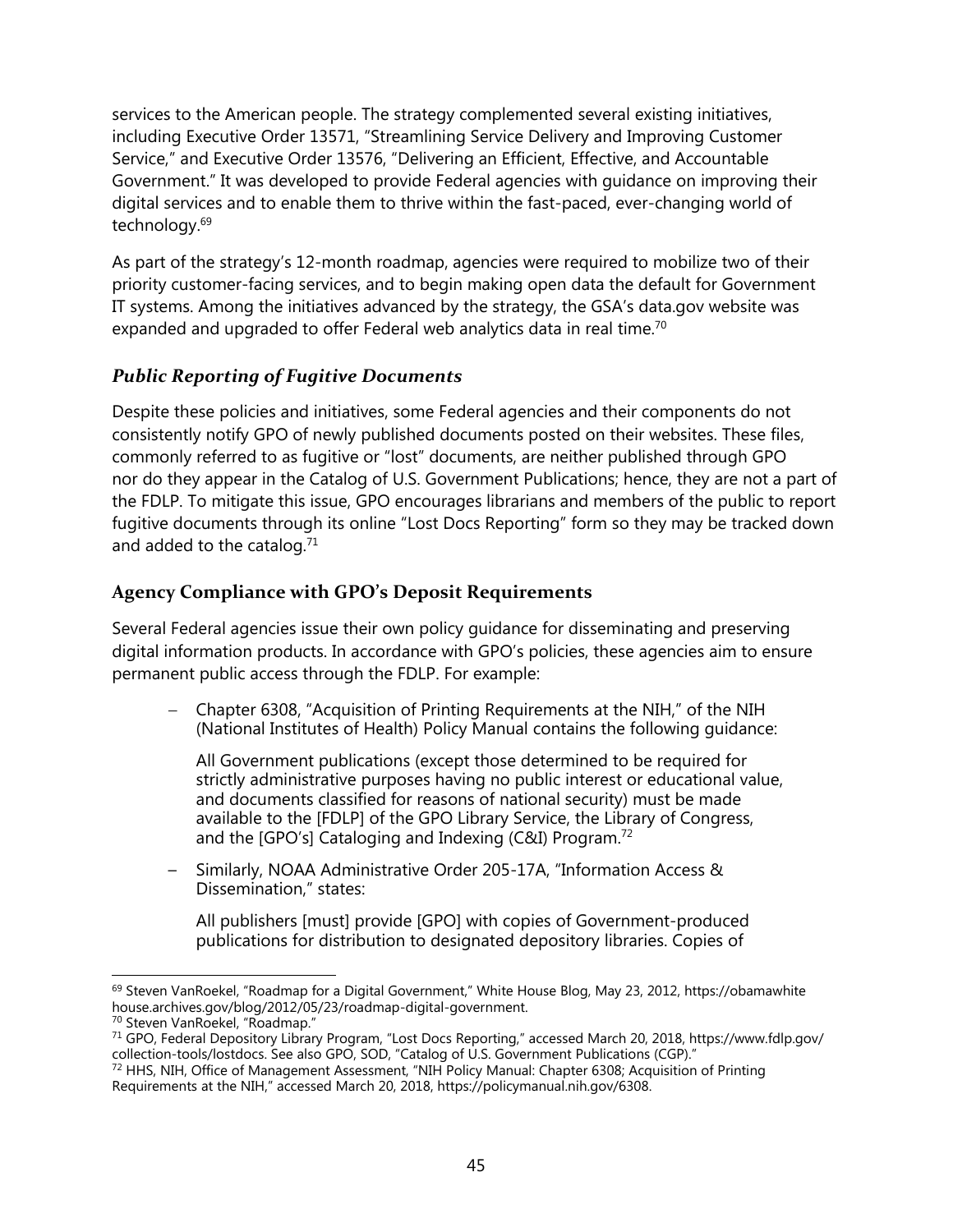publications sold by the GPO are automatically distributed to the depository libraries. NOAA organizations producing "public" publications not printed by the GPO . . . are responsible for providing the necessary copies to the depository libraries.<sup>73</sup>

– Section 1633, "Printing and Distribution," of the U.S. Forest Service Manual, likewise notes:

All Federal publications, except those determined to be strictly administrative or operational in purpose, must be provided to GPO, Superintendent of Documents, Depository Library Program . . . Such publications covered by this requirement include environmental impact statements, Forest plans, other publications required by law, visitor maps, and recreation folders.<sup>74</sup>

- Section 6 of the Environmental Protection Agency's (EPA's) "Information Access Policy" mandates:
	- c) EPA will provide permanent access, in either electronic or non-electronic format, to EPA information products depicting EPA's environmental mission activities . . . that are published electronically (born digital) and will ensure that these documents are inventoried, stored, retrieved and, as appropriate, made available to internal and external audiences.
	- d) EPA will provide permanent access, in either electronic or non-electronic format, to EPA information products depicting EPA's environmental mission activities . . . that are published in hard copy and will ensure that these documents are inventoried, stored, retrieved and, as appropriate, made available to internal and external audiences.
	- e) Agency publications, as appropriate, will be digitized into the [EPA's] electronic repository for information products.
	- f) EPA will comply with requirements for submitting publications (both hard copy and born digital) to [GPO] and/or the National Technical Information Service.<sup>75</sup>
- The U.S. Dept. of Transportation (DOT's) states in Section 7.6.1, "Publications," of its public access plan:

The DOT will ensure the permanent preservation and long-term accessibility of publications resulting from DOT-funded research and programs by:

- Adopting sound, non-proprietary preservation standards and archival formats for publications and associated content.
- Developing practical backup, migration, and technology refreshing strategies.
- Partnering with other appropriate publication archives across the Federal, academic and business communities. 76

 $\overline{\phantom{a}}$ 

<sup>&</sup>lt;sup>73</sup> U.S. Department of Commerce, National Oceanic and Atmospheric Administration, "Administrative Order NAO 205-17A: Information Access & Dissemination," last revised June 14, 2013, http://www.corporateservices.noaa.gov/ames/ administrative\_orders/chapter\_205/205-17.html.

<sup>74</sup> USDA, U.S. Forest Service, "Forest Service Manual 1600: Chapter 1630; Publishing and Related Activities," January 10, 2018, https://www.fs.fed.us/dirindexhome/fsm/1600/wo\_1630\_amend\_2018-1.doc.

<sup>75</sup> U.S. Environmental Protection Agency, Office of Environmental Information, "Information Access Policy," January 24, 2008, 2–3, https://www.epa.gov/sites/production/files/2013-11/documents/21710.pdf.

<sup>&</sup>lt;sup>76</sup> DOT, Plan to Increase Public Access to the Results of Federally Funded Scientific Research Results (Washington, DC: DOT, December 16, 2015), 13, https://cms.dot.gov/sites/dot.gov/files/docs/Official%20DOT%20Public%20Access%20 Plan%20ver%201.1.pdf.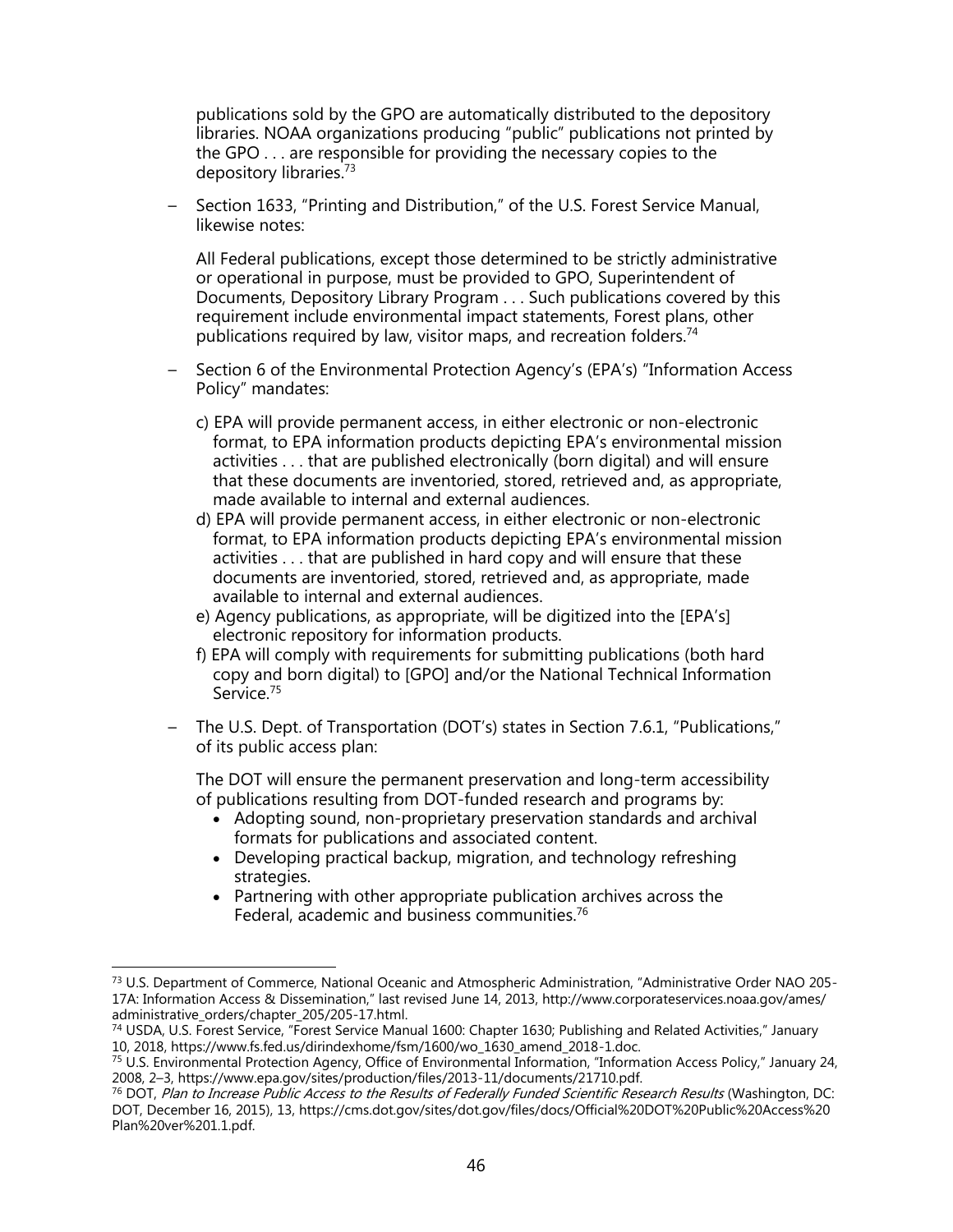#### **Agency Web Archives**

Several Federal agencies also maintain their own archive pages for online documents that are no longer considered current. The scope and extent of these collections vary, with some agencies seeking to preserve only the most popular or most important publications, while others pursue broader preservation goals. The extent to which these archives reach back in time also varies, though many agencies maintain archives of born-digital materials dating back to the early to mid-1990s. Examples of these agencies include:

- The U.S. Dept. of Health and Human Services (HHS), which maintains an archive of historical documents, data, and other information that "has value to researchers and the public." The archive enables one's access to legacy information about the department's past programs, administrations, initiatives, and activities. HHS follows a digital content lifecycle management approach which requires its web content to be reviewed and evaluated on an annual basis. This content is then archived online. Broadly speaking, HHS recognizes three categories of archived content: websites, references, and one-offs; each category may include multiple collections.<sup>77</sup>
- The U.S. Dept. of Housing and Urban Development (HUD), which, like HHS, archives historical documents, data, and other information that may be of value to researchers and the public. HUD separates its historical documentation from current content, ensuring one's access to information about past programs, administrations, initiatives, and activities.<sup>78</sup>
- The U.S. Dept. of Labor (DOL), which preserves department and agency web content long after the sites have changed. Since January 2009, the Wirtz Labor Library working with the DOL Office of Public Affairs—has collected, preserved, and provided access to select agency websites with enduring value. The resulting collection is part of a continuing effort by the library to retain key resources and publications in all formats.<sup>79</sup>
- The U.S. Dept. of State, which hosts an archive of websites dating back to the Clinton administration. Additionally, the Federal depository library at the Richard J. Daley Library (located at the University of Illinois at Chicago) holds an electronic archive of information products produced by the department from 1990 to 1997. This partnership, which began in 1994, is recognized by GPO as the first electronic partnership agreement between an executive agency and a depository library. The university also works to ensure that the electronic archives are easily accessible and clearly organized.<sup>80</sup>
- The U.S. Geological Survey (USGS), a component of the U.S. Dept. of the Interior, which encourages the use of digital object identifiers, persistent URLs, or some equivalent to ensure consistency and ease of access in retrieving USGS information.

 $\overline{\phantom{a}}$  $^{77}$  HHS, "HHS Website Content Lifecycle Management (CLM) and Archive Guidance," last updated January 9, 2014, https://www.hhs.gov/web/building-and-managing-websites/managing-websites/content-management-lifecycle-andarchive-policy/index.html.

<sup>&</sup>lt;sup>78</sup> U.S. Department of Housing and Urban Development, "HUD's Web Publication Procedures and Style Guide," April 22, 2016, 17, https://www.hud.gov/sites/documents/WEBPUBSTANDARDS.PDF.

<sup>79</sup> U.S. Department of Labor, "U.S. Department of Labor Announces Digital Snapshot Project to Archive Content of All Departmental Web Sites," January 8, 2009, https://www.dol.gov/newsroom/releases/oasam/oasam20090108. 80 U.S. Department of State and the Federal Depository Library at the Richard J. Daley Library, University of Illinois at Chicago, "Electronic Research Collections," last modified May 2003, http://dosfan.lib.uic.edu/ERC/index.html.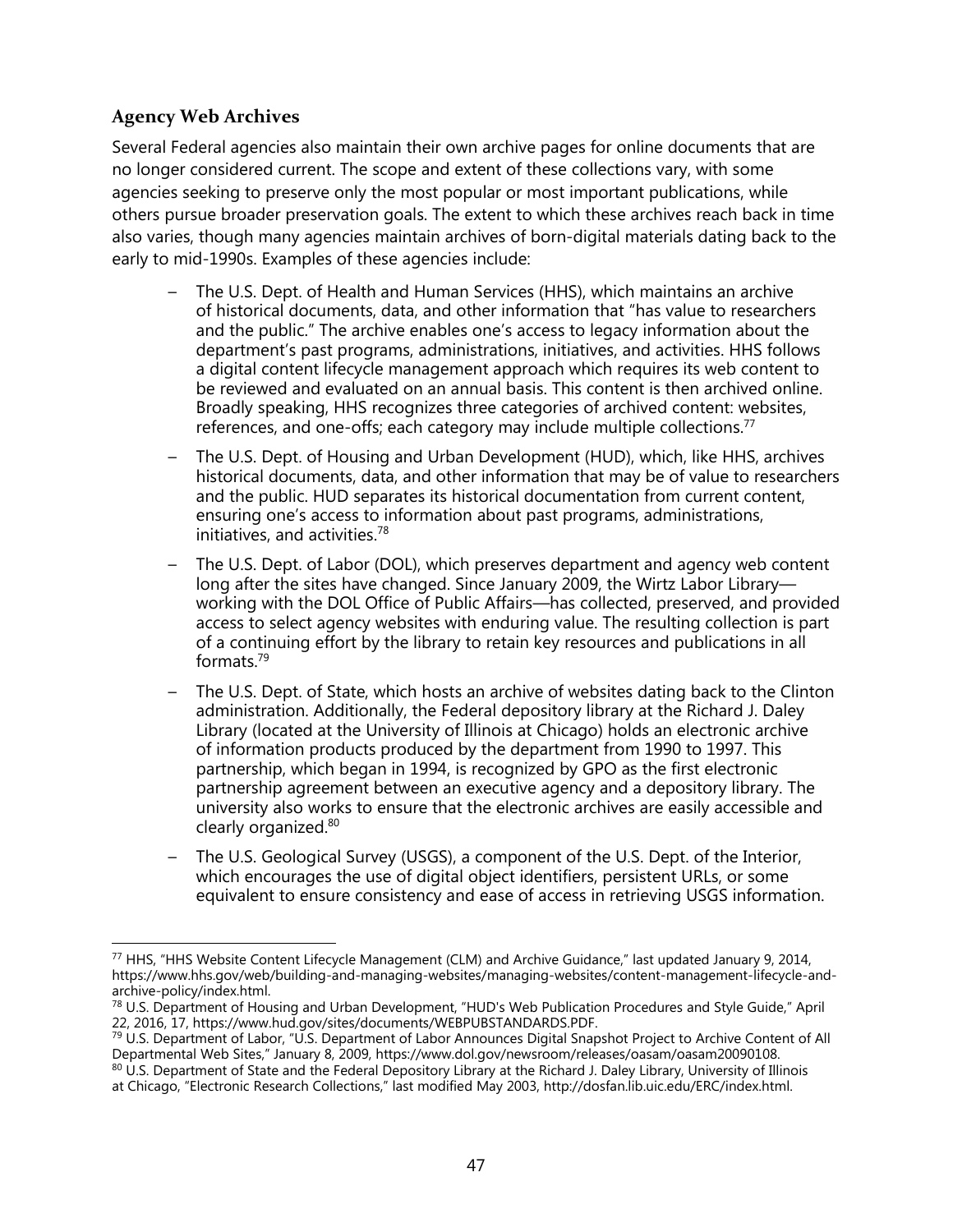It further requires that official USGS information products published on the web are available through the survey's electronic publications database system.<sup>81</sup>

#### **Federal Access Plans for Public Information Products**

Many agencies fund research that results in extramural academic papers, journal articles, and associated databases that may not carry agency branding but are nonetheless subject to Federal open access laws and policies. The dissemination of this information through designated digital repositories has expanded since the early 2010s in response to government-wide mandates requiring broader public access and more robust preservation of agency information products, as well as the results of their federally funded research. The most direct mandate was issued on February 22, 2013, when the White House Office of Science and Technology Policy (OSTP) issued a memorandum titled "Increasing Access to the Results of Federally Funded Scientific Research."

The memorandum's directive applies to two distinct categories of content arising from Federal funds: digital scientific data and peer-reviewed publications. In order to ensure the accessibility and preservation of public information products based on federally funded research, OSTP recommends that the results "be stored for long-term preservation and publicly accessible to search, retrieve, and analyze in ways that maximize the impact and accountability of the Federal research investment."<sup>82</sup>

Through this memorandum, OSTP directed all agencies with more than \$100 million in annual research and development expenditures—which includes the parent organizations of nine of the 12 agencies profiled in this report—to prepare a plan for improving the public's access to the results.<sup>83</sup> These plans generally follow a similar outline: acknowledging that they constitute a formal response to the White House directive; establishing the effective dates after which all unclassified agency-funded, research-based publications are to be deposited in a trusted repository; and identifying the repository the agency will use to preserve its publications.<sup>84</sup>

In response to the OSTP memorandum, by early 2016, 22 Federal agencies and components had released individual plans for increasing the access to and preservation of the results of their agency-funded research. These results included intramural and extramural (contractor- or grantee-produced) articles and reports (see Table 30).

 $\overline{a}$ <sup>81</sup> U.S. Department of the Interior, USGS, "Manual: Chapter 1300; Publishing Records," May 2009, https://www2.usgs. gov/usgs-manual/schedule/432-1-s1/ch1300a.html#plan.

 $82$  White House, OSTP, "Memorandum: Increasing Access to the Results of Federally Funded Scientific Research," 1, 3. 83 White House, Office of Science and Technology Policy (OSTP), "Memorandum: Increasing Access to the Results of Federally Funded Scientific Research," February 22, 2013, 1, 3, https://obamawhitehouse.archives.gov/sites/default/ files/microsites/ostp/ostp\_public\_access\_memo\_2013.pdf.

<sup>84</sup> Many of these plans also include quidance on increasing public access to the agencies' digital data. However, as such data was out of the scope of this project, the researchers focused solely on the publication requirements listed.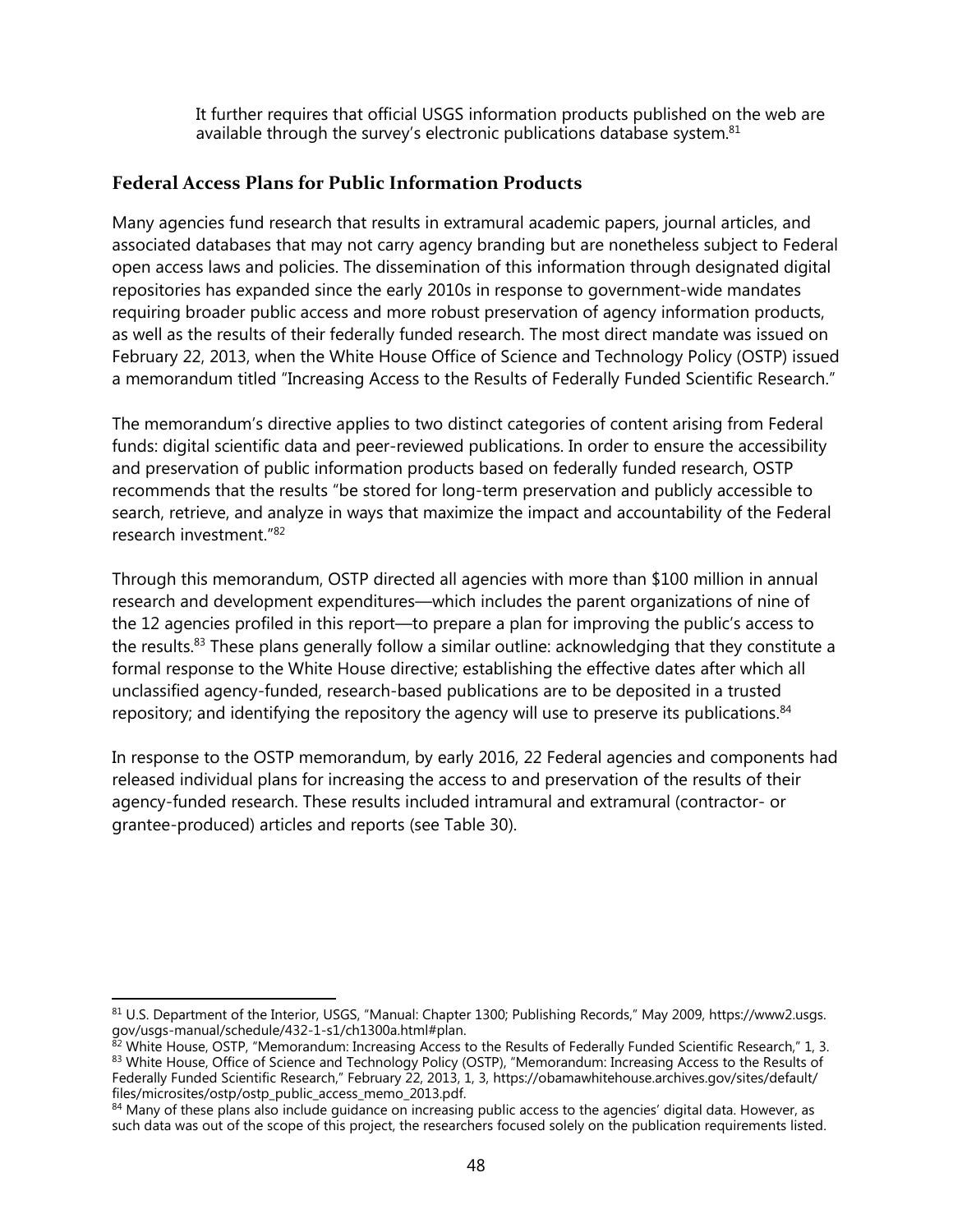| <b>Executive Agency/</b><br><b>Component (Eff. Date)</b>                   | <b>Scope of Public Access Plan</b>                                                                                                                                       | Link                                                                                                  |
|----------------------------------------------------------------------------|--------------------------------------------------------------------------------------------------------------------------------------------------------------------------|-------------------------------------------------------------------------------------------------------|
| Office of the Director of<br>National Intelligence<br>(Sep. 2016)          | I: Data and full-text scholarly<br>publication repositories and catalog<br>implemented by Jan. 2017<br>E: N/A                                                            | https://www.iarpa.gov/images/files<br>/Documents/ODNI%20Public%20<br>Access%20Plan_Sept%202016.pdf    |
| U.S. Dept. of Agriculture<br>(Nov. 2014)                                   | I: Articles published after Oct. 1, 2014<br>E: TBA                                                                                                                       | https://www.usda.gov/sites/default<br>/files/documents/USDA-Public-<br>Access-Implementation-Plan.pdf |
| U.S. Dept. of Commerce                                                     |                                                                                                                                                                          |                                                                                                       |
| National Institute<br>of Standards and<br>Technology (Dec. 2014)           | I: Articles published after Oct. 1, 2015<br>E: Articles from new funding<br>opportunities starting Oct. 1, 2015                                                          | https://www.nist.gov/sites/default/<br>files/documents/2017/04/28/NIST-<br>Plan-for-Public-Access.pdf |
| National Oceanic and<br>Atmospheric Admin.<br>(Feb. 2015)                  | I: Articles published after Jan. 1, 2016<br>E: Articles from research in response to<br>funding announcements and contract<br>solicitations issued on/after Jun. 1, 2016 | https://www.glerl.noaa.gov/review<br>2016/reviewer_docs/NOAA_PARR_<br>Plan v5.04.pdf                  |
| U.S. Dept. of Defense<br>(Feb. 2015)                                       | I: Jan. 10, 2017<br>E: TBA                                                                                                                                               | http://www.dtic.mil/dtic/pdf/dod_<br>public_access_plan_feb2015.pdf                                   |
| U.S. Dept. of Education<br>(Oct. 2016)                                     | Articles funded by the Institute of<br>Education Sciences on/after Oct. 1,<br>2011; articles funded by other units TBA                                                   | https://ies.ed.gov/funding/pdf/ED<br>PlanPolicyDevelopmentGuidance<br>forPublicAccess.pdf             |
| U.S. Dept. of Energy (Jul. 2014)                                           | I: For DOE and DOE Laboratory staff,<br>articles published after Oct. 1, 2014<br>E: For grantees, articles from awards<br>issued/renewed after Oct. 1, 2014              | https://www.energy.gov/sites/prod<br>/files/2014/08/f18/DOE_Public_<br>Access%20Plan_FINAL.pdf        |
| U.S. Dept. of Health and Human Services                                    |                                                                                                                                                                          |                                                                                                       |
| Admin. for Community<br>Living (Feb. 2016,<br>updated Jun. 2017)           | Articles resulting from awards made<br>after Oct. 1, 2016                                                                                                                | https://www.acl.gov/sites/default/<br>files/about-acl/2017-12/ACLPublic<br>AcccessPlan.pdf            |
| Agency for Healthcare<br><b>Research and Quality</b><br>(Feb. 2015)        | I: Articles published after Jan. 1, 2016<br>E: Articles from new awards issued after<br>Jan. 1, 2016                                                                     | https://www.ahrq.gov/funding/<br>policies/publicaccess/index.html                                     |
| <b>Assistant Secretary</b><br>-<br>for Preparedness<br>and Response (n.d.) | Articles resulting from awards made on<br>or after Oct. 1, 2015                                                                                                          | http://www.phe.gov/Preparedness/<br>planning/science/Documents/<br>AccessPlan.pdf                     |
| <b>Centers for Disease</b><br>Control and Prevention<br>(Jan. 2015)        | I: Articles published after Jul. 15, 2013<br>E: Articles resulting from new and<br>continuation awards issued after<br>Sep. 30, 2013                                     | https://www.cdc.gov/od/science/<br>docs/Final-CDC-Public-Access-<br>Plan-Jan-2015_508-Compliant.pdf   |
| Food and Drug<br>Administration<br>(Feb. 2015)                             | I: Articles accepted for publication after<br>Dec. 29, 2015<br>E: Articles from new awards issued after<br>Dec. 29, 2015                                                 | https://www.fda.gov/downloads/<br>ScienceResearch/AboutScience<br>ResearchatFDA/UCM435418.pdf         |
| National Institutes of<br>Health (Feb. 2015)                               | I/E: Articles accepted for publication<br>on/after Apr. 7, 2008                                                                                                          | https://grants.nih.gov/grants/<br>NIH-Public-Access-Plan.pdf                                          |

**Table 30. Federal Access Plans for Public Information Products**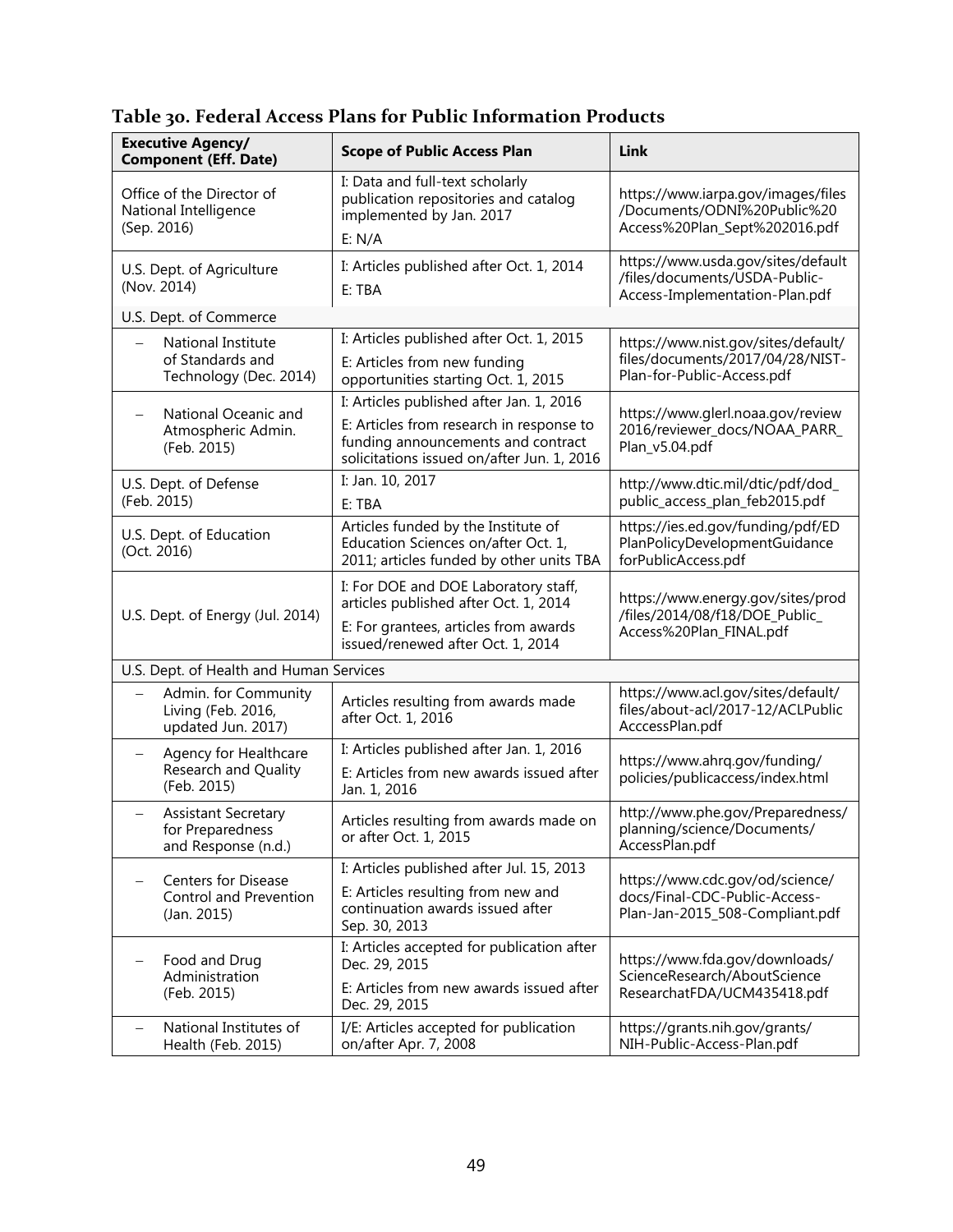| <b>Executive Agency/</b><br><b>Component (Eff. Date)</b> | <b>Scope of Public Access Plan</b>                                                              | Link                                                                                                                        |
|----------------------------------------------------------|-------------------------------------------------------------------------------------------------|-----------------------------------------------------------------------------------------------------------------------------|
| U.S. Dept. of Homeland<br>Security (Dec. 2016)           | I: Publications beginning in FY 2017<br>E: N/A                                                  | https://www.dhs.gov/sites/default/<br>files/publications/DHS%20Public%<br>20Access%20Plan%20-%20FINAL<br>161229-508.pdf     |
| U.S. Dept. of the Interior                               |                                                                                                 |                                                                                                                             |
| U.S. Geological Survey<br>(Jan. 2016; updated Mar. 2016) | I/E: Articles from research published<br>after Oct. 1, 2016                                     | https://www2.usgs.gov/quality_<br>integrity/open_access/down<br>loads/USGS-PublicAccessPlan-<br>APPROVED-v1.03.pdf          |
| U.S. Dept. of Transportation<br>(Dec. 2015)              | I/E: Publications from projects initiated<br>or with new funding added on/after<br>Jan. 1, 2016 | https://www.transportation.gov/<br>sites/dot.gov/files/docs/Official%<br>20DOT%20Public%20Access%20<br>Plan%20ver%201.1.pdf |
| U.S. Dept. of Veterans Affairs<br>(Jul. 2015)            | Articles from research initiated after<br>Jan. 1, 2016                                          | https://www.va.gov/ORO/Docs/<br>Guidance/VA_RSCH_DATA_ACCESS<br>_PLAN_07_23_2015.pdf                                        |

| <b>Independent Agency</b><br>(Eff. Date)                        | <b>Scope of Public Access Plan</b>                                                                                                           | Link                                                                                                               |
|-----------------------------------------------------------------|----------------------------------------------------------------------------------------------------------------------------------------------|--------------------------------------------------------------------------------------------------------------------|
| National Aeronautics and<br>Space Administration<br>(Dec. 2014) | I/E: Articles resulting from funding<br>awarded on/after Oct. 1, 2015                                                                        | https://www.nasa.gov/sites/default<br>files/atoms/files/206985 2015/<br>nasa_plan-for-web.pdf                      |
| National Science Foundation<br>(Mar. 2015)                      | Articles and juried conference papers<br>resulting from awards issued in<br>response to proposals submitted<br>or due on/after Jan. 25, 2016 | https://www.nsf.gov/pubs/2015/<br>nsf15052/nsf15052.pdf                                                            |
| Smithsonian Institution<br>(Aug. 2015)                          | Articles and book chapters submitted<br>for publication after Oct. 1, 2015                                                                   | http://public.media.smithsonian<br>mag.com/file_upload_plugin/1f143<br>b54-a9f9-4746-bef5-1c76151e3c7<br>a.pdf     |
| U.S. Agency of International<br>Development (Nov. 2016)         | Articles published after Sep. 5, 2015                                                                                                        | https://www.usaid.gov/sites/de<br>fault/files/documents/15396/US<br>AID_PublicAccessPlan.pdf                       |
| U.S. Environmental Protection<br>Agency (Nov. 2016)             | I: EPA will begin depositing prospective<br>peer-reviewed research manuscripts in<br>PubMed Central during 2017<br>E: N/A                    | https://www.epa.gov/sites/produc<br>tion/files/2016-12/documents/epa<br>scientificresearchtransperancyplan.<br>pdt |

Source: CENDI, "Implementation of Public Access Programs in Federal Agencies," accessed March 13, 2018, https://www. cendi.gov/projects/Public\_Access\_Plans\_US\_Fed\_Agencies.html.

Based on these public access plans, there are a number of agencies outside of those profiled for this study that use designated digital repositories (see Table 31). These agencies include:

- DHS U.S. Dept. of Homeland Security
- DoD U.S. Dept. of Defense
- DOE U.S. Dept. of Energy
- DOT U.S. Dept. of Transportation
- ED U.S. Dept. of Education
- EPA U.S. Environmental Protection Agency
- NASA National Aeronautics and Space Administration
- NIST National Institute of Standards and Technology, U.S. Dept. of Commerce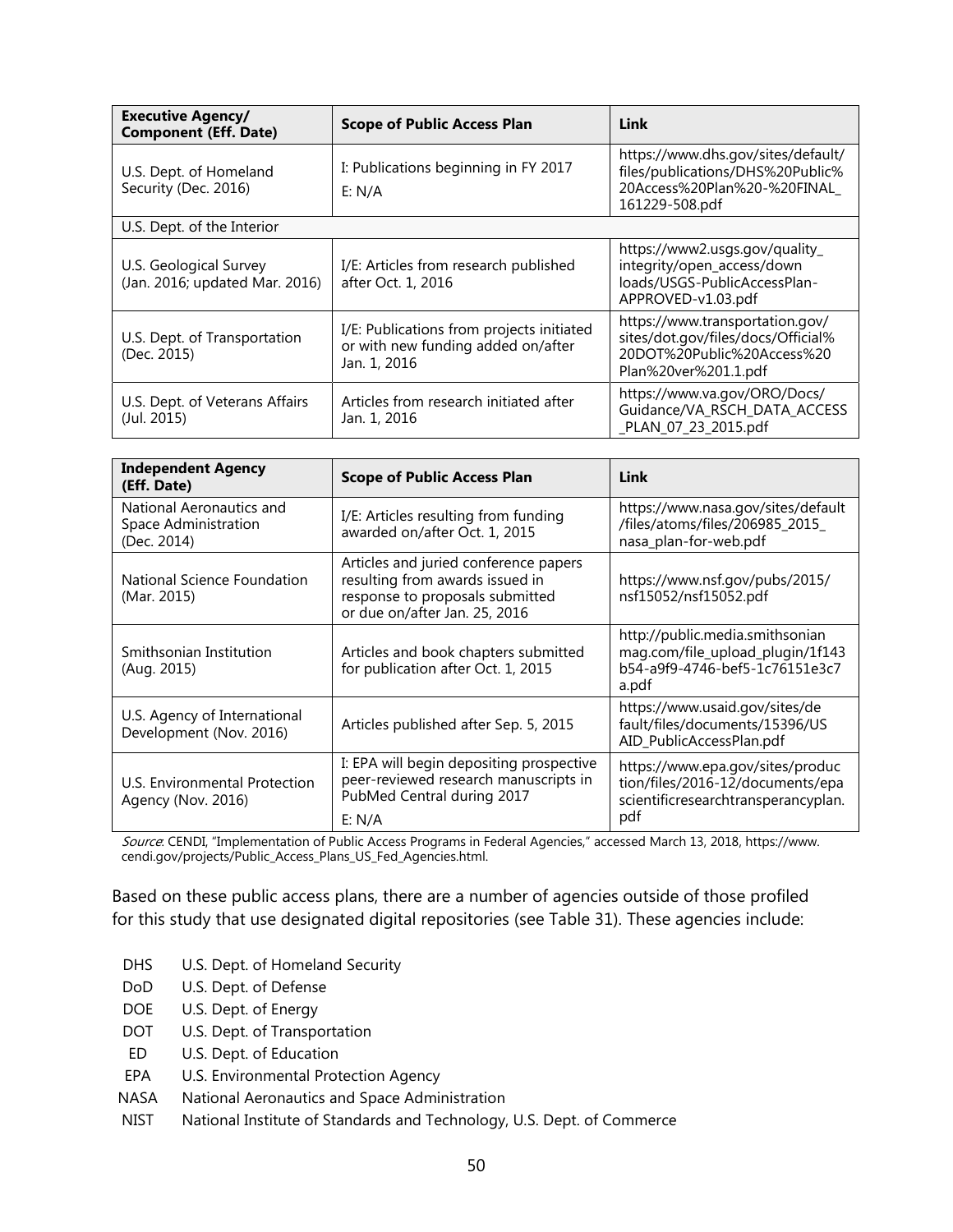- NOAA National Oceanic and Atmospheric Administration, U.S. Dept. of Commerce
- NSF National Science Foundation
- ODNI Office of the Director of National Intelligence
- SI Smithsonian Institution
- USAID U.S. Agency for International Development
- USDA U.S. Dept. of Agriculture
- USGS U.S. Geological Survey
- VA U.S. Dept. of Veterans Affairs

Additionally, along with the Agency for Healthcare Research and Quality (AHRQ) and the Centers for Disease Control and Prevention (CDC), several components from the U.S. Dept. of Health and Human Services rely on PubMed Central, namely the Administration for Community Living (ACL), the Assistant Secretary for Preparedness and Response (ASPR), the Food and Drug Administration (FDA), and the National Institutes of Health (NIH).

#### **Table 30. Digital Repositories for Federally Funded Research Publications by Agency**

| Agency(s)                                                               | <b>Repository (Link)</b>                                                                | <b>Description</b>                                                                                                                                                                                                                                                                                                                                                                                                                                                                                            |
|-------------------------------------------------------------------------|-----------------------------------------------------------------------------------------|---------------------------------------------------------------------------------------------------------------------------------------------------------------------------------------------------------------------------------------------------------------------------------------------------------------------------------------------------------------------------------------------------------------------------------------------------------------------------------------------------------------|
| ACL, AHRQ,<br>ASPR, CDC,<br>DHS, EPA,<br>FDA, NASA,<br>NIH, NIST,<br>VA | <b>PubMed Central</b><br>(https://www.ncbi.nlm.nih.gov/pmc/)                            | PubMed Central (PMC) has been the designated<br>repository for papers submitted in accordance with the<br>NIH's public access policy since 2005. It also serves as<br>the National Library of Medicine's document repository<br>and includes papers across a variety of scientific<br>disciplines. PMC's aim is to make full-text papers<br>resulting from publicly- and privately-funded research<br>more readily available to the public, healthcare<br>providers, educators, and the scientific community. |
| CDC <sup>*</sup> , NOAA                                                 | CDC Stacks (https://stacks.cdc.gov/)                                                    | CDC Stacks provides access to current and historical CDC<br>research and literature, such as the Open Access<br>Collection and the first 30 vol. of the Morbidity and<br>Mortality Weekly Report. It also includes the ability to<br>search the full text of all documents, browse journal<br>articles by subject, and explore curated collections of<br>documents on relevant topics.                                                                                                                        |
| DoD, ODNI                                                               | PubDefense<br>(https://publicaccess.dtic.mil/<br>padf_public/#/home)                    | PubDefense provides access to journal articles resulting<br>from DoD- and ODNI-funded research. It contains a<br>collection of published articles and accepted<br>manuscripts. Additional documents, links, and metadata<br>are added as they are submitted to the Defense<br>Technical Information Center. Access to the full-text<br>items in this collection is made available after a 12-<br>month embargo.                                                                                               |
| DOE, NSF                                                                | <b>Public Access Gateway</b><br>for Energy and Science<br>(https://www.osti.gov/pages/) | The Public Access Gateway for Energy and Science<br>(PAGES) is a search tool developed and maintained by<br>DOE's Office of Scientific and Technical Information. It<br>employs a hybrid model of both centralized and<br>distributed content, with PAGES maintaining a<br>permanent archive of full-text scientific and technical<br>information and metadata. In this way, PAGES builds on<br>the DOE's existing infrastructure while integrating the<br>publishers' public access efforts.                 |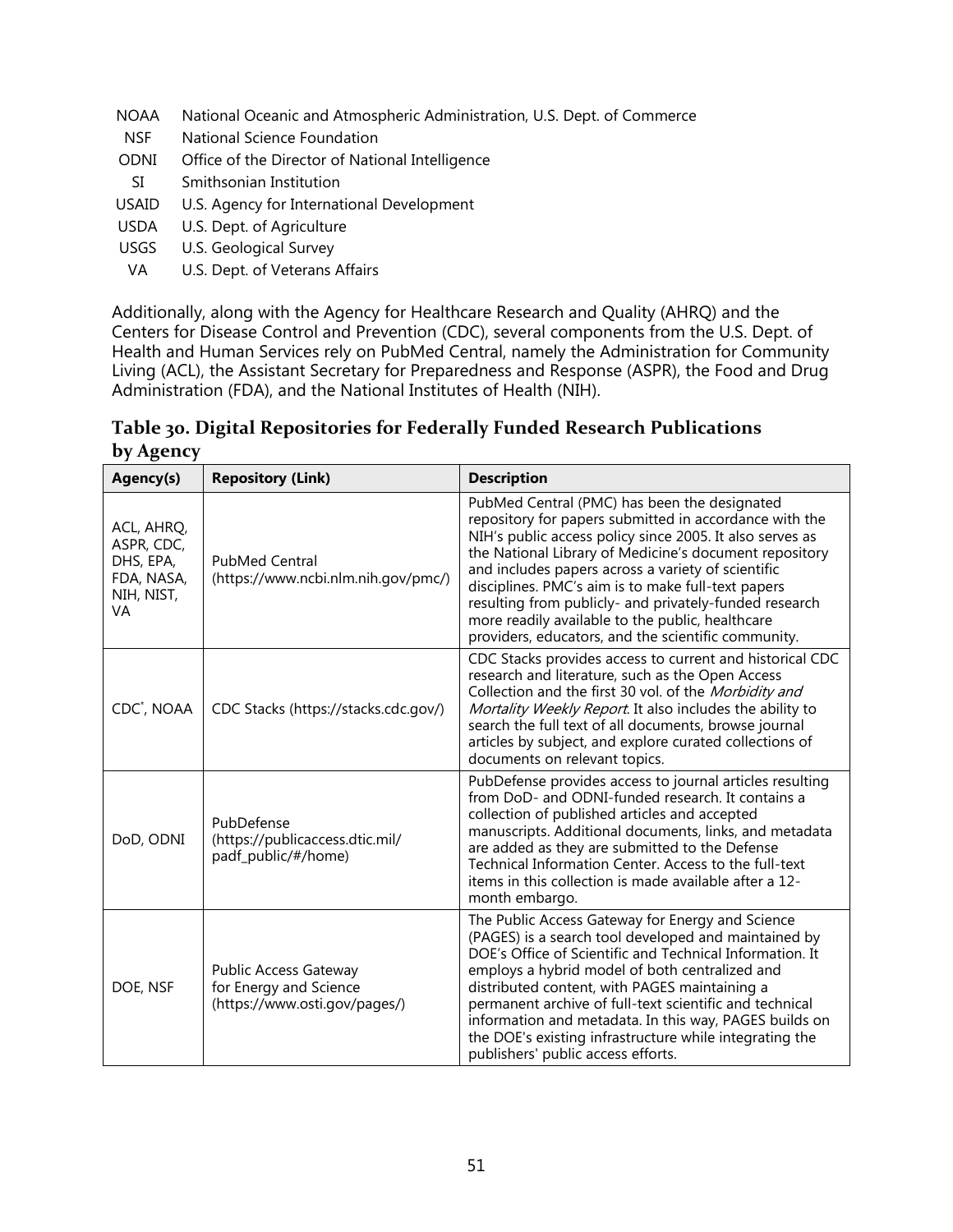| Agency(s)    | <b>Repository (Link)</b>                                                                                                                                    | <b>Description</b>                                                                                                                                                                                                                                                                                                                                                                                                                                                                                                     |
|--------------|-------------------------------------------------------------------------------------------------------------------------------------------------------------|------------------------------------------------------------------------------------------------------------------------------------------------------------------------------------------------------------------------------------------------------------------------------------------------------------------------------------------------------------------------------------------------------------------------------------------------------------------------------------------------------------------------|
| <b>DOT</b>   | Repository and Open Science<br><b>Access Portal</b><br>(https://rosap.ntl.bts.gov/)                                                                         | Founded as an all-digital library program, the Repository<br>and Open Science Access Portal includes full-text<br>electronic publications, datasets, and other resources. It<br>also serves as the full-text repository for DOT-funded<br>research. The National Transportation Library, which<br>supports the portal, provides its collections freely to<br>transportation researchers, statistical organizations, the<br>media, and the public.                                                                      |
| ED           | <b>Education Resources Information</b><br>Center (https://eric.ed.gov/)                                                                                     | The Education Resources Information Center is a digital<br>library sponsored by ED's Institute of Education Sciences.<br>It provides access to a comprehensive, easy-to-use,<br>searchable database of bibliographic records of journal<br>and non-journal literature from 1966 to the present.                                                                                                                                                                                                                        |
| SI           | Smithsonian Research Online<br>(https://research.si.edu/)                                                                                                   | Smithsonian Research Online (SRO) collects and<br>manages publication data-and, in some cases,<br>supplementary data and datasets-for works created by<br>Smithsonian staff and affiliates. It currently collects<br>nearly 2,500 publications per year. Data stored in SRO is<br>reused on many Smithsonian websites to showcase<br>recent publications by specific authors or research units.<br>Full-text articles can also be submitted to SRO, where<br>they are housed and managed in a stable repository.       |
| <b>USAID</b> | Development Experience<br>Clearinghouse<br>(https://dec.usaid.gov/)                                                                                         | The Development Experience Clearinghouse is the<br>largest online resource for USAID-funded technical and<br>program documentation, with more than 155,000<br>documents available for viewing and electronic<br>download.                                                                                                                                                                                                                                                                                              |
| <b>USDA</b>  | <b>NAL Catalog</b><br>(https://agricola.nal.usda.gov/)<br><b>NAL Digital Collections</b><br>(https://naldc.nal.usda.gov/<br>naldc/home.xhtml)               | USDA plans to leverage its existing investments in public<br>access tools and repositories of full-text scholarly<br>publications (e.g., NAL Catalog and NAL Digital<br>Collections) to create the foundation for an expanded<br>repository suitable for achieving the objectives of the<br>OSTP public access policy.                                                                                                                                                                                                 |
| <b>USGS</b>  | <b>USGS Publications Warehouse</b><br>(https://pubs.er.usgs.gov/)<br>U.S. Geological Survey Science Data<br>Catalog<br>(https://data.usgs.gov/datacatalog/) | Timely search, discovery, and access to all USGS<br>publications subject to the plan will be provided by the<br>USGS Publications Warehouse. USGS will use its Science<br>Data Catalog to facilitate discovery of and provide access<br>to digital data resulting from its funded research. The<br>full-text of all USGS final manuscripts will reside in the<br>Information Product Data System (IPDS), a trusted<br>repository that functions in part as a dark archive for all<br>USGS-funded information products. |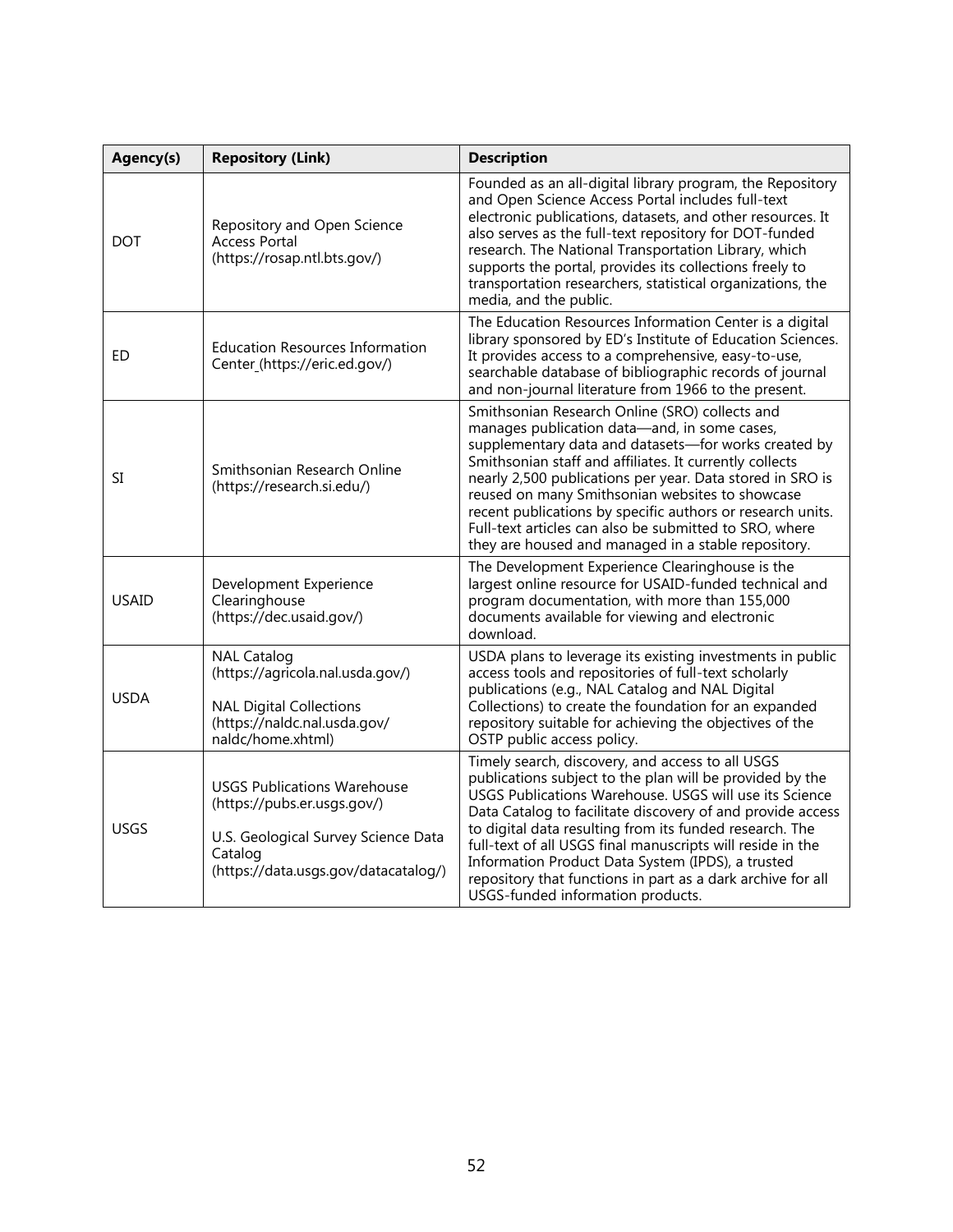# <span id="page-57-0"></span>**APPENDIX II. FRD/GPO Interview Discussion Guide**

| Interview Date: ______________ |  |
|--------------------------------|--|
|                                |  |
|                                |  |
|                                |  |

Thank you for agreeing to participate in this interview. The Federal Research Division of the Library of Congress is conducting this interview on behalf of the U.S. Government Publishing Office (GPO). The broad goal of this research effort is to determine the impact that the migration of government information products from paper, microfiche, and other tangible media to Federal agency websites has had on the public's ability to find and access these products on a continuing basis. We will be asking you about your agency's information publishing, dissemination, and preservation policies and practices.

#### **1. Information Dissemination Activities and Policies**

- a. Which office(s) within your agency is (are) responsible for the dissemination of public information products?
- b. Where or how are agency information dissemination policies documented?
- c. Are these policies communicated as part of employee training for staff involved in communications/publishing roles?
- d. Are they communicated in some other way (e.g., page on agency intranet, periodic emails, or memos)?
- e. Can you share a copy of those guidelines?
- f. Is information dissemination included in your agency's continuity of operations (COOP) plan?

If asked for clarification: GPO defines COOP as an initiative that ensures Federal Government departments and agencies are able to continue operation of their essential functions under a broad range of circumstances, including all-hazard emergencies as well as natural, man-made, and technological threats and national security emergencies.

g. Does your agency disseminate contractor- or grantee-produced content? Is this content published in the same manner as agency-generated content? If not, how is it disseminated?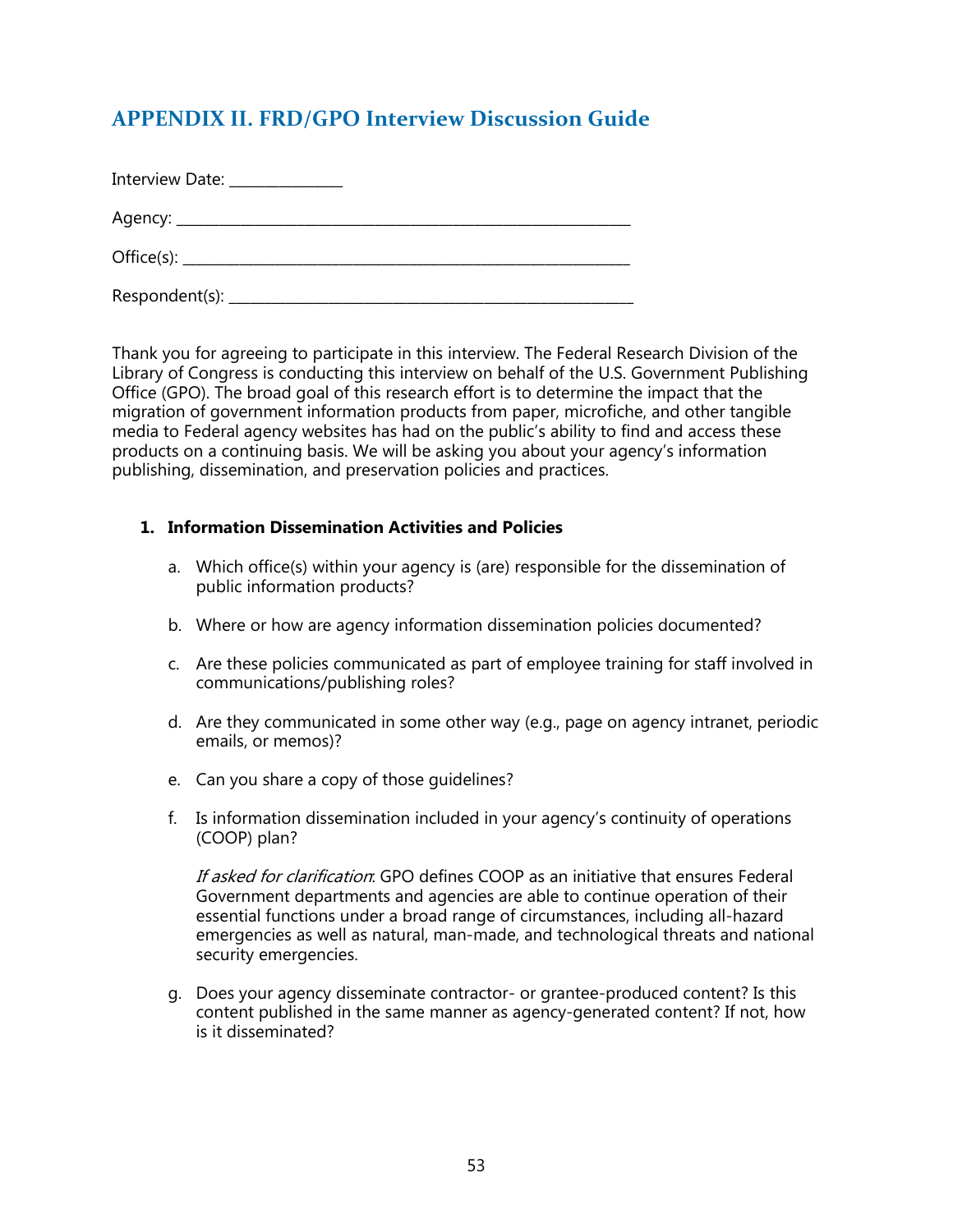#### **2. Information Product Formats and Dissemination Methods**

a. What are the main types of public information products that your agency publishes?

If asked for examples, prompt with some of following types of information products:

- Annual Reports
- Regulations, Rules, and Directives
- Administrative Decisions, Opinions, and Orders
- $-$  Preliminary/Draft and Final Reports
- Handbooks, Manuals, and Guides
- Maps/Charts
- Datasets/Statistical Compendia
- Technical Reports
- Monographs/Books
- Series
- Journals/Periodicals
- Others?
- b. What percentage of your agency's public information products would you say are disseminated via agency websites?
- c. What other method(s) of information product dissemination is (are) your agency using (e.g., microfilm/microfiche, social media, or email listservs)?
- d. How does your agency use social media as an information dissemination method?

If asked for clarification. Does your agency use social media mainly to announce new content, or does it also provide content through social media, or both?

e. Does your agency produce any information products with print-only distribution?

If **Yes**: Are these expected to continue as print-only for the foreseeable future?

f. Does your agency/office disseminate unique information products in microfiche format? 85

If **Yes**: Are these expected to continue as microfiche-only for the foreseeable future?

#### **3. Preservation Activities and Policies**

 $\overline{\phantom{a}}$ 

- a. Which organization(s) within your agency is (are) responsible for the preservation of public information products? (*Probe if necessary*: agency library, history office, archive, etc.)
- b. Does your agency follow Federal Agency Digital Guidelines Initiative (FADGI) guidance for creating and preserving digital content?

If asked for clarification. FADGI is a collaborative effort started in 2007 by Federal agencies to articulate common sustainable practices and guidelines for digitized

<sup>&</sup>lt;sup>85</sup> This question was asked because GPO was wondering if their libraries will need to invest in proprietary software or different equipment to access this content. Microfiche readers are disappearing and digital viewers are often too expensive for many of their libraries, particularly the smaller ones.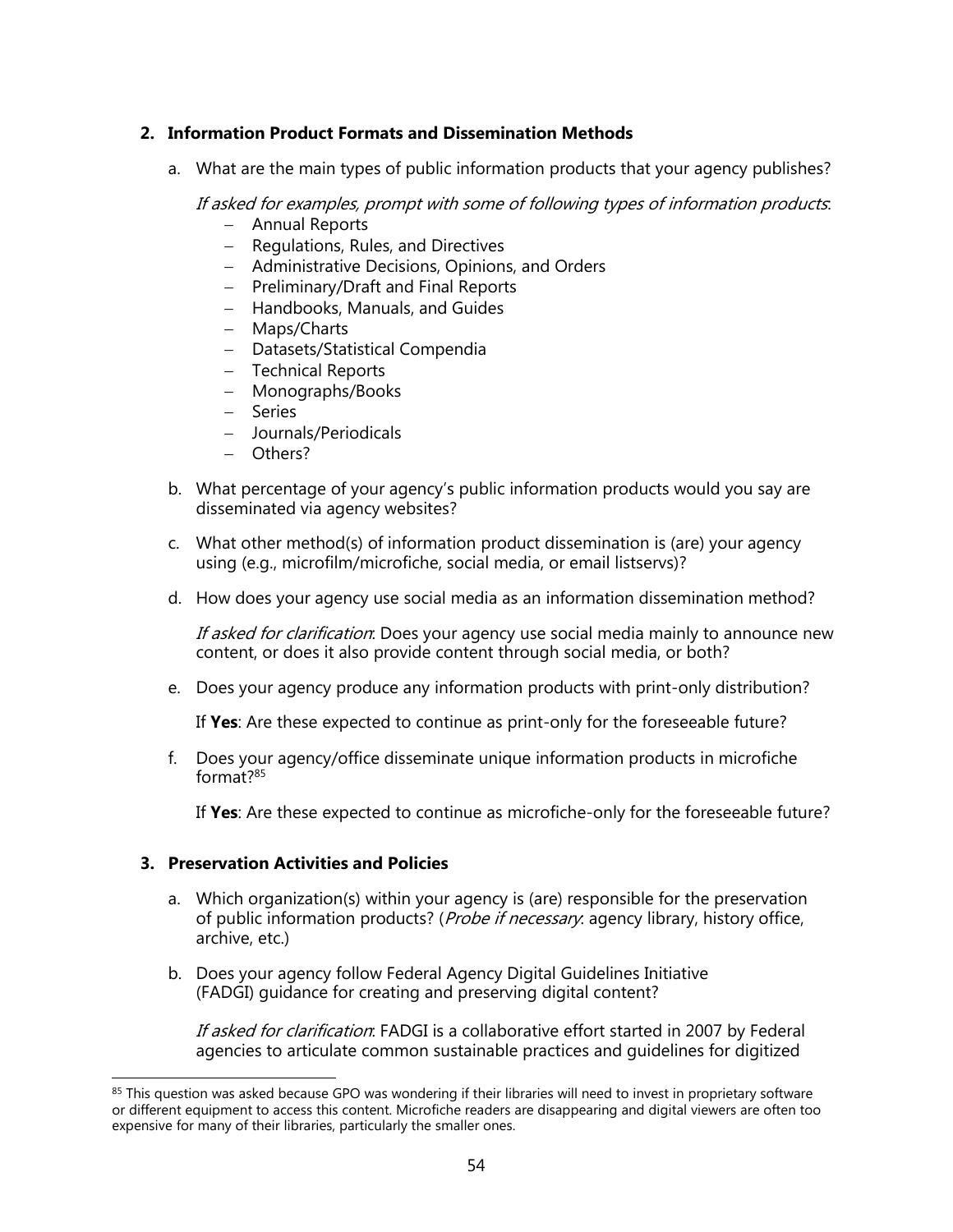and born-digital historical, archival, and cultural content. All Federal agencies and institutions involved in the creation or collection of digitized or born-digital content of a cultural, historical, or archival nature are welcome to participate.

c. Does your agency archive digital content once it is no longer posted on the current sections of agency websites?

If **Yes**: For what purpose is digital content archived? Is the intention to provide permanent public access?

How is permanent public access achieved (e.g., online archive, onsite digital archive, added to online information clearinghouse)?

d. Does your agency have plans to make its older historical content available through digitization?

If **Yes**: How comprehensive would you say this effort is? (Prompt with: How far back in time does it go? Does it include only major reports or all public products?)

#### **4. External Partnerships**

Does your agency have a partnership with an external organization or service to broaden accessibility to your information products (e.g., GPO, depository library, information clearinghouse, university/law school library, historical society, professional association)?

If **Yes**: Which organization(s) or service(s)?

#### **5. Awareness of GPO's Statutory Public Information Programs**

a. Would you say that staff at your agency are aware of the statutory mandates that guide GPO's public information programs?

If asked for clarification. This is in reference to the Federal Depository Library Program (FDLP) provisions of 44 U.S.C. Chapter 19, the cataloging and indexing provisions of 44 U.S.C. Chapter 17, and OMB Circular A-130, all of which instruct agencies to notify GPO of new information products.

b. Does your agency provide guidance or regulations on how to comply with the FDLP provisions?

If **Yes**: Where is it listed (e.g., agency manual, OGC Circular, other)?

Can GPO receive a copy or a link to that guidance?

c. Are communications/publications staff at your agency familiar with how GPO can assist them in making content more accessible to the public through FDsys/**govinfo**?

If asked for clarification: FDsys/**govinfo** is a content management system and a digital preservation repository. It combines modern search technology with extensive metadata creation to ensure the highest quality search experience. The beta version is available at govinfo.gov.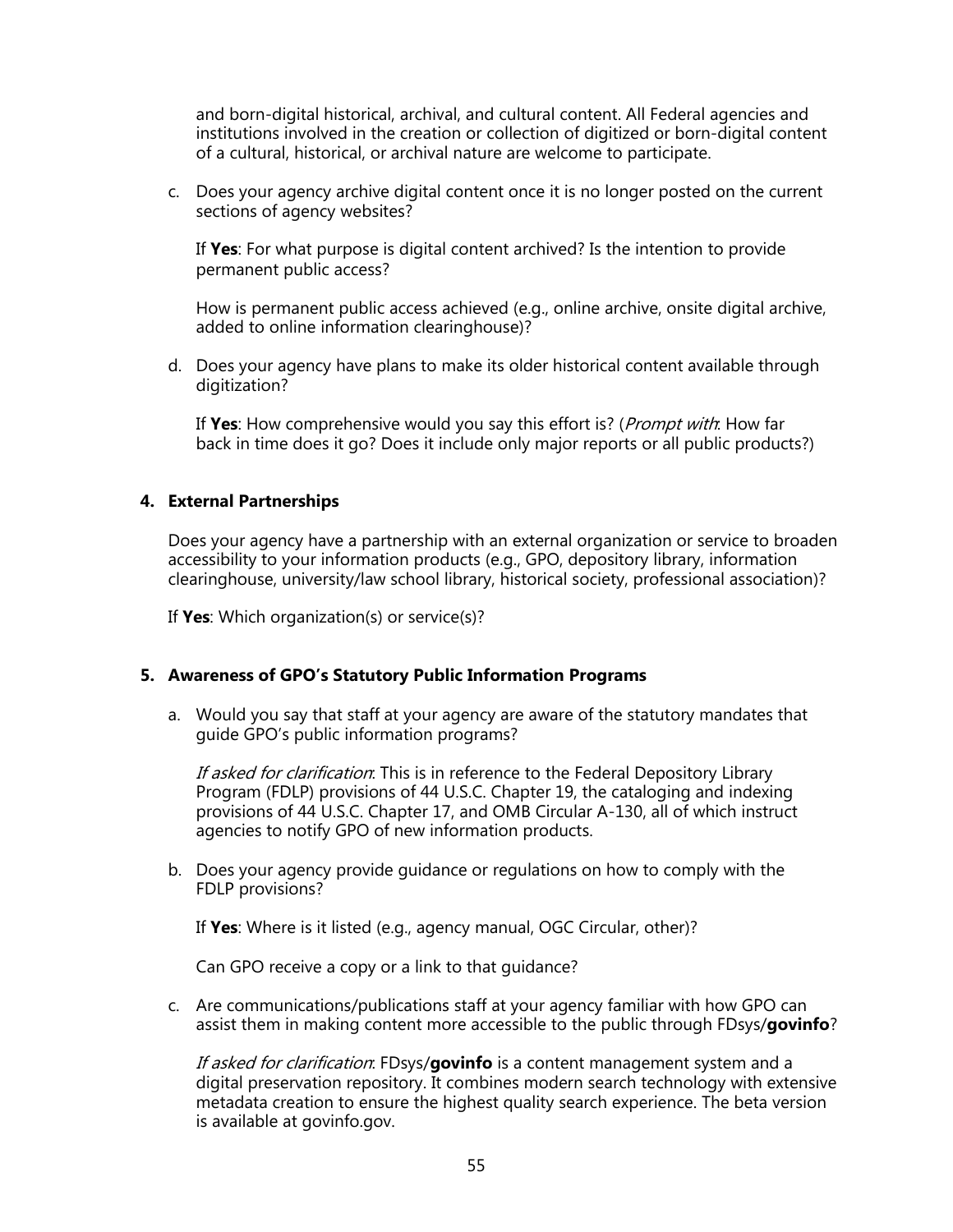- d. Would your communications/publications staff be interested in learning more about **govinfo**?
- e. Does your agency's communications/publications office, library, or other component have a schedule for notifying GPO of new agency content?
- f. Do web/publishing content managers at your agency use GPO's Document Discovery webpage (http://usgpo.wufoo.com/forms/document-discovery/)<sup>86</sup> or email address (docdiscovery@gpo.gov) to notify GPO of new web content?

If **No**: Why not (e.g., not aware of the service, don't know what information to provide, requires clearance from higher authority)?

If **Yes**: Would you say they use the service consistently?

- g. Would having additional methods of providing notification to GPO be helpful? Any suggestions?
- h. What other steps would you advise GPO to take to make it easier for agencies to notify it of new content or older content that has been digitized and made accessible? GPO seeks to make this process as easy as possible for agencies.
- i. Are communications/publications staff at your agency familiar with the new Federal Publishing Council?

#### **6. Best Office/Individual to Contact**

 $\overline{\phantom{a}}$ 

If GPO has a question about one of your agency's publications, to whom or to what office should it be addressed? The question may relate to accessibility, frequency, how to get copies, title change, etc. for digital or tangible publications.

<sup>86</sup> The form for Document Discovery was discontinued October 20, 2017, and replaced with a referral to askGPO, GPO's customer relationship management system. The URL to use now is https://www.gpo.gov/askgpo. The email address, docdiscovery@gpo.gov, remains valid.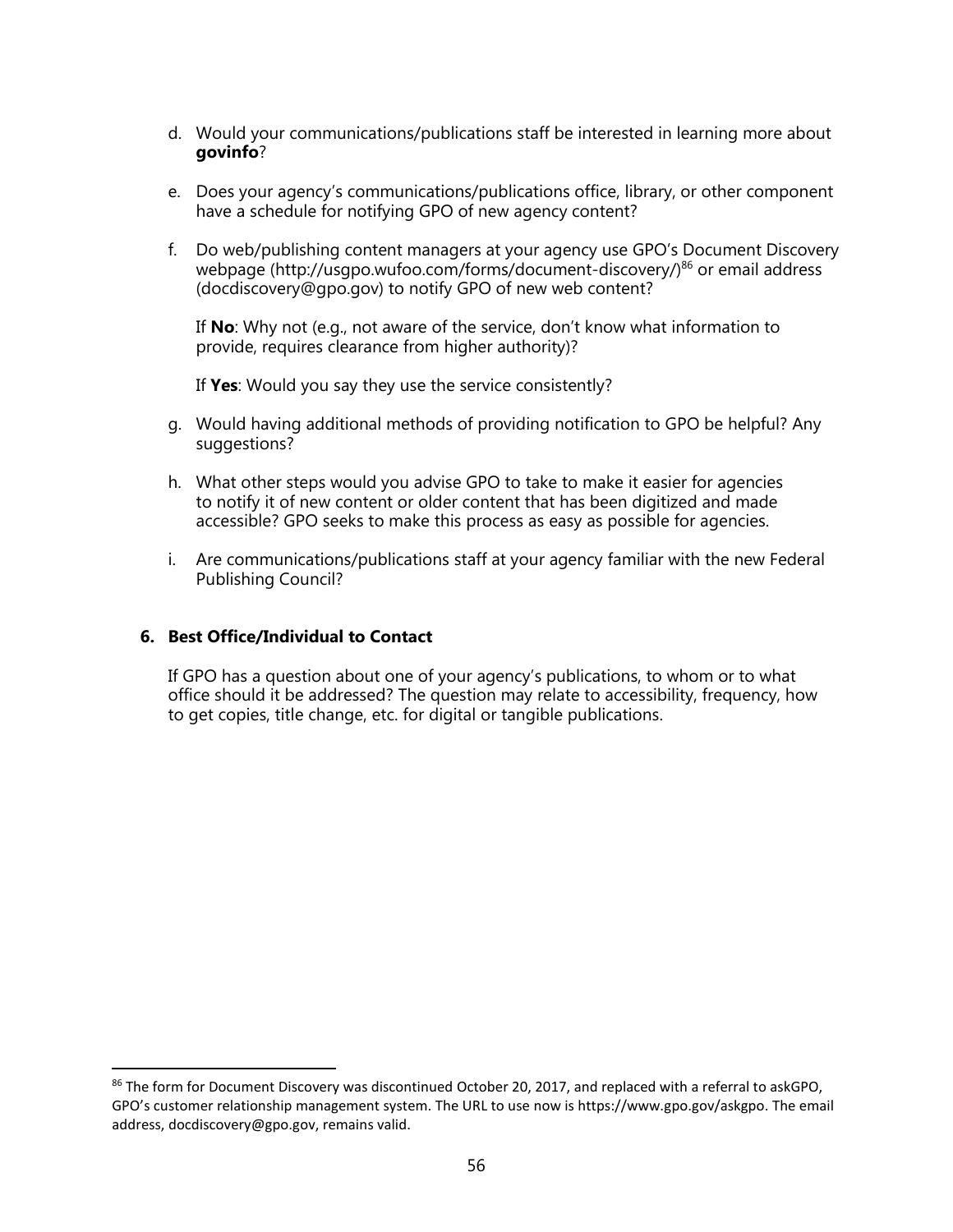# <span id="page-61-0"></span>**APPENDIX III. Case Study Invitation Letter**

Dear Federal Information Officer,

On behalf of the Federal Research Division (FRD) of the Library of Congress and the U.S. Government Publishing Office's (GPO) Superintendent of Documents, we are issuing your agency an invitation to participate in case study research of Federal agency information publishing, dissemination, and preservation policies and practices. The study will rely heavily on the institutional knowledge of agency operating units and the willingness of key personnel in public information roles to participate in informational interviews.

We hope you will recognize the value of the project and will agree to contribute to the success of the research. An anonymized copy of interview findings and the final report will also be shared with participating offices so that they may share awareness and insights about the spectrum of Federal public information policies, strategies, and practices.

The broad goal of the study is to determine the impact that the migration of government information products from paper, microfiche, and other tangible media to Federal agency websites has had on the public's ability to find and access these products on a continuing basis.

Statutory authority for the public information programs of the Superintendent of Documents (the Cataloging and Indexing Program, the Federal Depository Library Program, and GPO's System of Online Access) can be found in 44 U.S.C. §§ 1710–11, 1901–5, 1911, and 4101–4. These sections of Title 44 obligate GPO to provide free permanent public access and comprehensive indexing to both tangible and digital U.S. Government information products.

The shift among Federal agencies from tangible to digital or online information products has drastically impacted these public information programs. While GPO is proactive in identifying and acquiring relevant agency content, acquisitions and preservation are not as comprehensive as they were in the ink-on-paper environment. Learning how agency policies and strategies have changed public information practices and products will go a long way in helping GPO accomplish its mission of *Keeping America Informed.* Armed with this knowledge, GPO will be able to better foster productive, collaborative relationships with agencies, and develop new strategies to transform and adapt acquisition workflows and processes for the digital era.

GPO entered into an Interagency Agreement with FRD to conduct this study. A brief summary of the interview and reporting processes are below, and we are happy to provide more details as needed:

- Interview participants may choose to be identified by name or not. Participants choosing not to be identified by name will be described by agency and general area of responsibility only (e.g., senior communications manager at the U.S. Dept. of Education).
- $-$  Interviews should take about one (1) hour. Interviewees may choose whether to conduct the interviews by telephone or in their offices. FRD anticipates conducting the interviews between May and July 2017.
- FRD would like to record the interviews for note-taking purposes only, but only if the interviewees provide their consent. FRD does not intend to transcribe the recorded interviews and would use the recordings only for quality control purposes.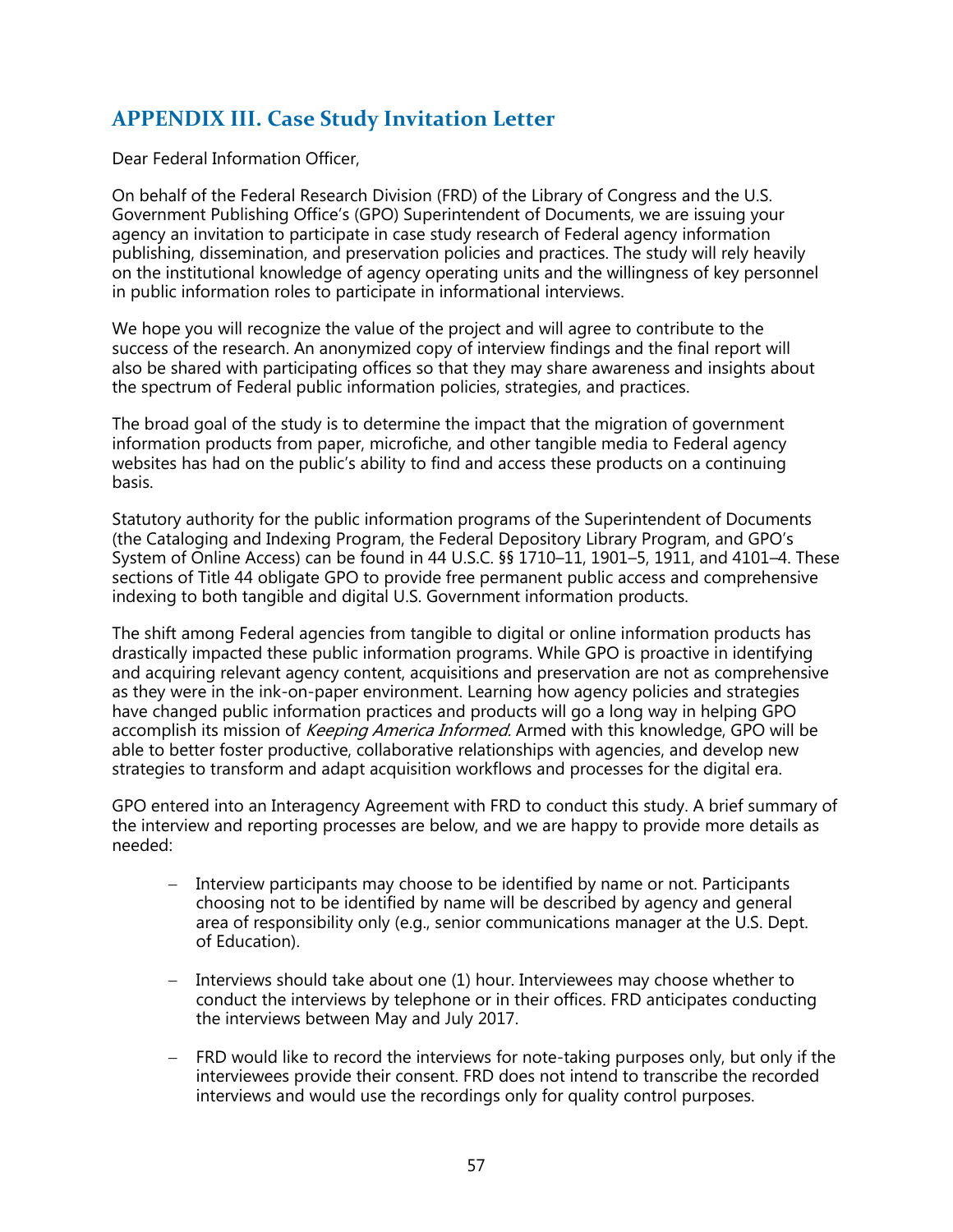- FRD will share summaries of the interviews with GPO.
- In addition to the summaries shared with interview participants, a final report will be presented to the Federal depository library community and it will be available online.

FRD will follow up on this letter to discuss your possible participation, or that of others in your office. If you are interested in participating in this study, please respond to this letter by email or by telephone within five (5) business days. If you would rather not participate, FRD would also appreciate your response, so as to allow sufficient time to contact other candidates.

Thank you for your consideration. Please contact Ramón Miró, the FRD Project Manager, by email (rmir@loc.gov) or by phone (202-707-1256) if you have any questions or concerns regarding the interview process or the application of the data derived from these meetings.

Sincerely,

Mukta Ohri Chief, Federal Research Division Library of Congress mohri@loc.gov

\_\_\_\_\_\_\_\_\_\_\_\_\_\_\_\_\_\_\_\_\_\_\_\_\_\_\_\_\_\_\_\_\_\_ \_\_\_\_\_\_\_\_\_\_\_\_\_\_\_\_\_\_\_\_\_\_\_\_\_\_\_\_\_\_\_\_\_ Laurie B. Hall Acting Superintendent of Documents U.S. Government Publishing Office lhall@gpo.gov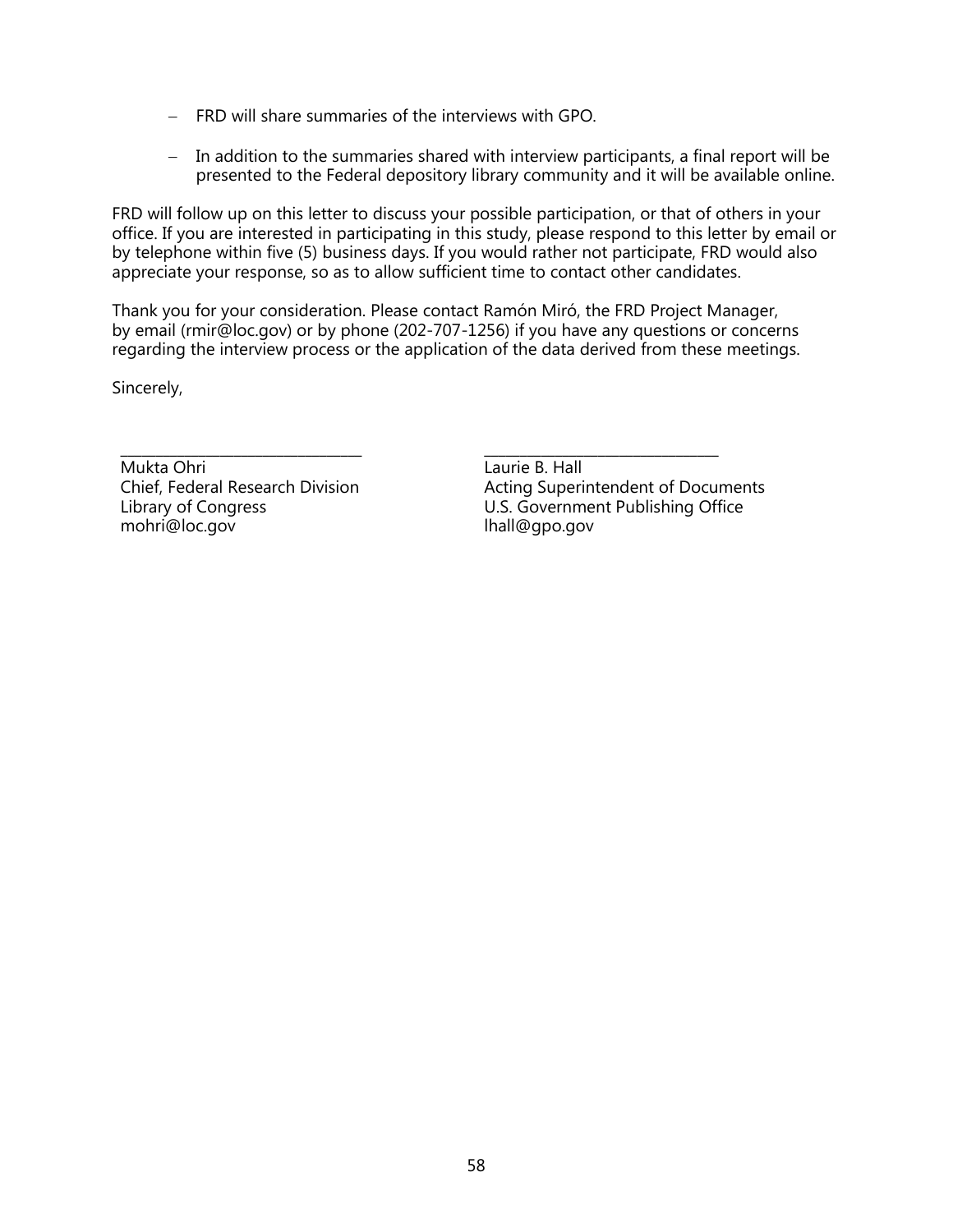# <span id="page-63-0"></span>**APPENDIX IV. GPO Email Follow-Up**

Dear Federal Information Officer,

By this time you should have received an invitation to participate in a case study of information publishing, dissemination, and preservation policies and practices in Federal agencies. The invitation originated from the Federal Research Division (FRD) of the Library of Congress, which is conducting the study on behalf of the U.S. Government Publishing Office (GPO).

The Government's transformation from print-on-ink publications to digital online information products has drastically impacted how the public finds and uses Government information. Through this case study GPO aims to improve its understanding of information lifecycle management in Federal agencies, and identify ways to enhance awareness of and access to public information through the Superintendent of Document's Federal Depository Library Program (FDLP) and Cataloging and Indexing (C&I) Program.

I hope you are willing to allot a little of your time to share your agency's experience for this study. If you are interested in participating or have any questions, please contact Ramón Miró, Project Manager, FRD, at rmir@loc.gov or 202-707-1256. Thank you for your consideration.

Regards, Laurie B. Hall Acting Superintendent of Documents U.S. Government Publishing Office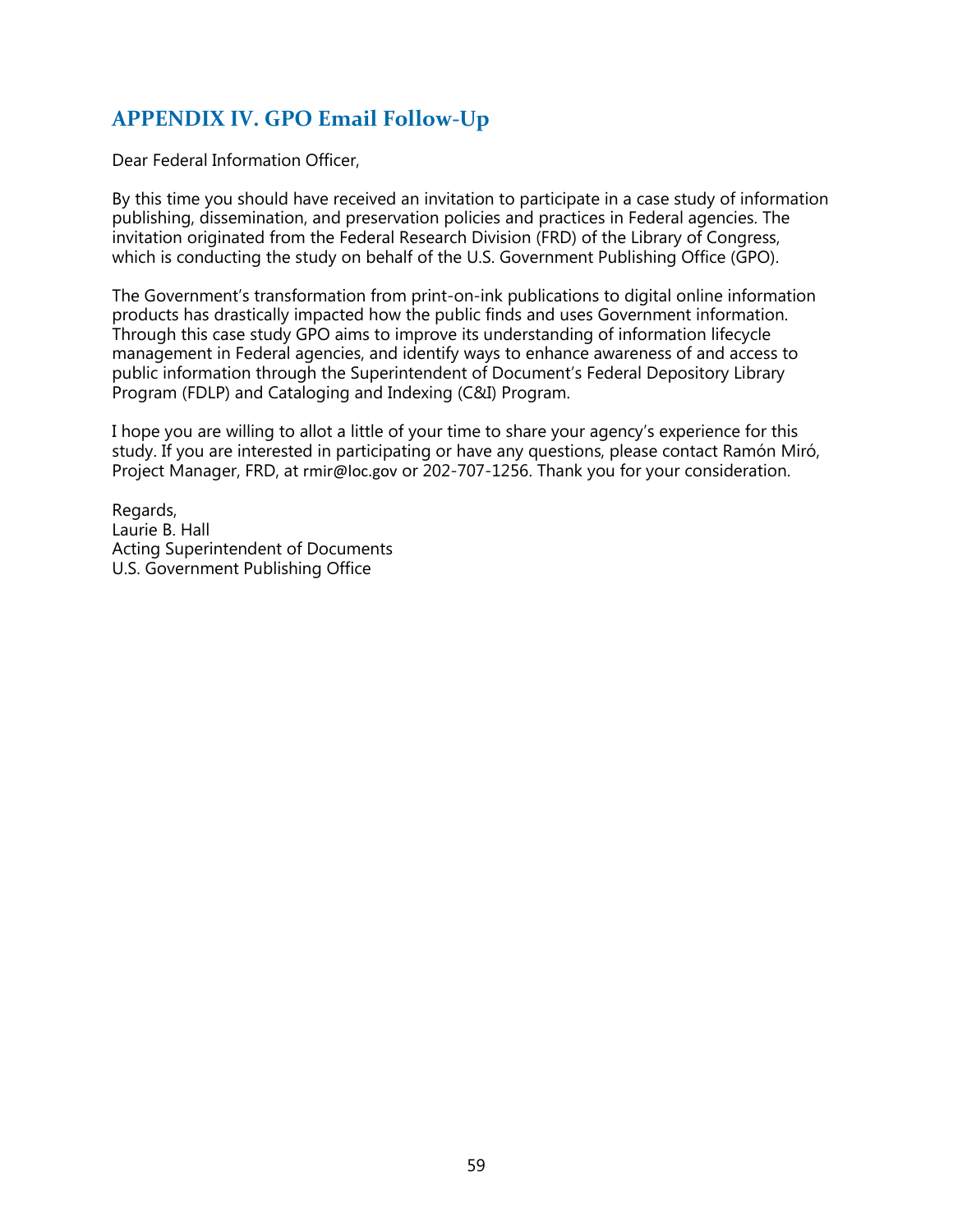## <span id="page-64-0"></span>**SELECTED BIBLIOGRAPHY**

- Baldwin, Gil. "Fugitive Documents—On the Loose or On the Run." Presentation, American Association of Law Libraries Conference, Seattle, WA, July 15, 2003. Administrative Notes 24, no. 10 (August 15, 2003): 4‒8. https://www.fdlp.gov/file-repository/historical-publica tions/administrative-notes/2003-adnotes/904-administrative-notes-vol-24-no-10.
- Garrison, Bruce, and Zonchao Li. "Communication from a Federal Agency: A Case Study of Social Media Use and Policy." Paper presented to the Public Relations Division of the National Communication Association's annual conference, Chicago, IL, November 20–23, 2014. https://www.researchgate.net/publication/281033182\_COMMUNICATION\_FROM\_A\_ FEDERAL\_AGENCY\_A\_CASE\_STUDY\_OF\_SOCIAL\_MEDIA\_USE\_AND\_POLICY.
- Internet Systems Consortium. "Internet Domain Survey: Distributions by Top-Level Domain Name (by hostcount)." January 2017. http://ftp.isc.org/www/survey/reports/current/ bynum.txt.
- National Aeronautics and Space Administration (NASA). Goddard Space Flight Center (GSFC). This is Science: Goddard Space Flight Center Annual Report 2016, NP-2016-10-504- GSFC. Greenbelt, MD: NASA, GSFC, 2016. https://www.nasa.gov/sites/default/files/ atoms/files/2016goddardannualreportsmall.pdf.
- National Archives and Records Administration (NARA). "Bulletin 2010–02: Continuing Agency Responsibilities for Scheduling Electronic Records." February 5, 2010. https://www. archives.gov/records-mgmt/bulletins/2010/2010-02.html.
- ———. "Bulletin 2014–02: Guidance on Managing Social Media Records." October 25, 2013. https://www.archives.gov/records-mgmt/bulletins/2014/2014-02.html.
- ———. "NARA Guidance on Managing Web Records: Roles and Responsibilities." January 2005. https://www.archives.gov/records-mgmt/policy/managing-web-records.html#4.0.
- Partnership for Public Service. "2017 Best Places to Work in the Federal Government Rankings: Participating Agencies and Agency Subcomponents." Accessed April 11, 2018. http:// bestplacestowork.org/BPTW/rankings/all\_agencies.
- Ratner, Howard. "CHORUS: A Solution for Public Access to Scholarly Research." Science Editor 37, no. 1 (2014): 12–14. http://www.councilscienceeditors.org/wp-content/uploads/v37 n1p12-14.pdf.
- U.S. Department of Agriculture. *Implementation Plan to Increase Public Access to Results* of USDA-Funded Scientific Research. November 7, 2014. https://www.usda.gov/sites/ default/files/documents/USDA-Public-Access-Implementation-Plan.pdf.

———. U.S. Forest Service. "Forest Service Manual 1600: Chapter 1630; Publishing and Related Activities." January 10, 2018. https://www.fs.fed.us/dirindexhome/fsm/1600/wo\_1630\_ amend\_2018-1.doc.

U.S. Department of Commerce. National Oceanic and Atmospheric Administration. "Administrative Order NAO 205-17A: Information Access & Dissemination." Last revised June 14, 2013. http://www.corporateservices.noaa.gov/ames/ administrative\_orders/chapter\_205/205-17.html.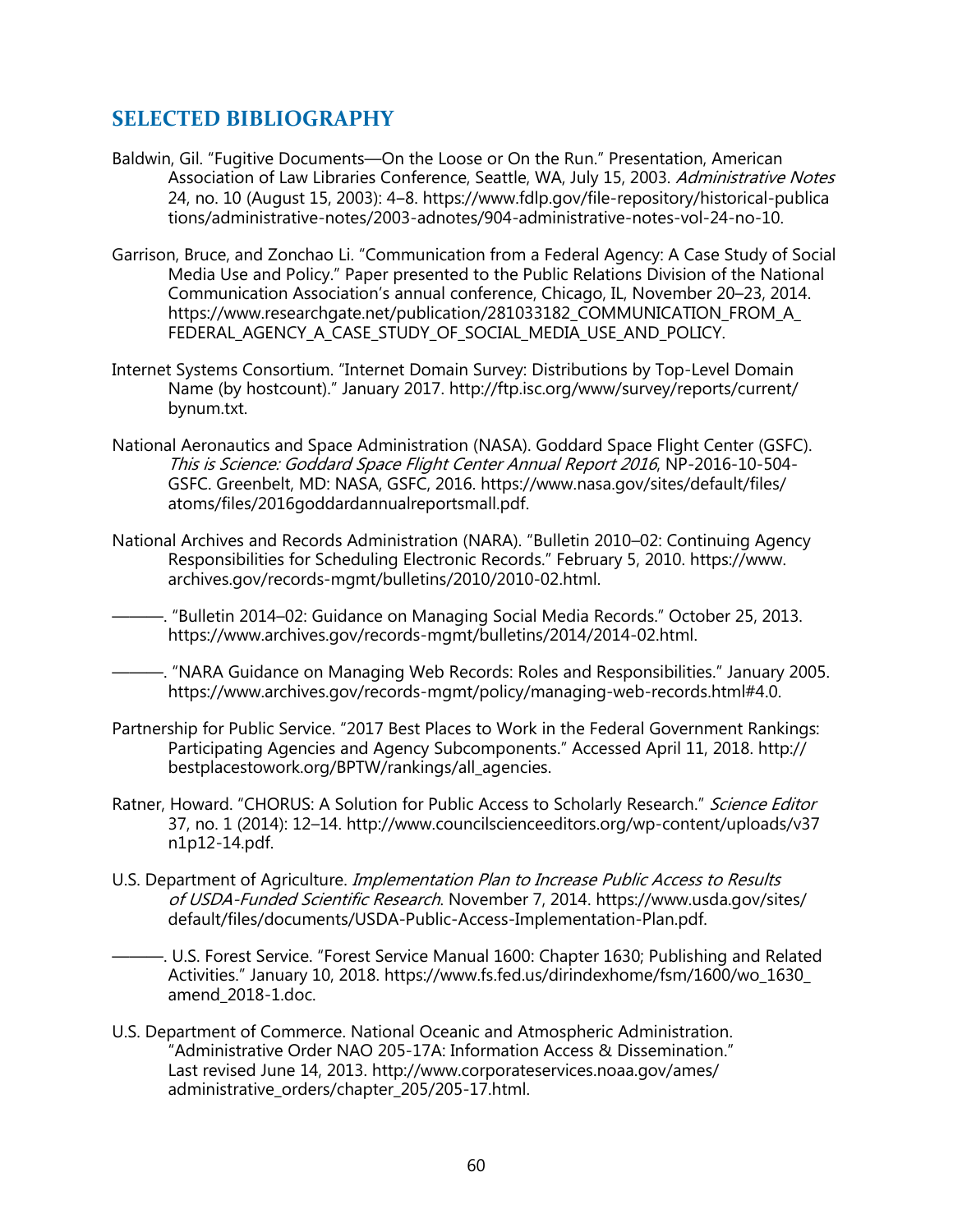- U.S. Department of Energy. "Administrative Change to DOE Order 243.1B: Records Management Program." July 8, 2013. https://www.directives.doe.gov/directives-documents/200-series/ 0243.1-BOrder-b-admchg1/@@images/file.
- U.S. Department of Health and Human Services. Agency for Healthcare Research and Quality (AHRQ). "AHRQ Publishing and Communications Guidelines: Appendix 2-B; Web Instructions for Grantees." Last reviewed November 2016. https://www.ahrq.gov/ research/publications/pubcomguide/pcguide2apb.html.
- ———. AHRQ. "TalkingQuality." Last reviewed October 2017. http://www.ahrq.gov/profession als/quality-patient-safety/talkingquality/index.html.
- -. Centers for Disease Control and Prevention (CDC). "CDC Enterprise Social Media Policy." Last updated January 8, 2015. https://www.cdc.gov/maso/policy/SocialMediaPolicy508. pdf.
- ———. CDC. "Data Dissemination." PowerPoint presentation. Accessed March 25, 2018. https://www.cdc.gov/globalhealth/healthprotection/fetp/training\_modules/21/datadissemination\_ppt\_final\_09252013.pdf.
- ———. National Institutes of Health. Office of Management Assessment. "NIH Policy Manual: Chapter 6308; Acquisition of Printing Requirements at the NIH." Accessed March 20, 2018. https://policymanual.nih.gov/6308.
- U.S. Department of the Interior. U.S. Geological Survey (USGS). "Manual: Chapter 1300; Publishing Records." May 2009. https://www2.usgs.gov/usgs-manual/schedule/ 432-1-s1/ch1300a.html#plan.
	- ———. USGS. Public Access to Results of Federally Funded Research at the U.S. Geological Survey: Scholarly Publications and Digital Data. Washington, DC: U.S. Department of the Interior, USGS, no date. https://www2.usgs.gov/quality\_integrity/open\_access/ downloads/USGS-PublicAccessPlan-APPROVED-v1.03.pdf.
		- ———. USGS. "USGS Guidelines for the Preservation of Digital Scientific Data." April 2014. https://www2.usgs.gov/datamanagement/documents/USGS%20Guidelines%20for %20the%20Preservation%20of%20Digital%20Scientific%20Data%20Final.pdf.
- U.S. Department of Transportation (DOT). Plan to Increase Public Access to the Results of Federally Funded Scientific Research Results. Washington, DC: DOT, December 16, 2015. https://cms.dot.gov/sites/dot.gov/files/docs/Official%20DOT%20Public%20Access%20 Plan%20ver%201.1.pdf.
	- ———. Federal Highway Administration. "FHWA Order 1370.14: Social Media/Web 2.0 Management." March 16, 2011. https://www.fhwa.dot.gov/legsregs/directives/ orders/137014.cfm.
- U.S. Department of Veterans Affairs. "VA Directive 6515: Use of Web-Based Collaboration Technologies." June 28, 2011. http://www.va.gov/vapubs/viewPublication.asp?Pub\_ ID=551.
- ———. Veterans Health Administration. "Records Control Schedule 10-1." November 2017. https://www.va.gov/vhapublications/rcs10/rcs10-1.pdf.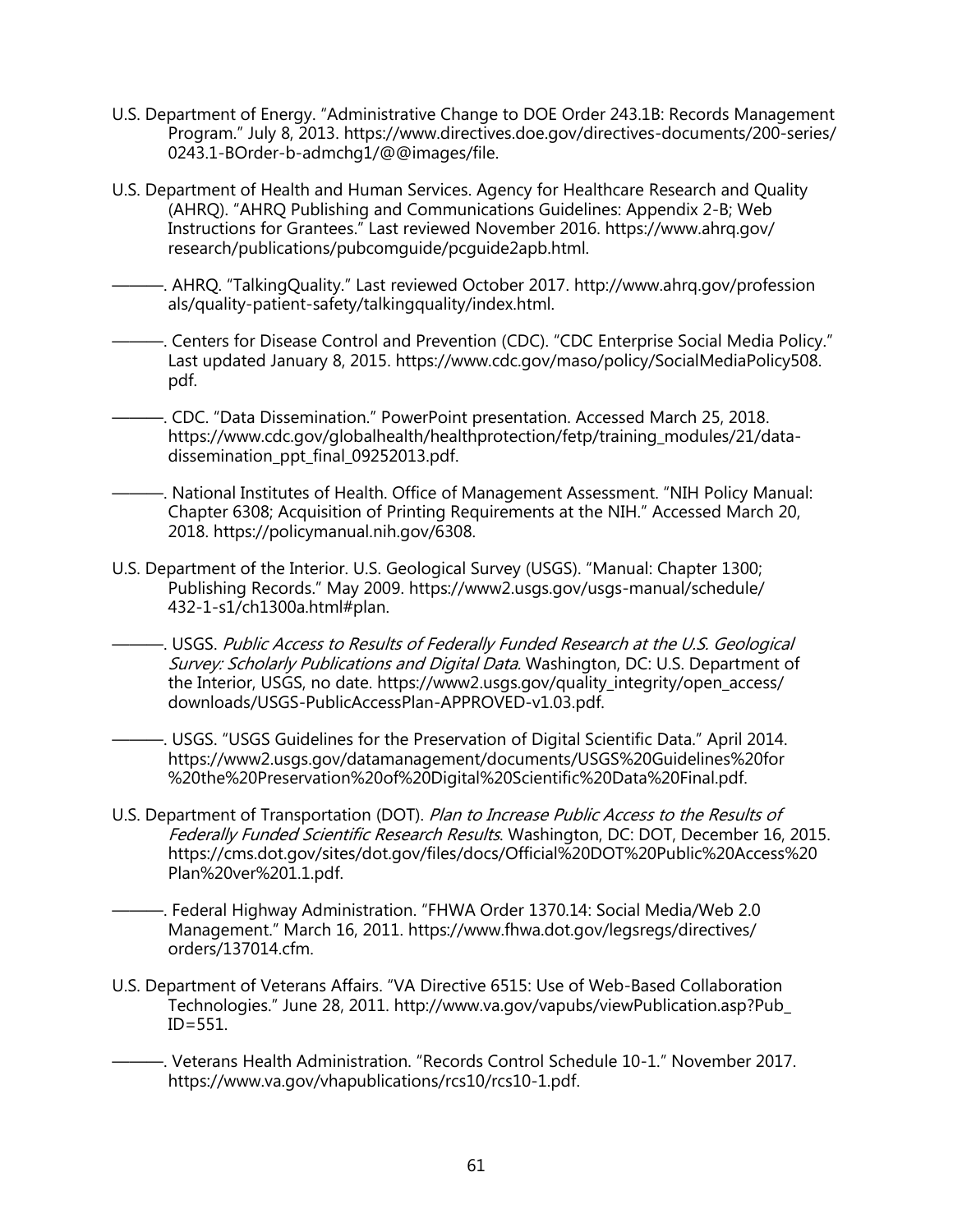- U.S. Environmental Protection Agency. Office of Environmental Information. "Information Access Policy." January 24, 2008. https://www.epa.gov/sites/production/files/2013- 11/documents/21710.pdf.
- U.S. General Services Administration (GSA). Technology Transformation Service. "Federal Government datasets." Data.gov. Accessed February 3, 2017. https://catalog.data. gov/dataset?organization\_type=Federal+Government#sec-res\_format.
- U.S. Government Publishing Office (GPO). "Circular Letter No. 794: Disseminating Information Products to the Public through GPO's Federal Depository Library Program." October 19, 2010. https://www.gpo.gov/docs/default-source/circular-letters-pdf-files/2010/cir794. pdf?sfvrsn=55d06c3d\_2.
	- ———. "Federal Digital System (FDsys) Requirements Document (RD), Public Release Version 3.2." December 4, 2007. https://www.govinfo.gov/media/FDsys\_RD\_v3.2.pdf.
- -. Office of Inspector General. Additional Information Needed for Ensuring Availability of Government Information Through the Federal Depository Library Program, Audit Report 18–01. October 12, 2017. https://www.gpo.gov/docs/default-source/inspector-general/ audits/2018/18-01.pdf.
- . Office of the Superintendent of Documents (SOD). National Plan for Access to U.S. Government Information: A Framework for a User-Centric Service Approach to Permanent Public Access. Washington, DC: GPO, February 2016. https://www.fdlp.gov/ file-repository/about-the-fdlp/gpo-projects/national-plan-for-access-to-u-s-govern ment-information/2700-national-plan-for-access-to-u-s-government-information-aframework-for-a-user-centric-service-approach-to-permanent-public-access.
- ———. SOD. "Public Policy Statement 2016-1: Scope of Government Information Products Included in the Cataloging and Indexing Program and Disseminated Through the Federal Depository Library Program." February 5, 2008. https://www.fdlp.gov/file-repository/ about-the-fdlp/policies/superintendent-of-documents-public-policies/2739-scope-ofgovernment-information-products-included-in-the-cataloging-and-indexing-programand-disseminated-through-the-federal-depository-library-program;
- ———. SOD. "Public Policy Statement 2016-2: Content Scope for GPO's System of Online Access." March 29, 2016. https://www.fdlp.gov/file-repository/about-the-fdlp/policies/ superintendent-of-documents-public-policies/2738-content-scope-for-gpo-s-systemof-online-access.
- U.S. Office of Personnel Management (OPM). 2017 Federal Employee Viewpoint Survey: Governmentwide Management Report. Washington, DC: OPM, 2017. https://www.opm. gov/fevs/reports/governmentwide-reports/governmentwide-management-report/gov ernmentwide-report/2017/2017-governmentwide-management-report.pdf.
- VanRoekel, Steven. "Roadmap for a Digital Government." White House Blog. May 23, 2012, https://obamawhitehouse.archives.gov/blog/2012/05/23/roadmap-digital-government.
- Vogt-O'Connor, Diane. "NARA's Oldest Partnerships." Prologue 38, no. 2 (Summer 2006). https://www.archives.gov/publications/prologue/2006/summer/affiliates.html.